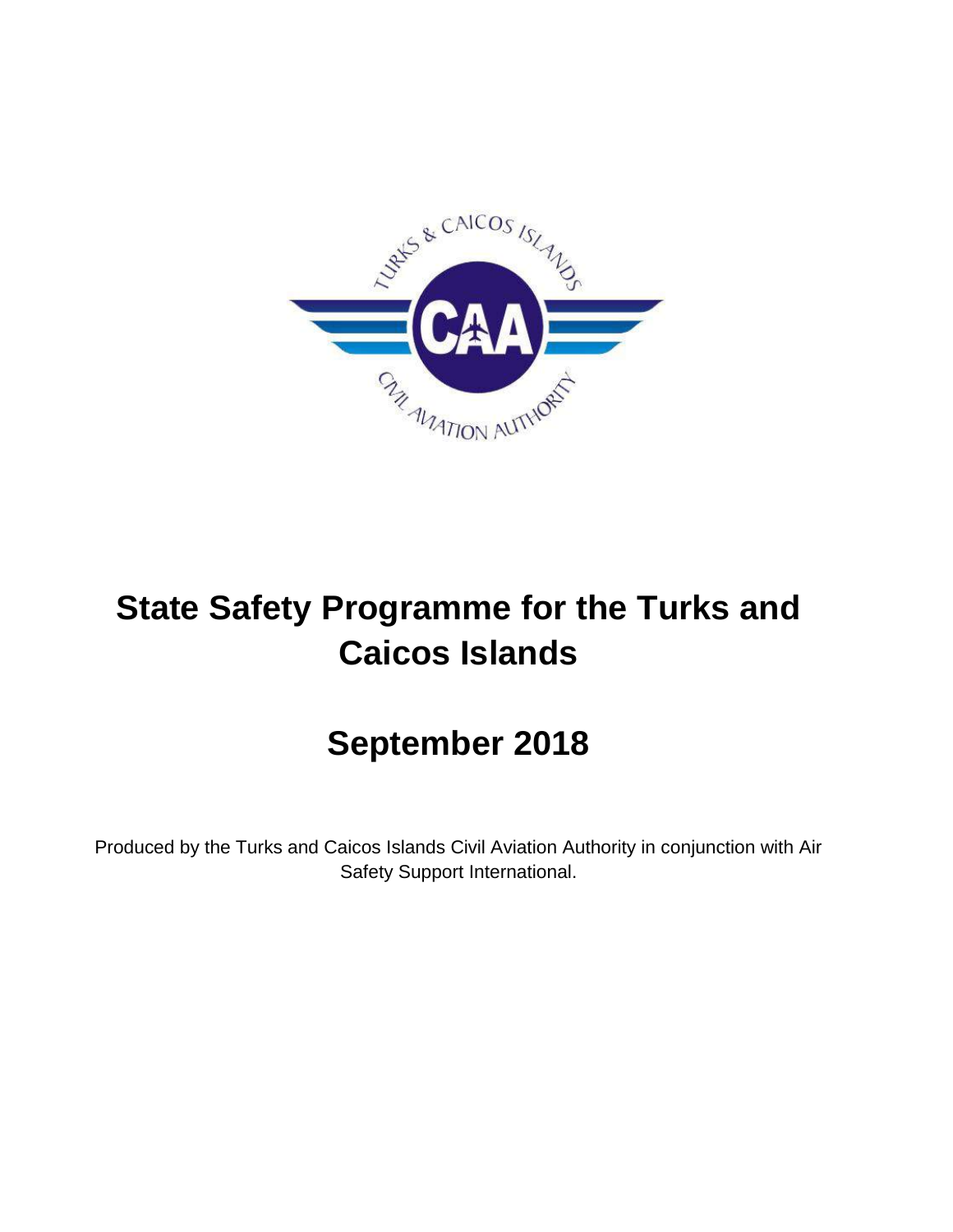## AMENDMENT RECORD

Changes to this document will be achieved by a re-issue of the entire document rather than by the amendment of individual pages.

| <b>Issue No</b> | <b>Date</b>    | <b>Description</b>      |  |  |  |  |  |
|-----------------|----------------|-------------------------|--|--|--|--|--|
| <b>Issue 1</b>  | December 2014  | Original document       |  |  |  |  |  |
| Issue 2         | September 2015 | <b>Updated document</b> |  |  |  |  |  |
| Issue 3         | December 2015  | <b>Updated document</b> |  |  |  |  |  |
| Issue 4         | January 2017   | <b>Updated document</b> |  |  |  |  |  |
|                 |                |                         |  |  |  |  |  |
|                 |                |                         |  |  |  |  |  |
|                 |                |                         |  |  |  |  |  |
|                 |                |                         |  |  |  |  |  |
|                 |                |                         |  |  |  |  |  |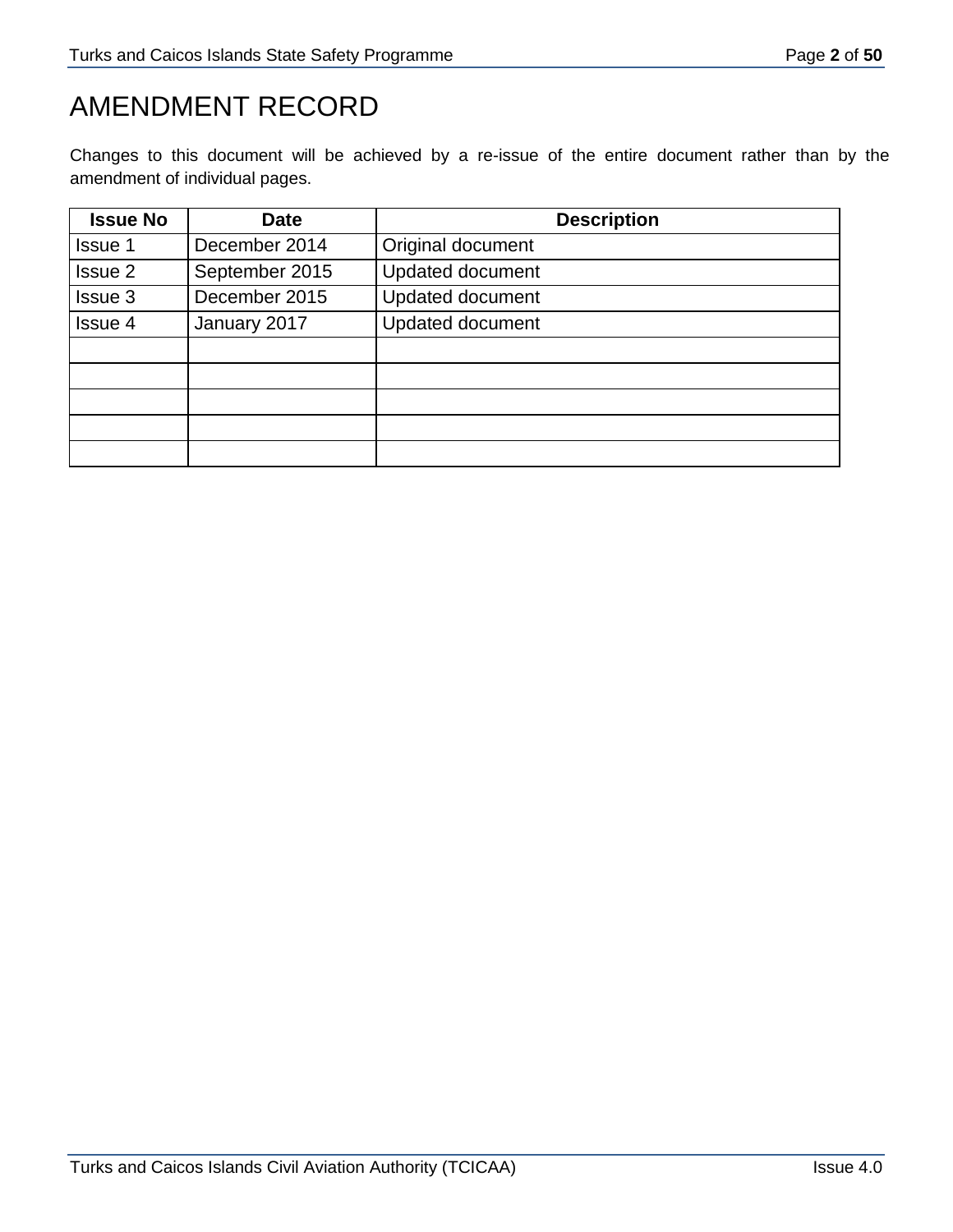### **FOREWARD**

Annex 19 to the Chicago Convention (effective November 2013) sets the standards for a State Safety Programme (SSP), placing the responsibility on all contracting States to implement such a programme. For the purposes of the Convention, the Overseas Territories (OTs) are an integral part of the United Kingdom. The United Kingdom has established legislation dealing with civil aviation in the Overseas Territory (OTs). The Governor as the appointed representative of the United Kingdom in the Turks and Caicos Islands has specific responsibilities for fulfilling the obligations of the United Kingdom as defined in the Convention on International Civil Aviation. In this regard the Air Navigation (Overseas Territory) Order 2013 has been promulgated and sets out the provisions to enable the United Kingdom to comply with the Convention on International Civil Aviation and in particular the Annexes to that Convention in the OTs.

The Governor discharges his responsibilities either through the Managing Director of the Turks and Caicos Islands Civil Aviation Authority (TCICAA), or through ASSI. The TCICAA has been designated for implementation of all Annexes with the exception of Annex 9 - Facilitation, Annex 10 - Aeronautical Communications, Annex 13 - Aircraft Accident and Incident Investigation and Annex 17 - Security.

The nature of the civil aviation across the UK OTs varies in the type and scale of operations. Due to the differences geographically, there are many regional influences and relationships that differ from the UK and Europe. Notably, the UK OTs are not part of the European Union and so do not adopt European Aviation Safety Agency (EASA) regulations. Therefore, although part of the overall UK SSP, it is more practicable for each Territory to devise an SSP to address the safety needs of their own civil aviation.

This document therefore describes the Turks and Caicos Islands State1 Safety Programme (SSP) for the implementation of Annex 19 SARPs.



Managing Director Turks and Caicos Islands Civil Aviation Authority

<sup>1 -</sup> Though the Turks and Caicos Islands, as an Overseas Territory of the United Kingdom, is not an ICAO Contracting State by itself, the term "State Safety Programme" has been used throughout this document, so as to align it with the associated ICAO terminology.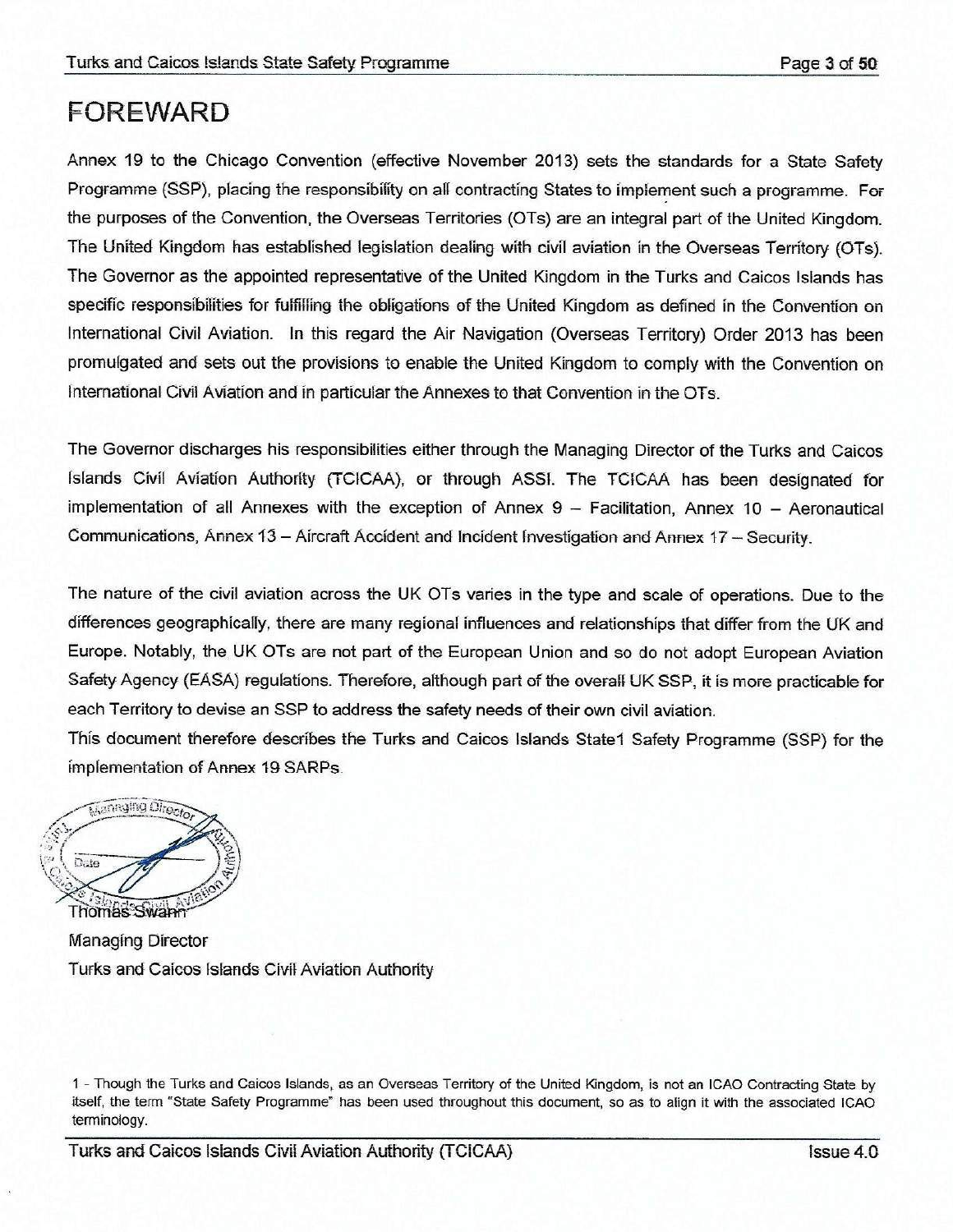## **CONTENTS**

| CHAPTER 1 - Turks and Caicos Islands Aviation Safety Oversight Arrangements  8 |                                                                                   |  |  |  |  |  |  |  |
|--------------------------------------------------------------------------------|-----------------------------------------------------------------------------------|--|--|--|--|--|--|--|
| 1.1                                                                            |                                                                                   |  |  |  |  |  |  |  |
| 1.2                                                                            |                                                                                   |  |  |  |  |  |  |  |
|                                                                                | CHAPTER 2 - Turks and Caicos Islands Aviation Safety Policy and Objectives 11     |  |  |  |  |  |  |  |
| 2.1                                                                            | Primary legislation - Civil Aviation Act 1949 (Overseas Territories) Order 196912 |  |  |  |  |  |  |  |
| 2.2                                                                            | Subsidiary legislation - Air Navigation (Overseas Territories) Order 201312       |  |  |  |  |  |  |  |
| 2.3                                                                            | Operating regulation/ requirements - Overseas Territories Aviation Requirements   |  |  |  |  |  |  |  |
| 2.4                                                                            | Industry guidance material - Overseas Territories Aviation Circulars (OTACs) 13   |  |  |  |  |  |  |  |
| 2.5                                                                            |                                                                                   |  |  |  |  |  |  |  |
| 3.1                                                                            |                                                                                   |  |  |  |  |  |  |  |
| 3.2                                                                            |                                                                                   |  |  |  |  |  |  |  |
| 3.3                                                                            |                                                                                   |  |  |  |  |  |  |  |
|                                                                                |                                                                                   |  |  |  |  |  |  |  |
| 4.1                                                                            |                                                                                   |  |  |  |  |  |  |  |
| 4.2                                                                            |                                                                                   |  |  |  |  |  |  |  |
| 4.3                                                                            |                                                                                   |  |  |  |  |  |  |  |
| 4.4                                                                            |                                                                                   |  |  |  |  |  |  |  |
| 4.5                                                                            |                                                                                   |  |  |  |  |  |  |  |
| 4.6                                                                            |                                                                                   |  |  |  |  |  |  |  |
| 4.7                                                                            |                                                                                   |  |  |  |  |  |  |  |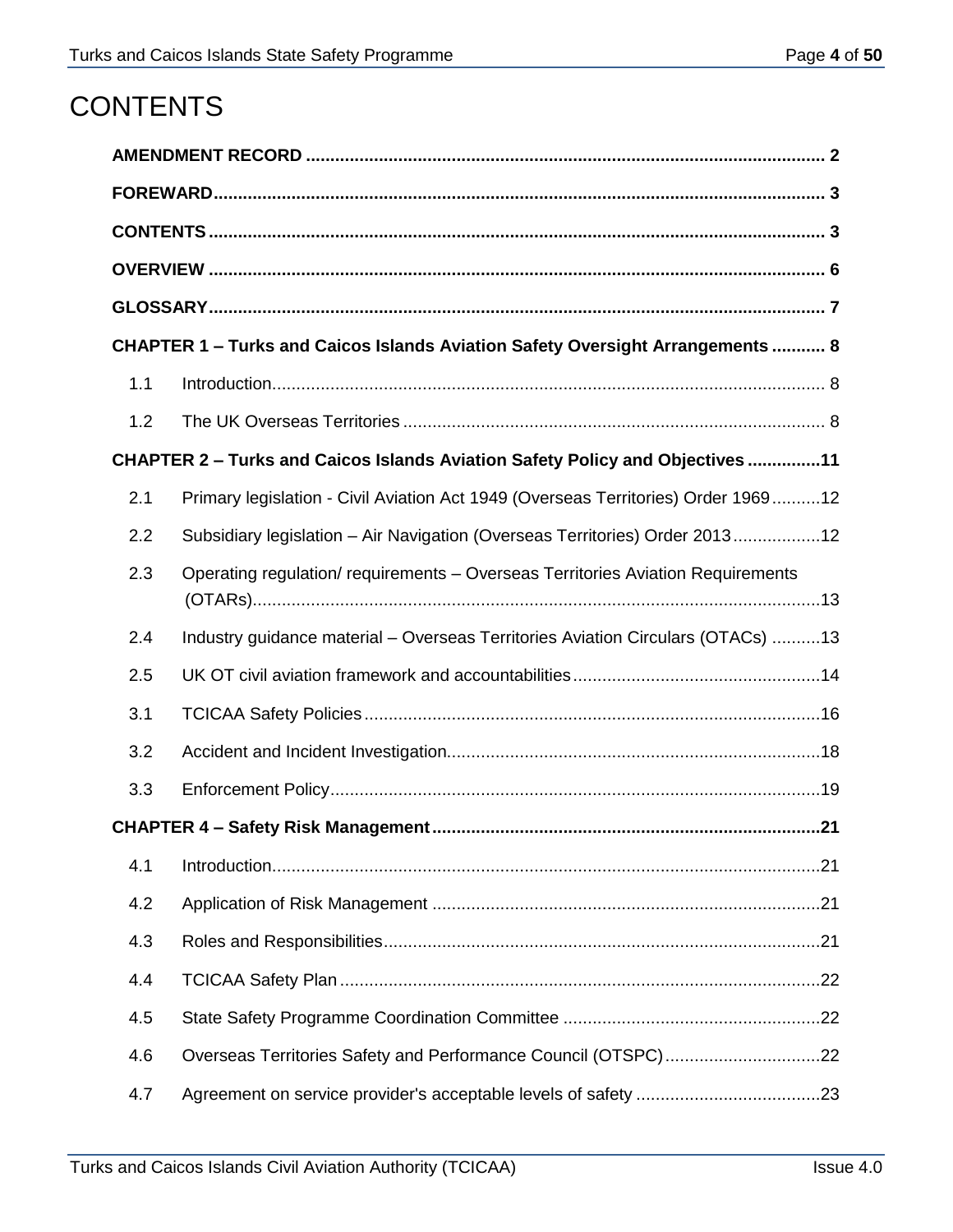| 5.1                                                               |                                                                            |  |  |  |  |  |
|-------------------------------------------------------------------|----------------------------------------------------------------------------|--|--|--|--|--|
| 5.2                                                               |                                                                            |  |  |  |  |  |
| 5.3                                                               |                                                                            |  |  |  |  |  |
| 5.4                                                               |                                                                            |  |  |  |  |  |
| 5.5                                                               |                                                                            |  |  |  |  |  |
| 5.6                                                               |                                                                            |  |  |  |  |  |
| 5.7                                                               |                                                                            |  |  |  |  |  |
| 5.8                                                               |                                                                            |  |  |  |  |  |
| 6.1                                                               | Internal training, communication and dissemination of safety information29 |  |  |  |  |  |
| 6.2.                                                              | External training, communication and dissemination of safety information29 |  |  |  |  |  |
|                                                                   |                                                                            |  |  |  |  |  |
| 7.1                                                               |                                                                            |  |  |  |  |  |
|                                                                   |                                                                            |  |  |  |  |  |
|                                                                   |                                                                            |  |  |  |  |  |
|                                                                   |                                                                            |  |  |  |  |  |
|                                                                   |                                                                            |  |  |  |  |  |
|                                                                   |                                                                            |  |  |  |  |  |
|                                                                   |                                                                            |  |  |  |  |  |
| APPENDIX E - TCICAA State Safety Programme Aims and Objectives 49 |                                                                            |  |  |  |  |  |
|                                                                   |                                                                            |  |  |  |  |  |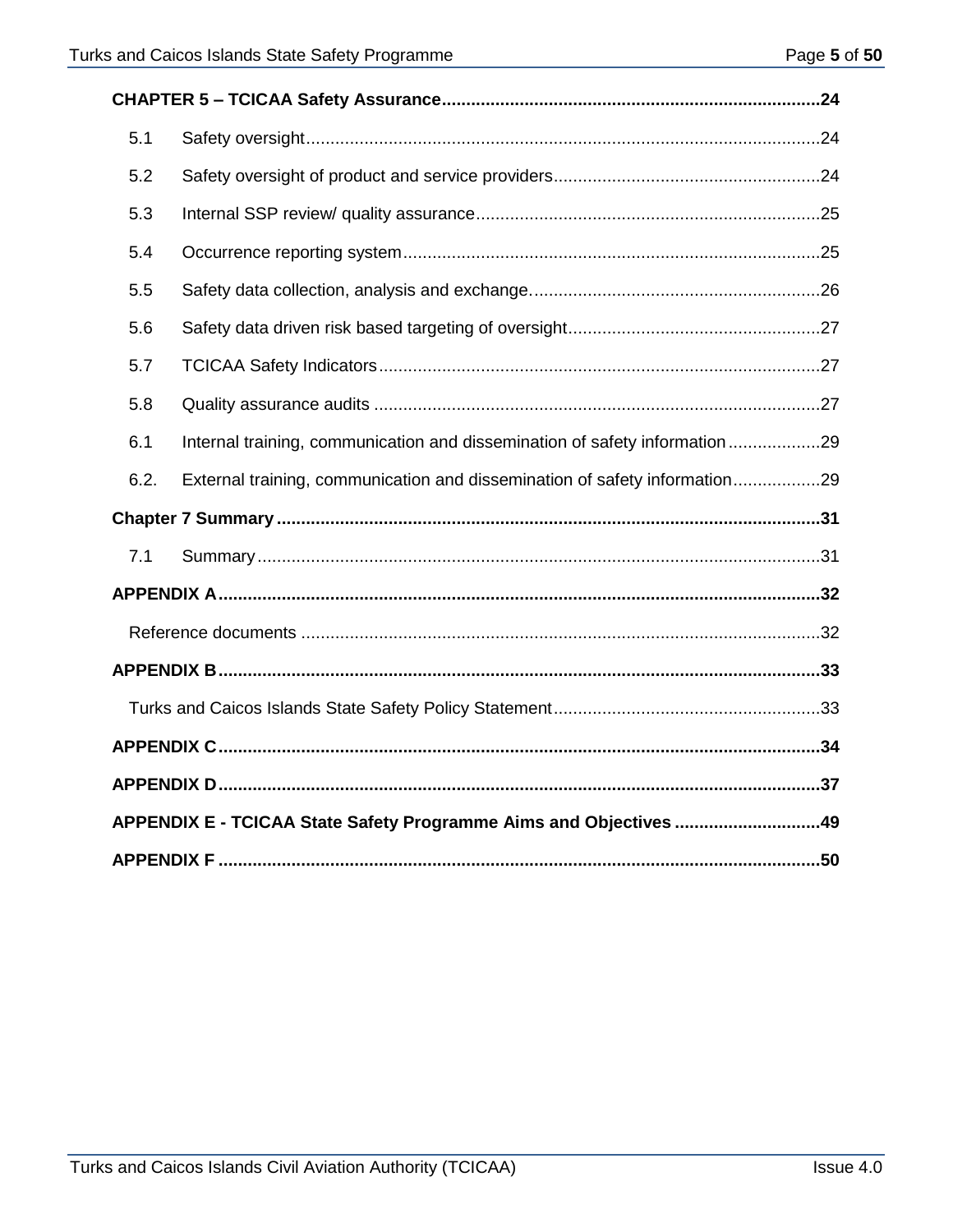## **OVERVIEW**

- 1. ICAO describes a State Safety Programme (SSP) as "*an integrated set of regulations and activities aimed at improving safety*". The SSP exists to ensure the State achieves an Acceptable Level of Safety Performance (ALoSP). The level of the ALoSP and the means by which it is expressed remains at the discretion of the State. Safety Performance Indicators/Targets are currently evolving alongside service provider's safety management systems.
- 2. The requirement for an SSP recognises that States as well as service providers have safety responsibilities and provides a framework within which service providers are required to establish safety management systems (SMS).
- 3. Currently, ICAO standards for an SSP are contained in Annex 19 which became applicable on 14 November 2013.
- 4. ICAO standards also require that the ALoSP to be achieved is established by the State(s) concerned. The concept of establishing an ALoSP attempts to complement the current regulatory compliance approach to safety management with a performance-based approach. Some guidance on what constitutes an ALoSP is provided by ICAO. In summary the ALoSP consists of 4 components, a start point, safety performance indicator (SPI), an in-year safety performance target (SPT) and the safety requirements to achieve the target.
- 5. The Turks and Caicos Islands SSP has been developed using the material within ICAO Document 9859 i.e. the SSP framework and guidance material, including the SSP gap analysis. Where possible, the headings proposed by ICAO in its framework SSP document have been adopted in this document.
- 6. Following of the ICAO framework SSP document structure chapter 1 and the early sections of chapter 2 describe the State high level overview looking at the underpinning legal structures. Whereas, the latter sections of chapter 2, the following chapters 3, 4, 5 and 6 focus more on the aviation regulatory work of the Turks and Caicos Islands Civil Aviation Authority.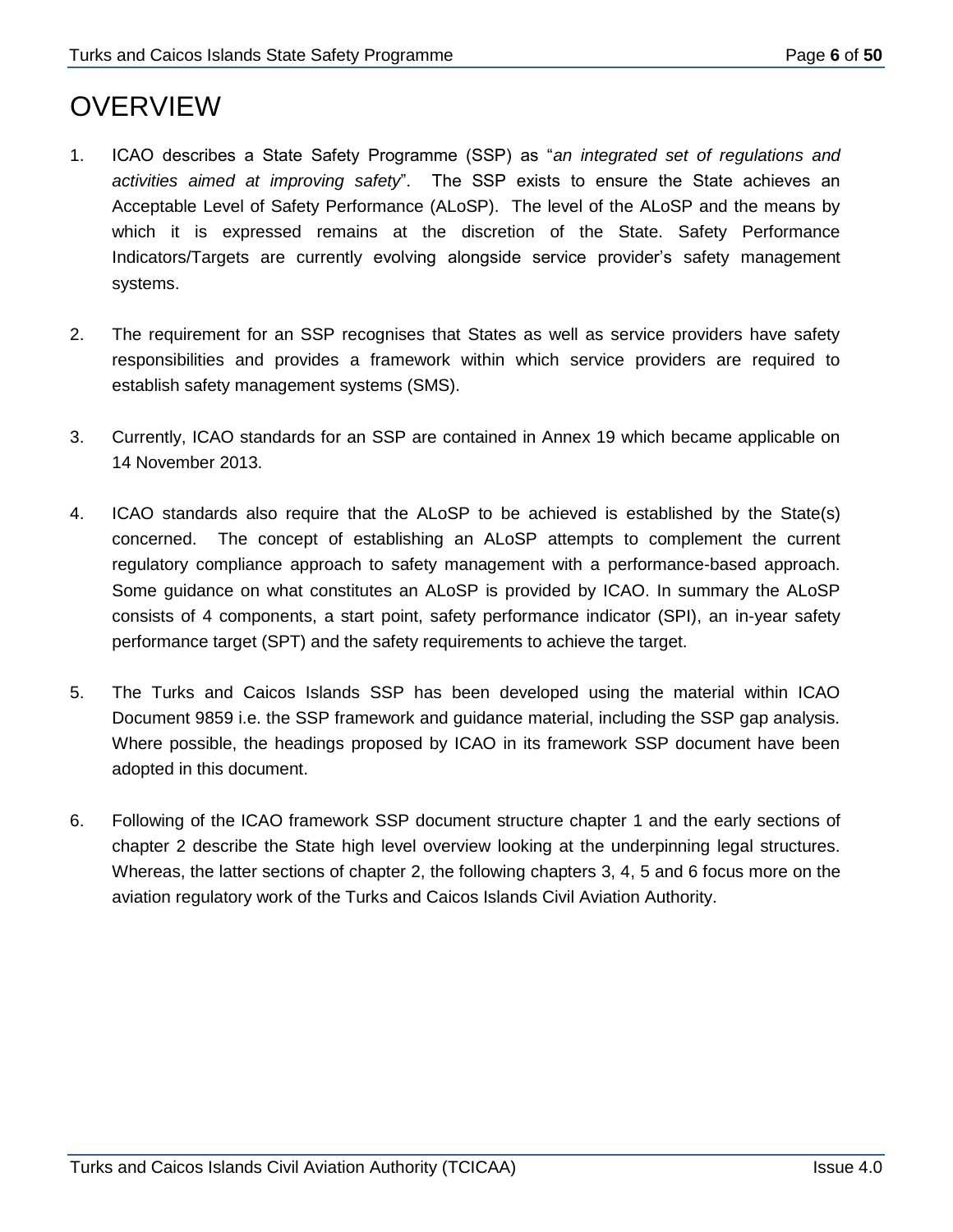## **GLOSSARY**

| AAIB          | UK DfT Air Accidents Investigation Branch         |
|---------------|---------------------------------------------------|
| ADREP         | ICAO Accident/Incident Data Report                |
| <b>AIC</b>    | <b>Aeronautical Information Circular</b>          |
| AIP           | <b>Aeronautical Information Publication</b>       |
| <b>ALARP</b>  | As Low As Reasonably Practicable                  |
| <b>ALoSP</b>  | Acceptable Level of Safety                        |
| <b>UKANO</b>  | United Kingdom Air Navigation Order               |
| AN(OT)O       | Air Navigation (Overseas Territories) Order       |
| <b>ASSI</b>   | Air Safety Support International                  |
| <b>ATM</b>    | Air Traffic Management                            |
| <b>TCICAA</b> | Turks and Caicos Islands Civil Aviation Authority |
| <b>UKCAA</b>  | <b>UK Civil Aviation Authority</b>                |
| <b>CFIT</b>   | <b>Controlled Flight into Terrain</b>             |
| <b>UKDfT</b>  | United Kingdom Department for Transport           |
| <b>FCO</b>    | Foreign and Commonwealth Office                   |
| <b>ICAO</b>   | <b>International Civil Aviation Organisation</b>  |
| <b>MOR</b>    | <b>Mandatory Occurrence Report</b>                |
| MoU           | Memoranda of Understanding                        |
| <b>OTs</b>    | <b>Overseas Territories</b>                       |
| <b>OTAA</b>   | <b>Overseas Territories Aviation Authorities</b>  |
| <b>OTACs</b>  | <b>Overseas Territories Aviation Circulars</b>    |
| <b>OTARs</b>  | <b>Overseas Territories Aviation Requirements</b> |
| <b>SAFA</b>   | Safety Assessment of Foreign Aircraft             |
| <b>SAR</b>    | <b>Search and Rescue</b>                          |
| <b>SARPs</b>  | <b>ICAO Standards and Recommended Practices</b>   |
| <b>SMS</b>    | Safety Management System                          |
| <b>SPI</b>    | Safety Performance Indicator                      |
| <b>SPT</b>    | <b>Safety Performance Target</b>                  |
| <b>SSP</b>    | <b>State's Safety Programme</b>                   |
| <b>USOAP</b>  | ICAO Universal Safety Oversight Audit Programme   |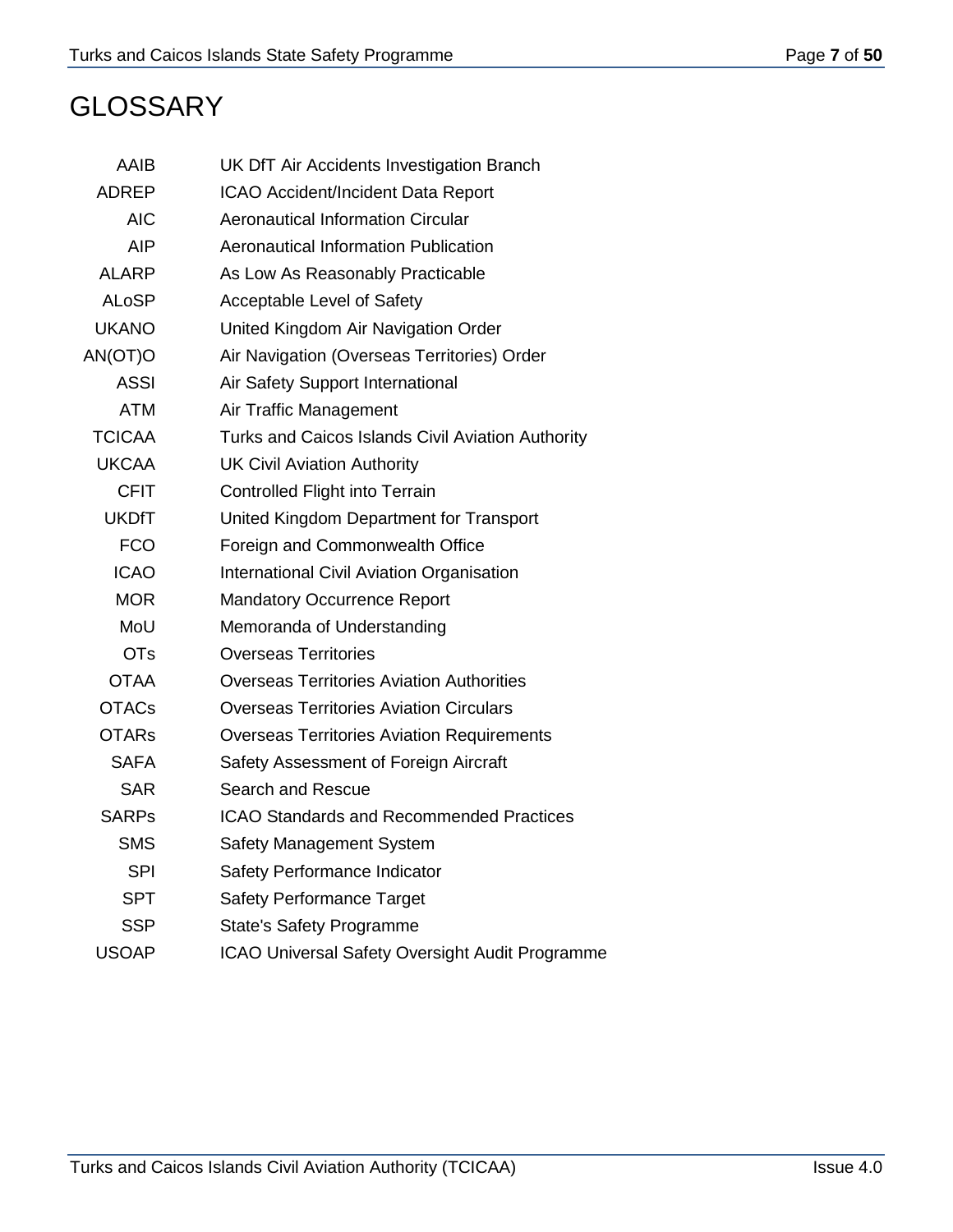## CHAPTER 1 – Turks and Caicos Islands Aviation Safety Oversight Arrangements

### **1.1 Introduction**

1.1.1 This chapter and document sets out the legislative structure which applies to the UK Overseas Territories (OT).

#### **1.2 The UK Overseas Territories**

1.2.1 When the UK ratified the Convention on International Civil Aviation (signed at Chicago on 7th December 1944), it did so on behalf of the various colonies, protectorates and dependencies that existed at the time. Today, the UK's adherence to the Chicago Convention covers the United Kingdom of Great Britain and Northern Ireland (UK 'Main'), the UK's Overseas Territories (OT) and the Crown Dependencies (CD).

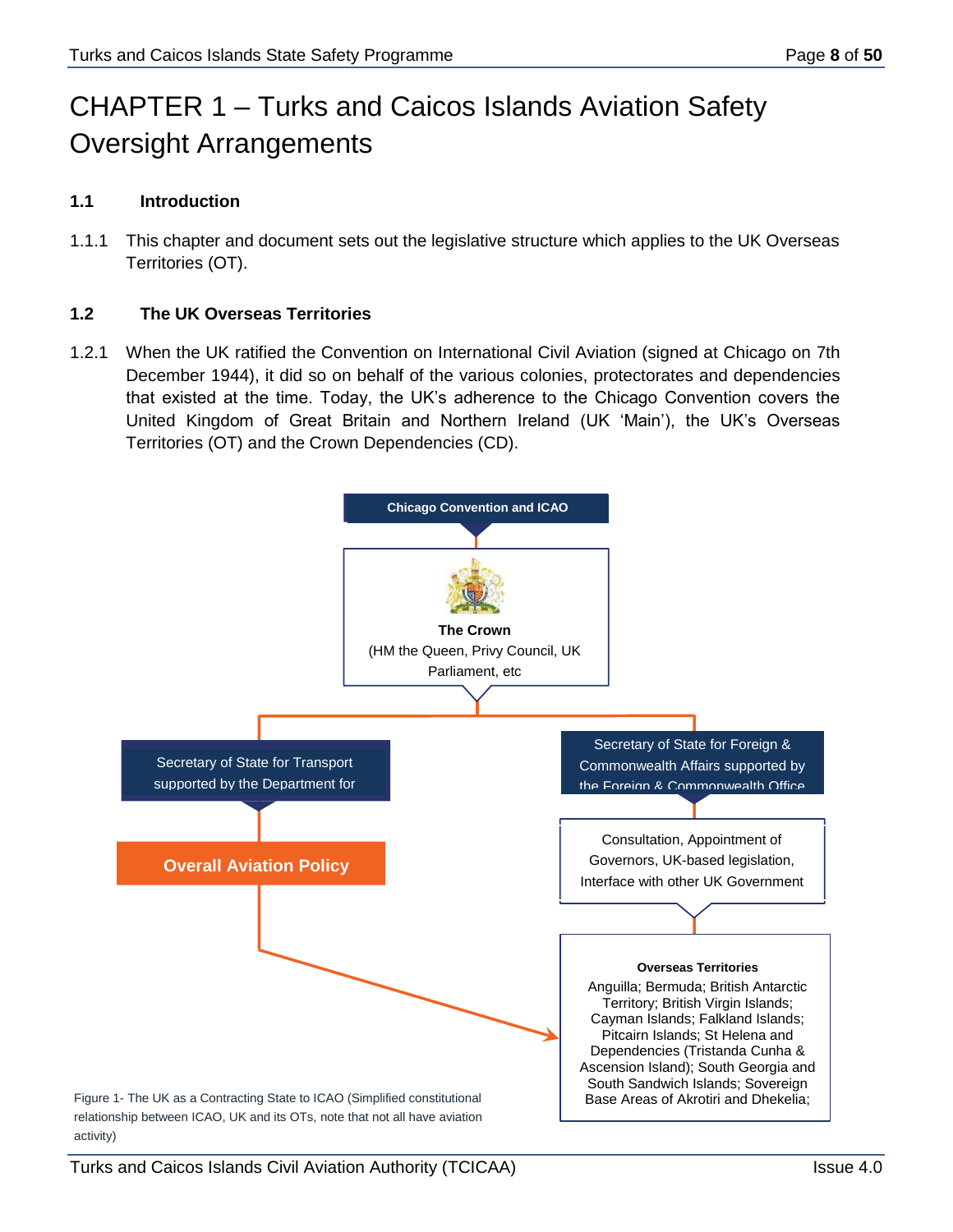- 1.2.2 The Privy Council, that meets approximately monthly, consists of all the members of the British Cabinet, former Cabinet ministers, and other distinguished persons appointed by the Sovereign including past and present leaders of the British opposition parties. Its functions include advising the Queen on Orders in Council, granting Royal Charters and, through its Judicial Committee, acting as the final court of appeal from courts in the OT. The British Cabinet remains formally a committee of the Privy Council.
- 1.2.3 Orders in Council are approved by the Queen at meetings of a small number of Privy Counsellors. Orders in Council establishing legal requirements are Statutory Instruments and are normally subject to UK Parliamentary scrutiny. The Order in Council is an important method of giving force of law to the more significant executive orders. Orders in Council are also used to extend civil aviation legislation to the OTs. The Office of Public Sector Information provides access to legislation of the UK; this is available online.
- 1.2.4 The UK DfT is the primary governmental body responsible for civil aviation in the UK and for upholding the UK's compliance with the Chicago Convention. As such, the DfT establishes overall aviation policy in cooperation with the FCO for the UK OTs. The UK CAA has no direct regulatory responsibility for safety oversight of aviation in the UK OTs.
- 1.2.5 There are fourteen UK territories, which are constitutionally separate from the UK. All have separate constitutions made by a UK Order in Council. The UK remains responsible, however, for discharging its obligations under the Chicago Convention in respect of civil aviation in the OTs.
- 1.2.6 Parts of the 1949 and elements of the 1971 and 1982 Civil Aviation Acts have been extended to the OTs by Orders in Council. The 1949 Act provides for a State to make an Air Navigation Order (ANO) to implement the Annexes to the Chicago Convention and to regulate air navigation generally. The Air Navigation (Overseas Territories) Order (AN(OT)O) gives the Governor of each of the OT powers and responsibilities in respect of aviation safety oversight.
- 1.2.7 The AN(OT)O 2013 requires the Governor to designate the majority of his powers to a person; in practice this is either a local Managing Director, Civil Aviation Authority (MDCAA) who is usually an employee of the OT's Government, or to Air Safety Support International (ASSI), a wholly owned subsidiary of the UK CAA. The Governor is required to consult ASSI before making (or revoking) any such designation. ASSI conducts routine assessment visits to the OT where a person has been designated by the Governor other than ASSI itself.
- 1.2.8 In the Civil Aviation Authority (Overseas Territories) Directions 2003, the Secretary of State directed the CAA to establish ASSI as a subsidiary company to oversee aviation safety regulation in the OTs and to ensure compliance with the requirements of the Convention. The current Directions are the Civil Aviation Authority (Overseas Territories) Directions 2014 (as amended by the Civil Aviation Authority (Overseas Territories) (Variation) Directions 2015, a consolidated copy of which is available on the ASSI website. These Directions extended ASSI's responsibilities to include aviation security oversight and regulation but exclude Annex 9 from ASSI's responsibilities. ASSI has been charged with developing and maintaining the AN(OT)O and producing Overseas Territories Aviation Requirements (OTARs) to support it.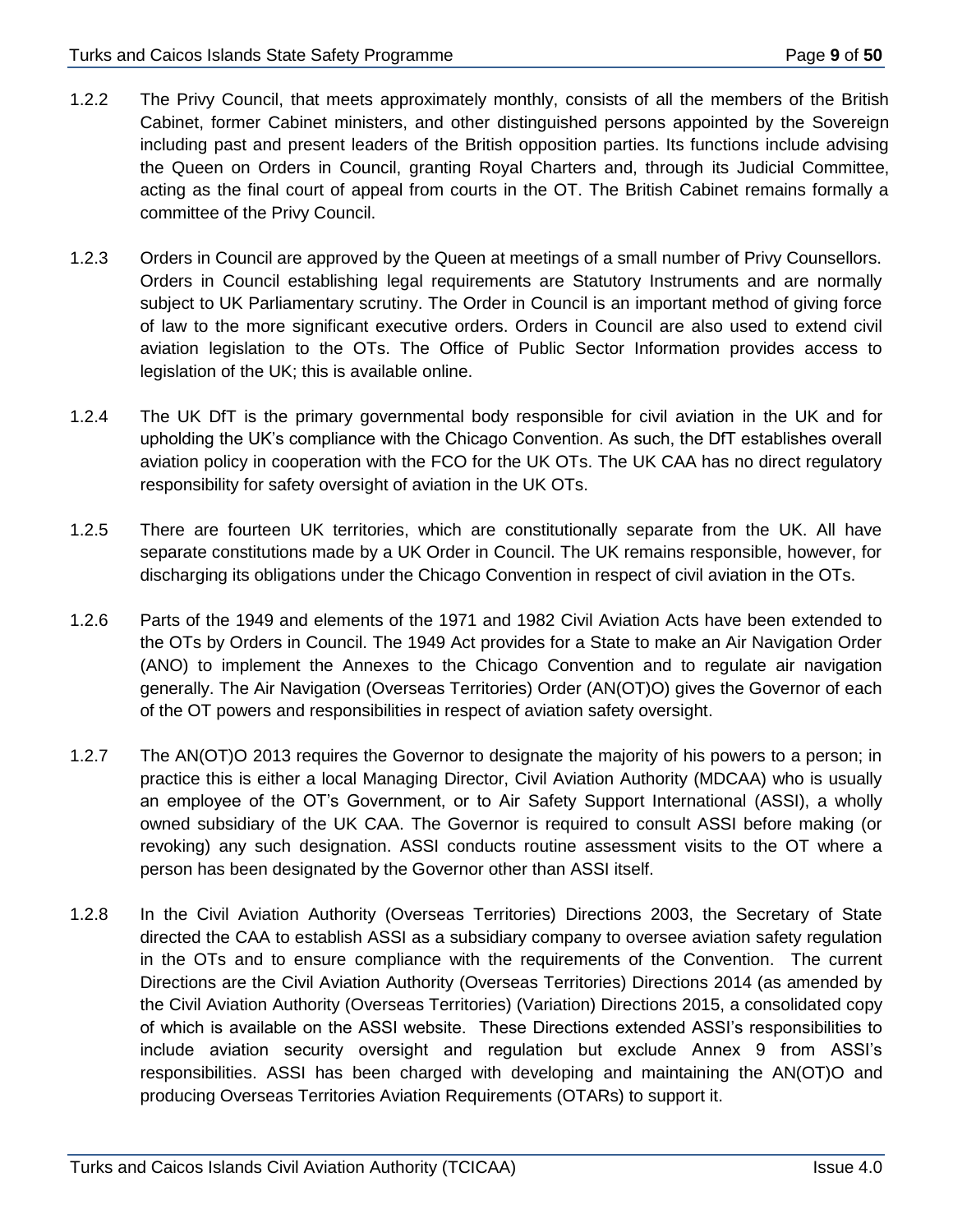1.2.9 The AN(OT)O also requires the Governor to publish the detailed requirements which applicants for certificates and licences will have to meet. Such requirements are primarily the OTARs developed by ASSI in conjunction with the OT MDCAAs.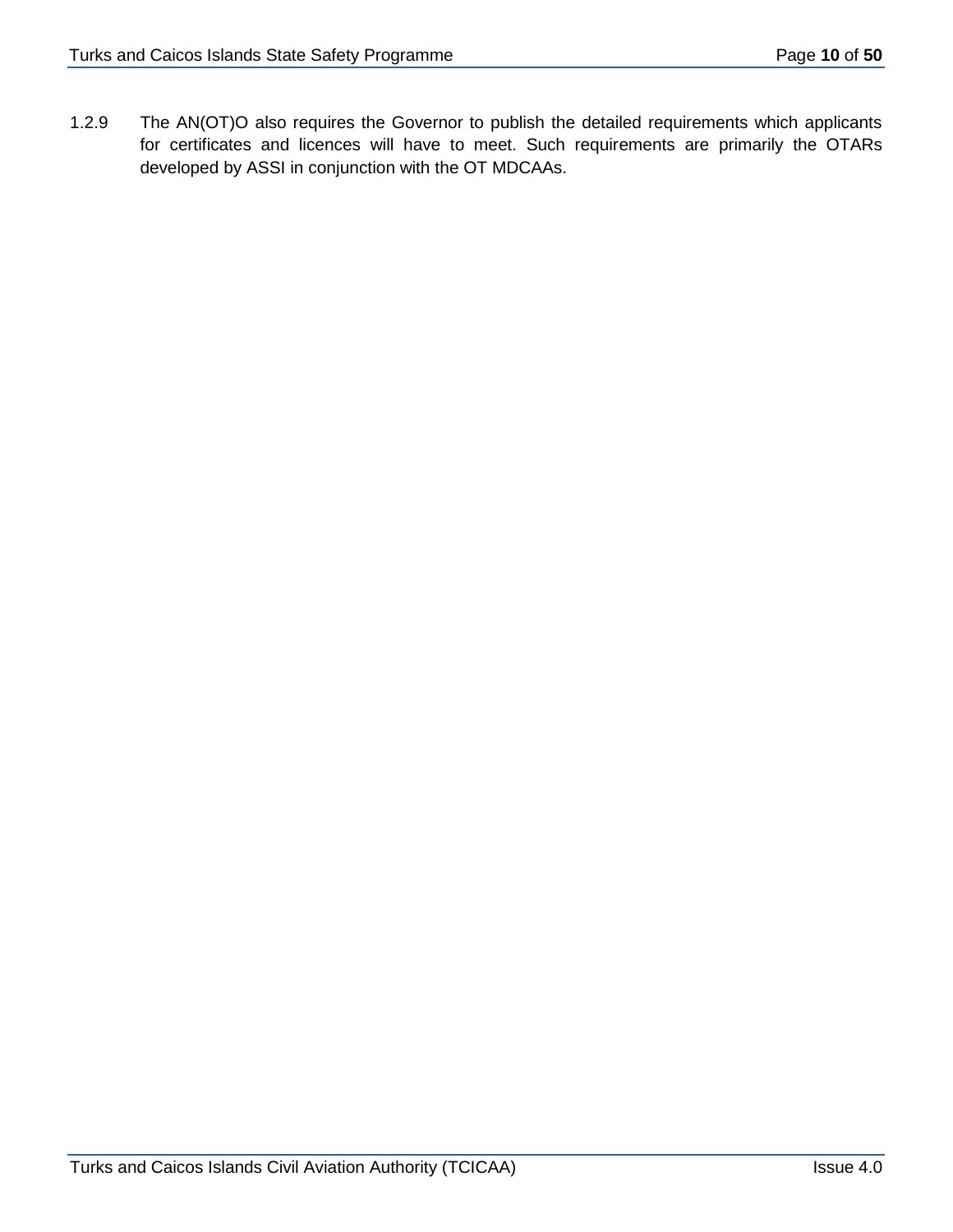## CHAPTER 2 – Turks and Caicos Islands Aviation Safety Policy and Objectives

### **State safety legislative framework**



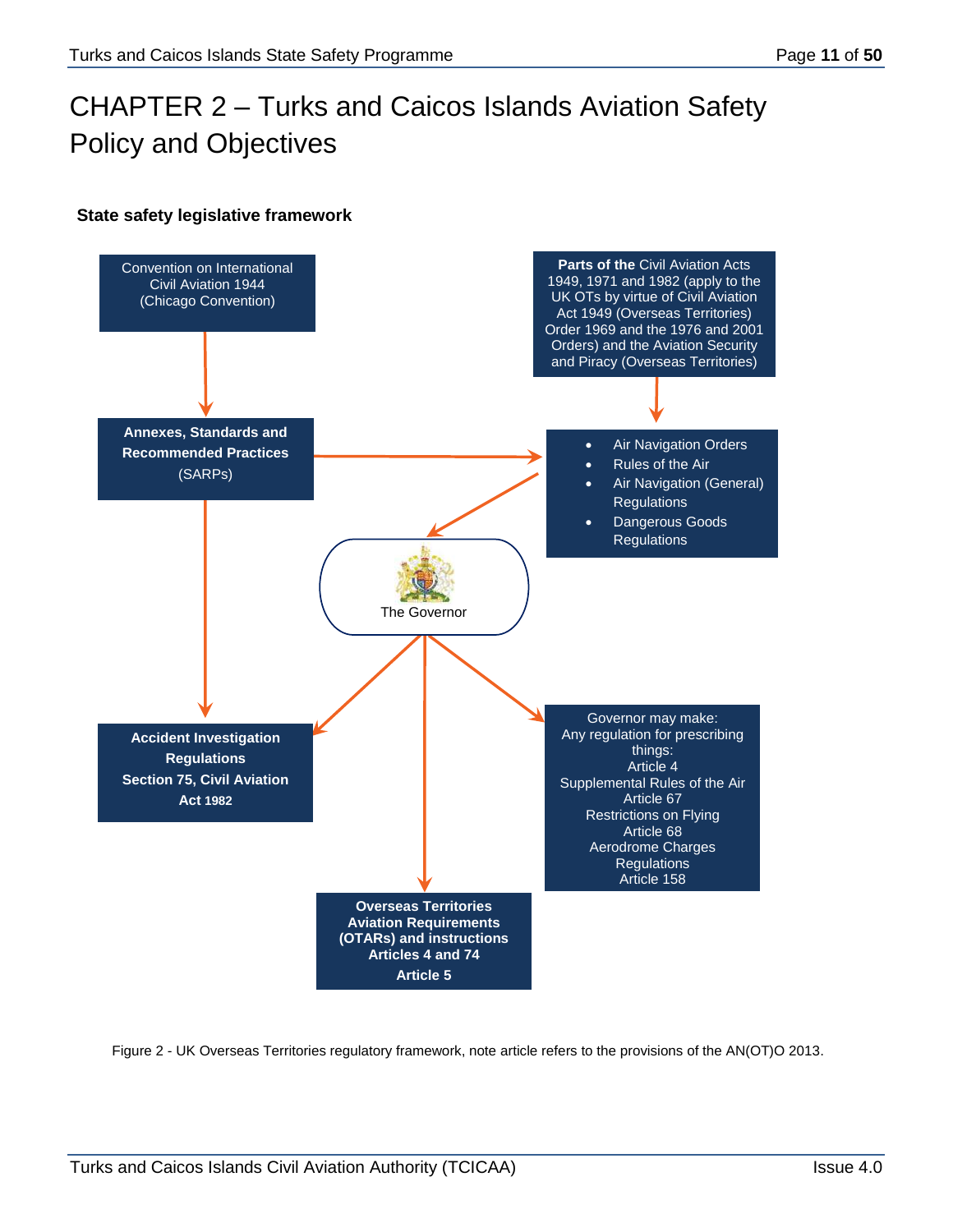#### **2.1 Primary legislation - Civil Aviation Act 1949 (Overseas Territories) Order 1969**

- 2.1.1 The Civil Aviation Act 1949, as extended to the Overseas Territories by the Civil Aviation Act 1949 (Overseas Territories) Order 1969 is the primary legislation that provides the authority to apply the provisions of the Convention and annexes by Order in Council and implement other statutory instruments in the area of civil aviation in the Overseas Territories.
- 2.1.2 This Act has been supplemented by the extension of section 62 of the Civil Aviation Act 1971 to the OTs:
	- (by the Civil Aviation Act 1971 (Overseas Territories) Order 1976 section 62 increased the penalties for breaches of an Air Navigation (Overseas Territories) Order) and by the extension of sections 61, 75 and 76(4) of the Civil Aviation Act 1982 to the Overseas Territories (by the Civil Aviation Act 1982 (Overseas Territories) Order and No.2 Order 2001.
	- Section 61 increased the penalties for breach of an AN(OT)O.
	- Section 75 enables the Governors to make air accident and investigation regulations.
	- Section 76(4) amends section 40(2) of the 1949 Civil Aviation Act, so that where an aircraft is chartered or demised for more than 14 days, the lessee rather than the owner (lessor) is liable for any damage or injury caused to any property or person on the ground by the chartered or demised aircraft).
- 2.1.3 Certain parts of the Aviation Security Act 1982 (Parts 1 (offences against the security of aircraft etcetera) and 2 (protection of aircraft, aerodromes and air navigation installations against acts of violence) and Schedule 1 of the Act (provisions relating to compensation), along with sections 1 and 50 of the Aviation and Maritime Security Act 1990 (endangering safety at aerodromes and offences by bodies corporate), were extended to the Overseas Territories by the Aviation Security and Piracy (Overseas Territories) Order 2000.
- 2.1.4 Part 2, section 8 of the Civil Aviation Act 1949 (Overseas Territories) Order 1969, as amended by the Civil Aviation Act 1982 (Overseas Territories) Order 2001, makes provision for the creation and maintenance of the Air Navigation (Overseas Territories) Order to implement the Annexes of the Chicago Convention. Certain provisions of the 1971 and 1982 Civil Aviation Acts have also been extended to the Overseas Territories (see below).

#### **2.2 Subsidiary legislation – Air Navigation (Overseas Territories) Order 2013**

- 2.2.1 The AN(OT)O is secondary (i.e. subordinate) legislation to provide a sound legal framework for enabling the adoption of the Overseas Territories Aviation Requirements (OTARs) as a common cohesive package of requirements. The AN(OT)O enables, or gives power to, the requirements contained in the OTARs.
- 2.2.2 The latest revision is a complete re-write, simplifying and modernising the AN(OT)O to form a coherent unit with the OTARs - the OTARs being the principal regulatory instruments and the AN(OT)O providing mainly the necessary legal basis. The rebalanced and consolidated version, AN(OT)O 2013, became effective in January 2014 and reflects changes required as a result of the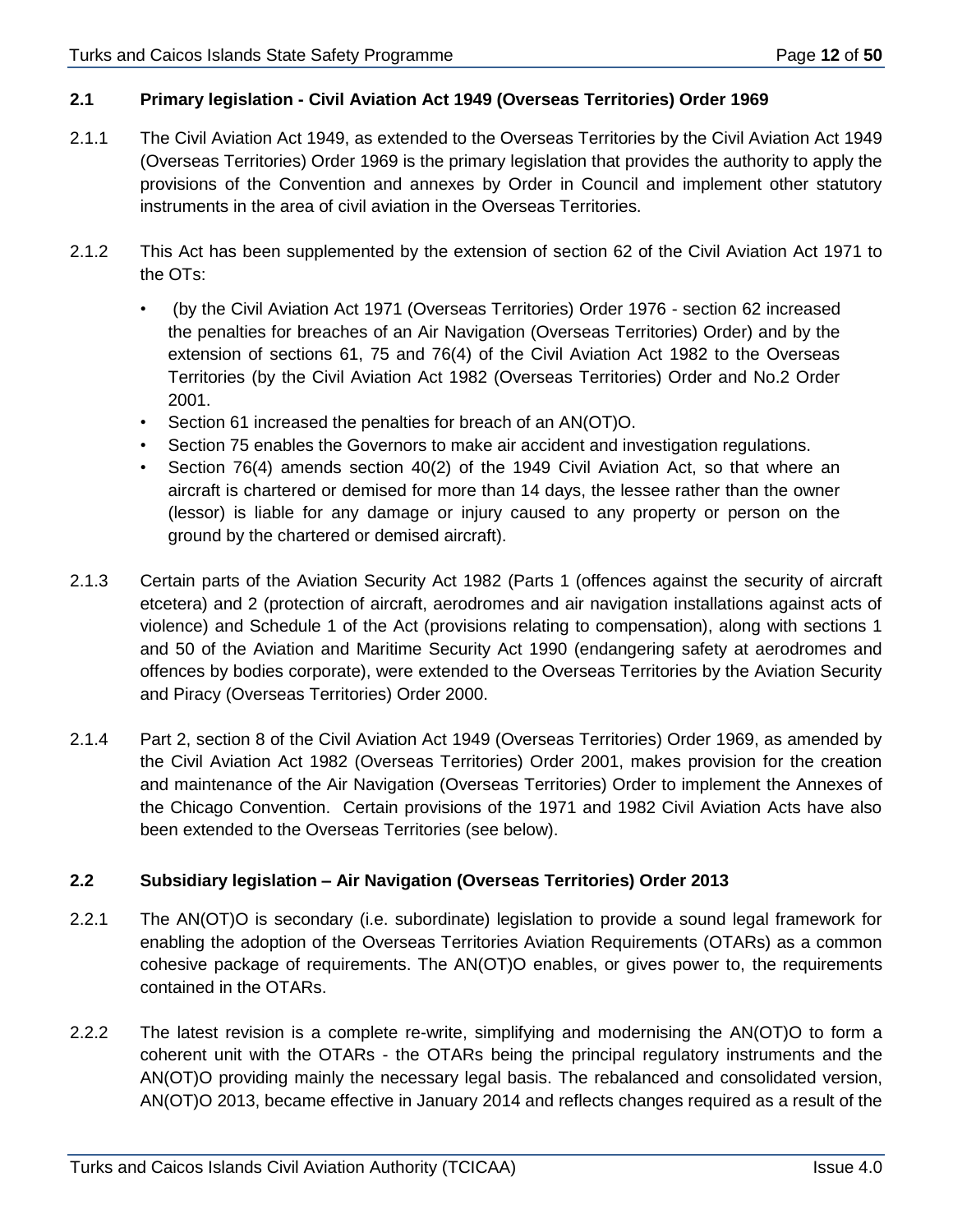safety oversight audit carried out by ICAO in 2009. Three amendments have been made to date to the AN(OT)O 2013 – see the 2014 and 2015 amendment Orders.

2.2.3 The AN(OT)O gives the Governors a wide variety of discretionary powers which are exercised by the designated regulator to grant certificates, licences and approvals. An individual or organisation affected by certain decisions made by the regulator on behalf of a Governor is entitled to seek a review by the Governor of such decision in accordance with Article 13 of the AN(OT)O.

### **2.3 Operating regulation/ requirements – Overseas Territories Aviation Requirements (OTARs)**

- 2.3.1 The OTARs comprise a package of requirements that forms a means of compliance with the ICAO SARPs and that is consistent with the legislation in force.
- 2.3.2 ASSI is required, under the directions from the Secretary of State, to produce the means of compliance to enable the Governors to be satisfied that applicants for, or holders of, licences, certificates and approvals meet their legal obligations. Governors are required under Article 5 of the AN(OT)O to publish these requirements. The OTARs do not constitute 'regulations' in legal terms. They do, however, conform to the wider ICAO definition of regulations used in ICAO Doc 9734 Safety Oversight Manual in relation to Critical Element 2 and were recognised as such by ICAO during the 2009 USOAP audit of the UK.
- 2.3.3 The OTARs set out, for the benefit of those regulated:
	- the requirements for obtaining and holding a licence, certificate, authority or approval;
	- the way in which the rights and privileges of licences, certificates, authorities or approvals are exercised;
	- the way obligations which come with the privileges are to be discharged; and
	- general instructions regarding the operation and equipment of aircraft.

#### **2.4 Industry guidance material – Overseas Territories Aviation Circulars (OTACs)**

- 2.4.1 There is also a need to promulgate additional information which is not appropriate for inclusion in the OTARs themselves. Such information and guidance is included in Overseas Territories Aviation Circulars (OTACs).
- 2.4.2 These include the following information:
	- practical, detailed guidance on meeting the requirements;
	- information of a temporary nature;
	- administrative material;
	- information published in advance of a formal amendment to OTARs;
	- the means of ensuring that aspects of the State civil aviation system comply with ICAO SARPs where this is a State responsibility, e.g. SAR.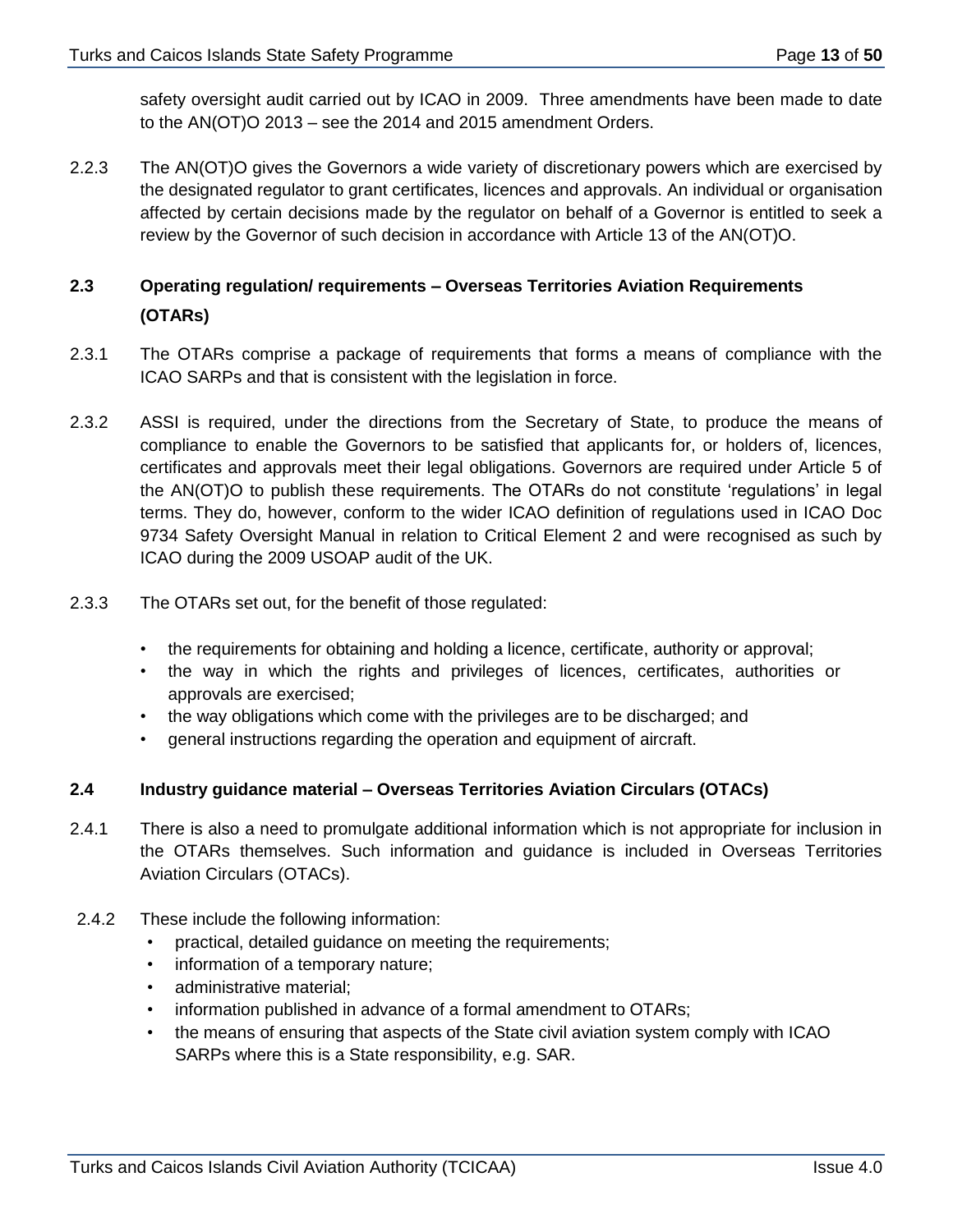#### **2.5 UK OT civil aviation framework and accountabilities**



Figure 3 -UK Overseas Territories flow of authority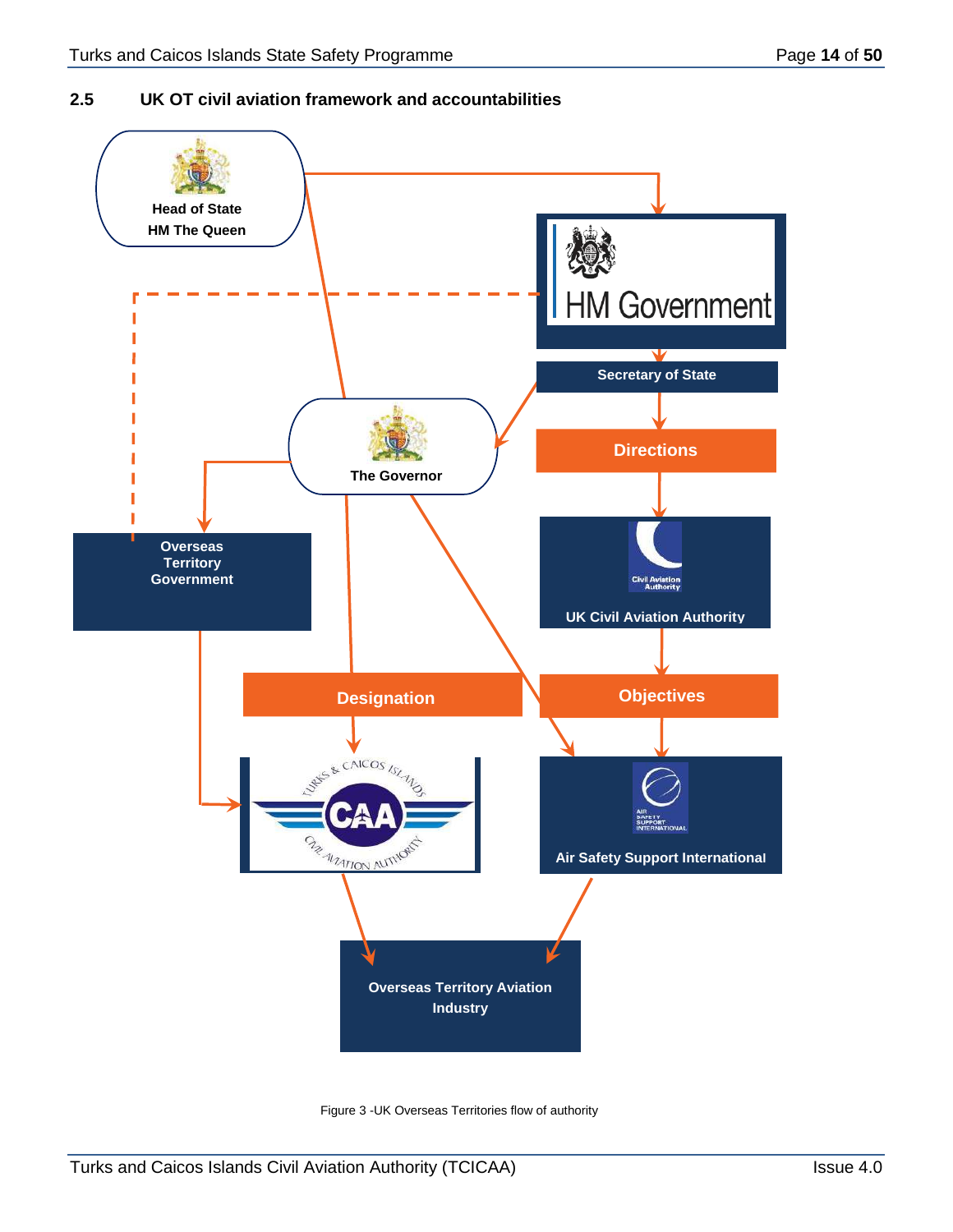#### **The UK Department for Transport responsibilities**

2.5.1 The Department for Transport (DfT) is responsible for setting overall policy for the standards of safety and security in transport in the UK, including civil aviation. It is also responsible for the management of international affairs in the civil aviation context, which are reserved to the UK under the OTs' Constitutions. The Secretary of State has issued directions for the UK CAA to establish ASSI and which set out ASSI's responsibilities. The Secretary of State's Directions require the UK CAA to set objectives for ASSI which the Secretary of State approves.

#### **The UK OT's Governor's responsibilities**

- 2.5.2 The Governor is the Queen's representative and acts on behalf of the UK Government in relation to the general governance of a Territory, within the scope of the respective Constitution, and in relation to international affairs which are reserved to the UK under the Constitution. Governors are accountable to the Foreign and Commonwealth Office (FCO).
- 2.5.3 As the Queen's representative the Governor is responsible for ensuring the adequacy of the civil aviation safety regulation within a UK OT. Within each OT the Governor appoints a Regulator to carry out most of the Governor's functions under the AN(OT)O.

#### **The UK Civil Aviation Authority responsibilities**

2.5.4 The UK CAA appoints the Board of ASSI, a wholly owned UK CAA subsidiary, along with enacting the Directions to establish ASSI and setting objectives for ASS subject to the Secretary of State's approval. The CAA is also required to audit annually the activities of ASSI. The UK CAA does not have any responsibility for aviation regulatory oversight of the UK OTs.

#### **Air Safety Support International responsibilities**

- 2.5.5 ASSI is responsible for the drafting of the AN(OT)O, OTARs and OTACs in order to implement the SARPs. ASSI is also responsible for undertaking regular assessments of OT Aviation Authorities on the standards of civil aviation safety regulation and the adequacy of the resources employed, to advise to the Secretary of State and the Governor on whether the Territory is complying with the UK's obligations under the Chicago Convention and on whether any remedial measures may be necessary. These include advice and recommendations to the Governor on the designation of a regulator in the Territory.
- 2.5.6 ASSI is the designated regulator responsible for Annex 17 within all the UK OTs. ASSI is designated for certain functions in the Falkland Islands and Turks and Caicos Islands.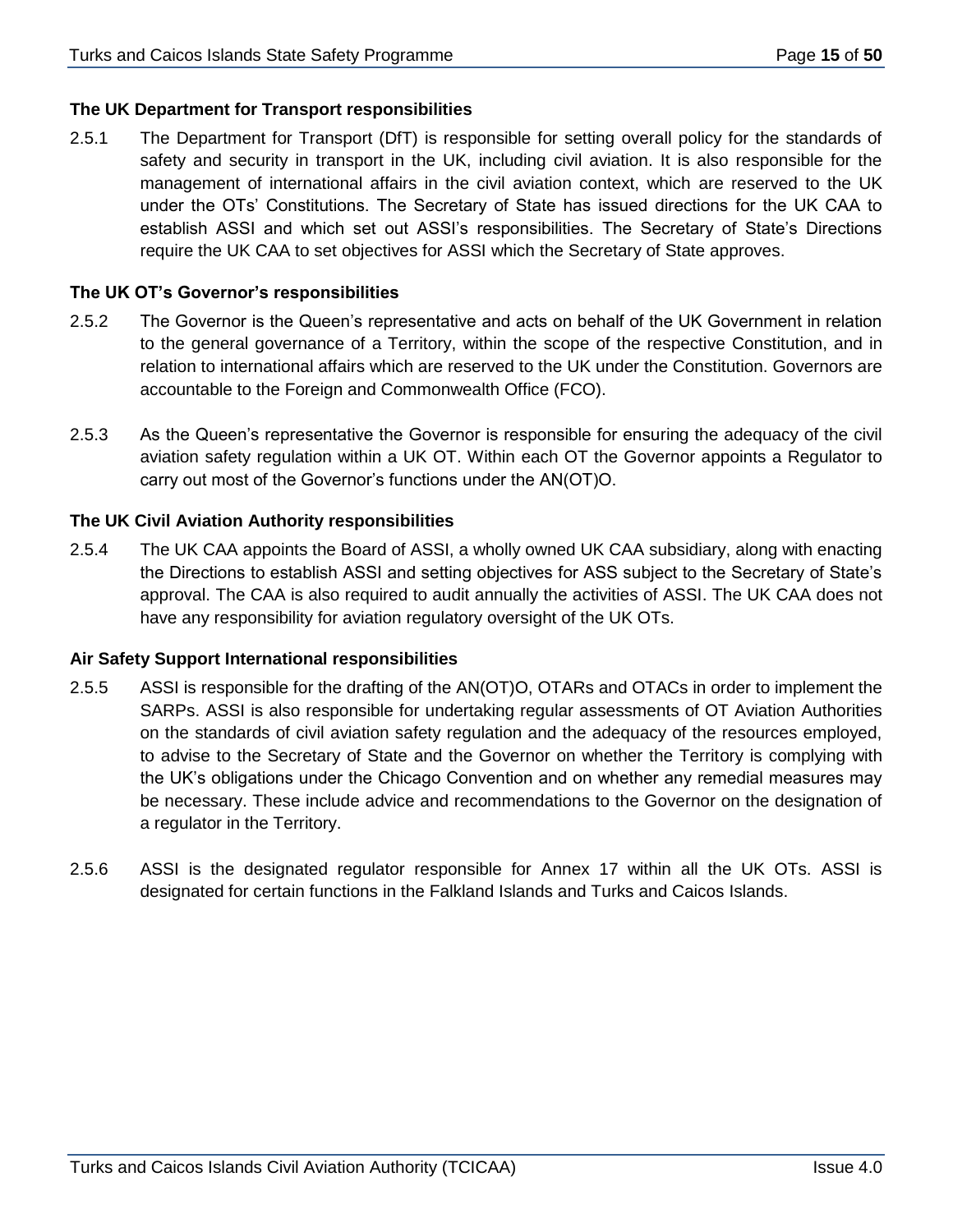#### CHAPTER 3 – Turks and Caicos Islands Safety Responsibilities and Accountabilities

#### **3.1 TCICAA Safety Policies**

#### **3.1.1 Accountable Manager**

The Accountable Manager – the highest-ranking officer in the organization – has the authority to ensure that the SSP is implemented. The Managing Director (MD) is the Accountable Manager of the Turks and Caicos Islands Civil Aviation Authority (TCICAA). The MD ensures that objectives are met through the provision of resources and adequate oversight of subordinates to improve the performance of the organization. The MD may delegate some of his duties to a qualified official when appropriate and is responsible for:

- Implementation of the SSP
- Approving changes to controlled documents
- Administering the audit program
- Overseeing the implementation of corrective and preventive actions
- Chairing Management Review Committee meetings
- Leading the development and implementation of improvement plans

#### **3.1.2 TCICAA Mandate**

To establish and administer sound aviation regulations, procedures and standards to achieve and maintain the safe and efficient conduct of the Turks and Caicos Islands Civil Aviation Authority.

To provide guidance to the Turks and Caicos Islands Government in the development of policy related to aviation safety, security and economic regulation.

#### **3.1.3 Strategic Safety Goal**

It is TCICAA's goal that the safety-risks within the Turks and Caicos Islands' civil aviation industry be managed to a level as low as reasonably practicable.

#### **3.1.4 Policies**

Policies define how the TCICAA undertakes its business management and regulatory activities. Specific procedures document how each policy is achieved so that consistency is maintained.

#### **3.1.5 Regulatory and Safety Oversight Programmes**

TCICAA core activities include:

- The delivery of a sound regulatory programme that meets the Turks and Caicos Islands' obligations to international safety standards and recommended practices; and,
- The implementation of an effective, forward-looking safety oversight programme that addresses the diverse needs of the Turks and Caicos Islands' aviation industry.

When brought to fruition hopefully in the near future, the establishment and management of a sustainable aircraft register will be included in this list.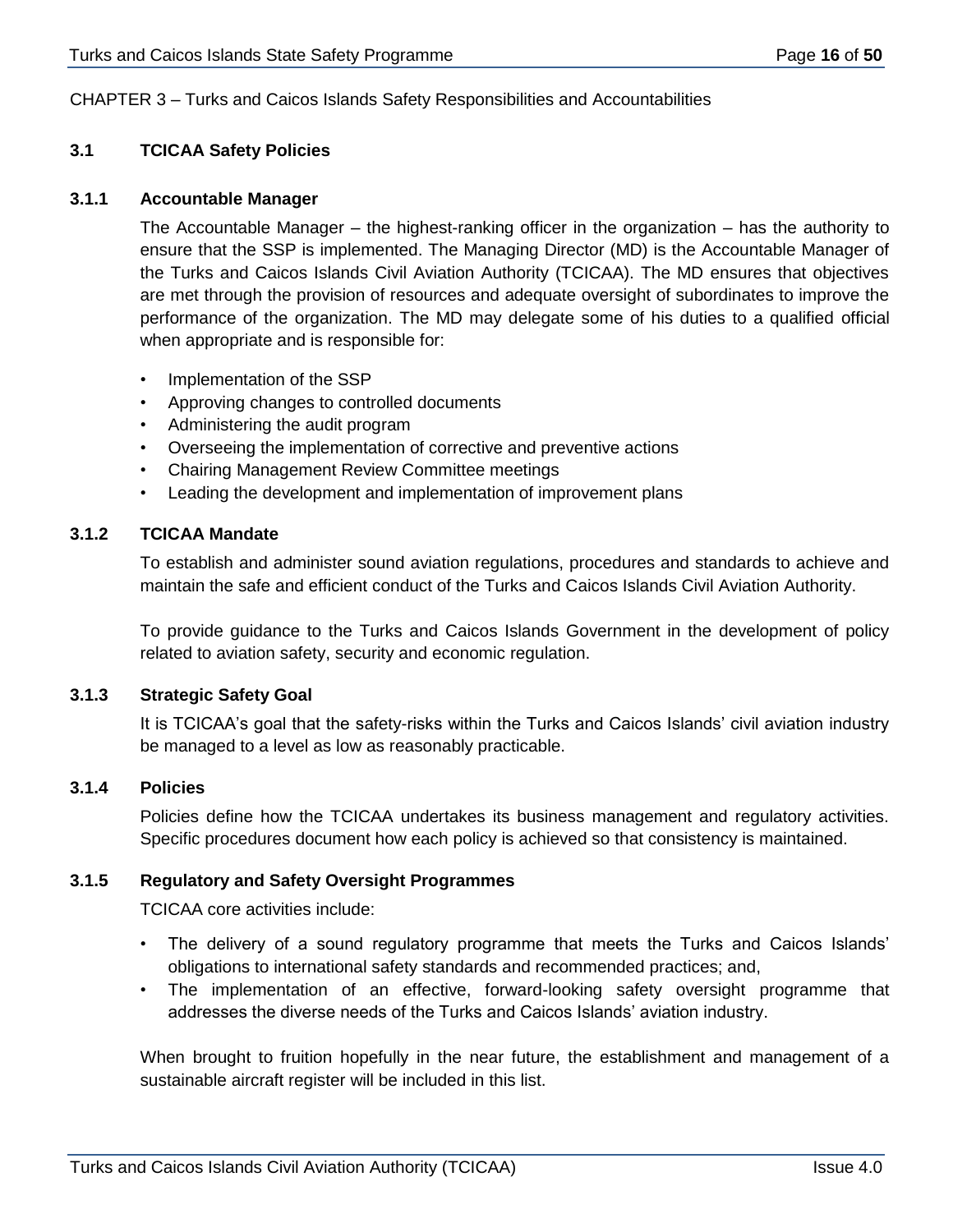• The Authority is committed to non-punitive reporting.

#### **3.1.6 Performance Measurement**

TCICAA proactively measures the effectiveness of its regulatory programme and of the aviation industry's safety-risk management, so it can systematically implement priorities to sustain or improve the Authority's and industry's performance.

#### **3.1.7 People**

The TCICAA fulfils its mandate by employing a sufficient number of qualified staff who work in an environment that is conducive to their personal and professional development. The Authority is structured to consistently and efficiently achieve its objectives. Performance standards, responsibilities, and accountabilities are clearly defined and adhered to. Managers and staff are skilled, competent, equipped and supported in the fulfilment of their responsibilities. Succession planning aims to sustain performance. Changing priorities are anticipated so that staffing requirements can be addressed efficiently.

#### **3.1.8 Finance**

TCICAA's financial requirements are tied to the Authority's priorities for delivering the regulatory and safety oversight programmes. Business priorities are determined by the risk profile, and guide the Safety Plan and the implementation of the regulatory programme. Business planning looks out five years, and changing priorities are examined for their implications on long term financial requirements.

TCICAA adheres to the financial policies and processes of the Government of the Turks and Caicos Islands, in accordance with procedures established by the Ministry of Finance.

#### **3.1.9 Safety Planning**

Safety planning enables long-term improvements in safety management and safety performance. Planning and reporting is proactive, transparent, risk-based and data driven, and is a key mechanism by which TCICAA manages, measures and is held accountable for its performance.

TCICAA has published a two-year Safety Plan that contains formal performance goals and objectives. The Safety Plan highlights the areas it has determined need improving, so that initiatives by the TCICAA, ASSI and the aviation industry can be coordinated. The Safety Plan enables the necessary resources to be budgeted, and for responsibilities to be assigned, and activities coordinated. In this way, the Authority's safety management is integrated with business planning. Achievements and improvements in TCICAA's performance will be measured and reported every year as part of the published Safety Plan.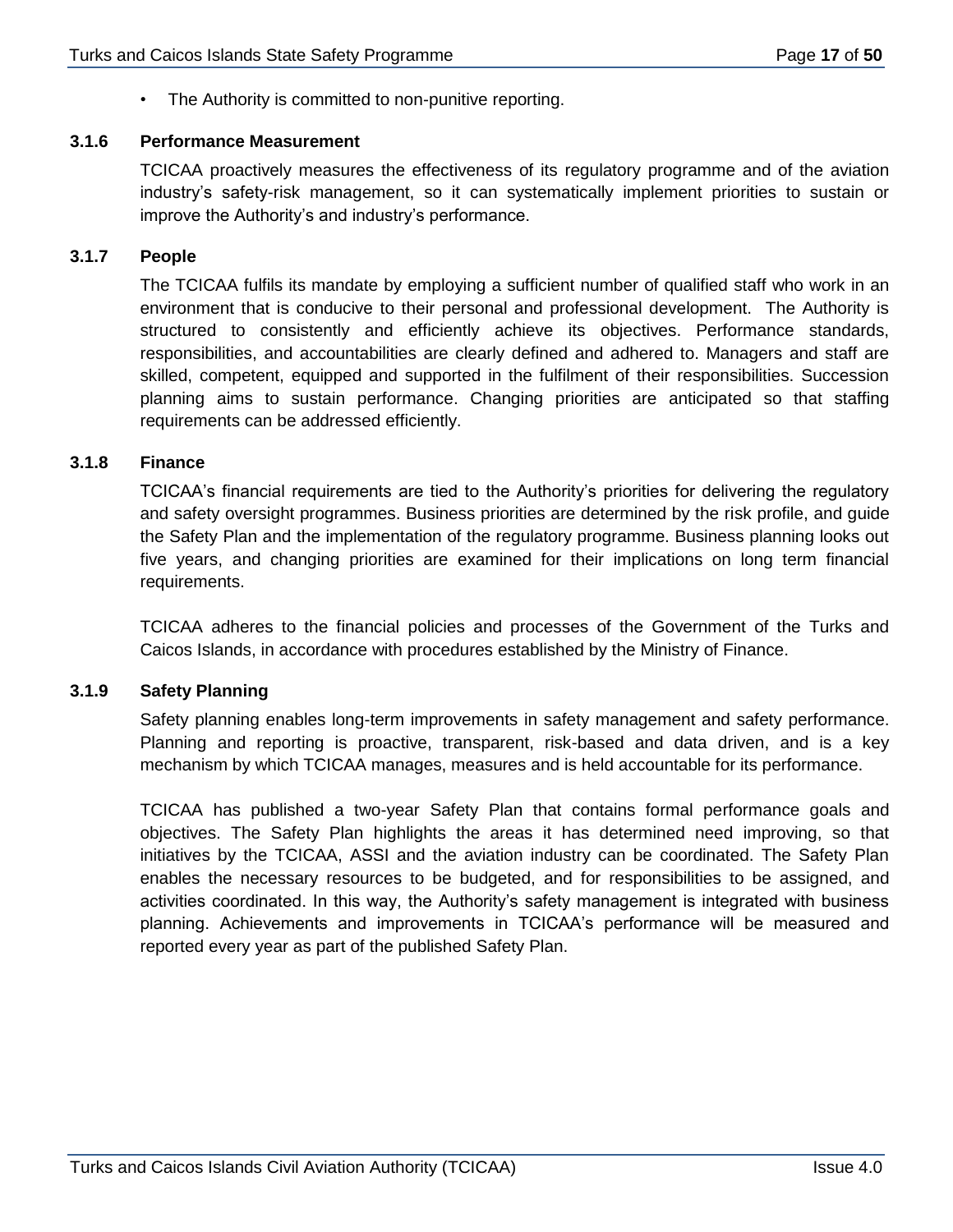#### **3.1.10 Risk Management**

The Authority proactively identifies systemic safety management and performance issues pertaining to the aviation industry, and to the manner in which the Authority fulfils its mandate. This enables resources to be appropriately allocated so that risks in the Turks and Caicos Islands Civil Aviation system can be mitigated to a level as low as reasonably practicable.

Performance data are analysed to identify and prioritize information related to hazards, system safety deficiencies and other forms of performance deficiencies. This information is used to update the TCICAA risk profile − a documented, high-level overview of the management challenges that TCICAA faces in the fulfilment of its mandate. The profile is used to populate the hazard log; to assist managers to set priorities in their day-to-day activities; and to help determine longer-term goals and objectives to improve the performance of the Authority and the aviation industry.

#### **3.1.11 Change Management**

TCICAA proactively manages aviation safety hazards resulting from changes to its processes or services. In this way, the Authority optimises its performance during periods of change and sustains Fit-for-Purpose. TCICAA systematically manages the risks associated with change, by planning thoroughly, mitigating the associated hazards and risks, and anticipating potential system safety deficiencies.

#### **3.2 Accident and Incident Investigation**

- 3.2.1 In the OTs, the conduct of air accidents and serious incidents investigation is provided for through a Memoranda of Understanding between the UKAAIB and the OTs, by which responsibility and authority for the investigation lies with the UKAAIB. In the Turks and Caicos Islands, the Governor has made accident investigation regulations under Section 75 of the Civil Aviation Act 1982, as extended to the OTs by Order in Council, which empowers him to appoint investigators to investigate accidents and serious incidents.
- 3.2.2 A letter of Appointment has been signed by the Governor of the Turks and Caicos Islands, pursuant to the MoU, appointing the Chief Inspector of the AAIB as the Chief Inspector of Air Accidents for the Turks and Caicos Islands. The Letter of Appointment empowers the Chief Inspector to appoint individual Inspectors from within the AAIB for the purposes of undertaking any investigation required under the Regulations and in accordance with such Regulations.
- 3.2.3 Under the Letter of Appointment arrangements, once the Governor has notified the AAIB of an accident or serious incident, an Inspector in Charge (IiC) will be appointed by the Chief Inspector of the AAIB. The IiC will be a member of the AAIB, irrespective of whether the AAIB attends the scene of the accident or whether the investigation is conducted remotely, from the UK.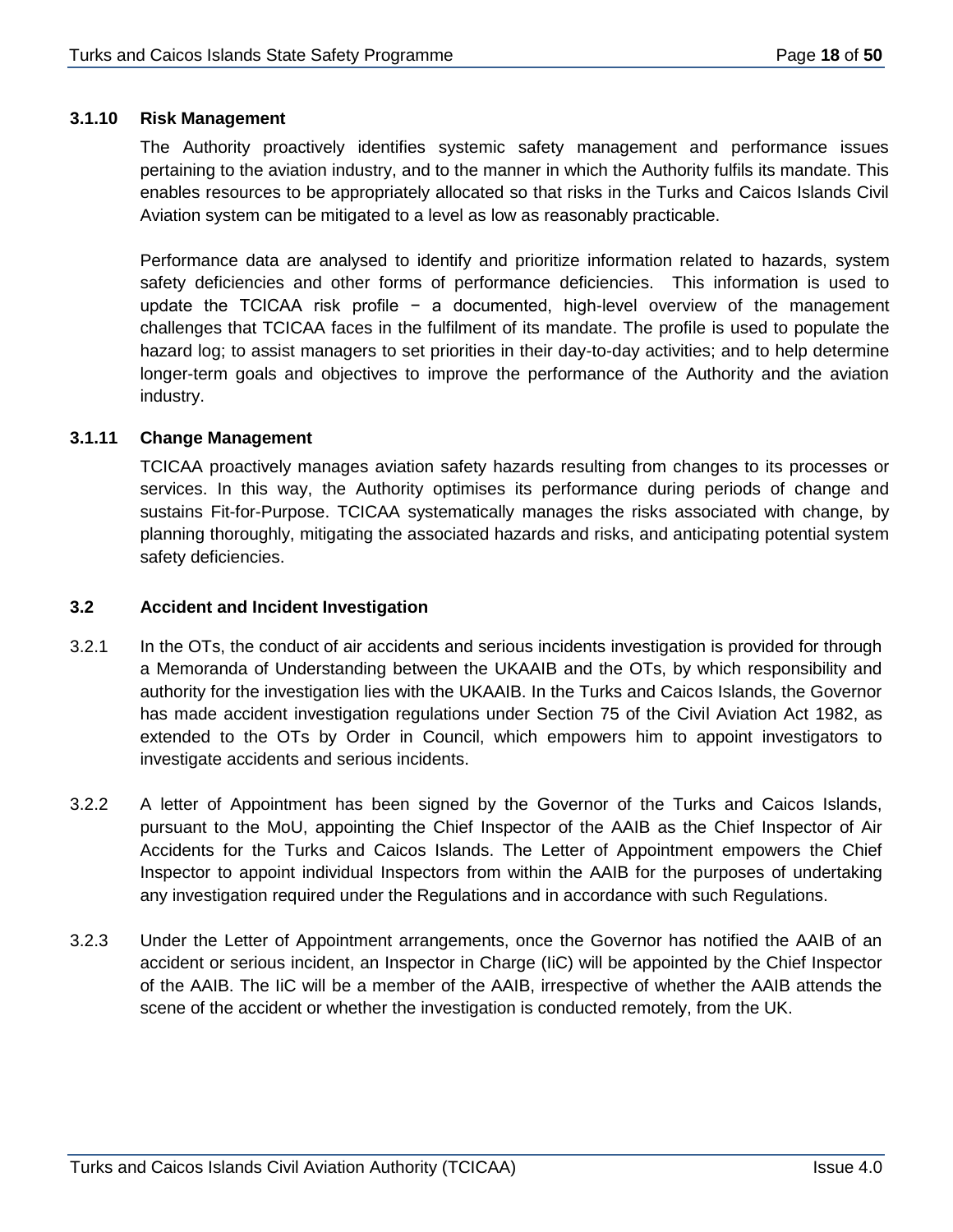#### **3.3 Enforcement Policy**

#### **3.3.1 Introduction**

- 3.3.1.1 Under the Air Navigation (Overseas Territories) Order 2013 the TCICAA is responsible for applying and enforcing the legislation and for granting (or refusing to grant) licences, certificates, approvals, permits and other documents authorising a person to exercise the privileges associated with such a licence, certificate etc. TCICAA enforcement policy is aimed at promoting compliance with aviation safety regulations and requirements through enforcement functions in an equitable manner.
- 3.3.1.2 The implementation of safety management systems (SMS) requires the TCICAA to have an equitable and discretionary enforcement approach in order to support the SSP-SMS framework. Our enforcement policies and procedures allow service providers to deal with, and resolve, certain events involving safety deviations, internally, within the context of the service provider's SMS, and to the satisfaction of the Authority. Intentional contraventions of the AN(OT)O and the OTARS will be investigated and may be subject to conventional enforcement action where appropriate.

#### **3.3.2 Policy**

- 3.3.2.1 The OTARs require service providers to establish, maintain and adhere to an SMS that is commensurate with the size, nature and complexity of the operations authorized to be conducted under its approval/certificate. To maintain this enforcement policy that supports the implementation of SMS, TCICAA Inspectors will maintain an open communication channel with service providers.
- 3.3.2.2 No information derived from safety data collection and processing systems (established under an SMS) relating to reports classified as confidential, voluntary or equivalent category shall be used as the basis for enforcement action.
- 3.3.2.3 When a service provider operating under an SMS unintentionally contravenes AN(OT)O and the OTARS, specific review procedures will be used. These procedures will allow the TCICAA Inspector responsible for the oversight of the service provider, the opportunity to engage in dialogue with the SMS-approved organization. The objective of this dialogue is to agree on proposed corrective measures and an action plan that adequately addresses the deficiencies that led to the contravention and to afford the service provider a reasonable time to implement them.
- This approach aims to nurture and sustain effective safety reporting, whereby service providers' employees can report safety deficiencies and hazards without fear of punitive action. A service provider can therefore, without apportioning blame and without fear of enforcement action, analyse the event and the organizational or individual factors that may have led to it, in order to incorporate remedial measures that will best help prevent recurrence.
- 3.3.2.4 TCICAA through the Inspector responsible for the oversight of a service provider, will evaluate the corrective measures proposed by the service provider and/or the systems currently in place to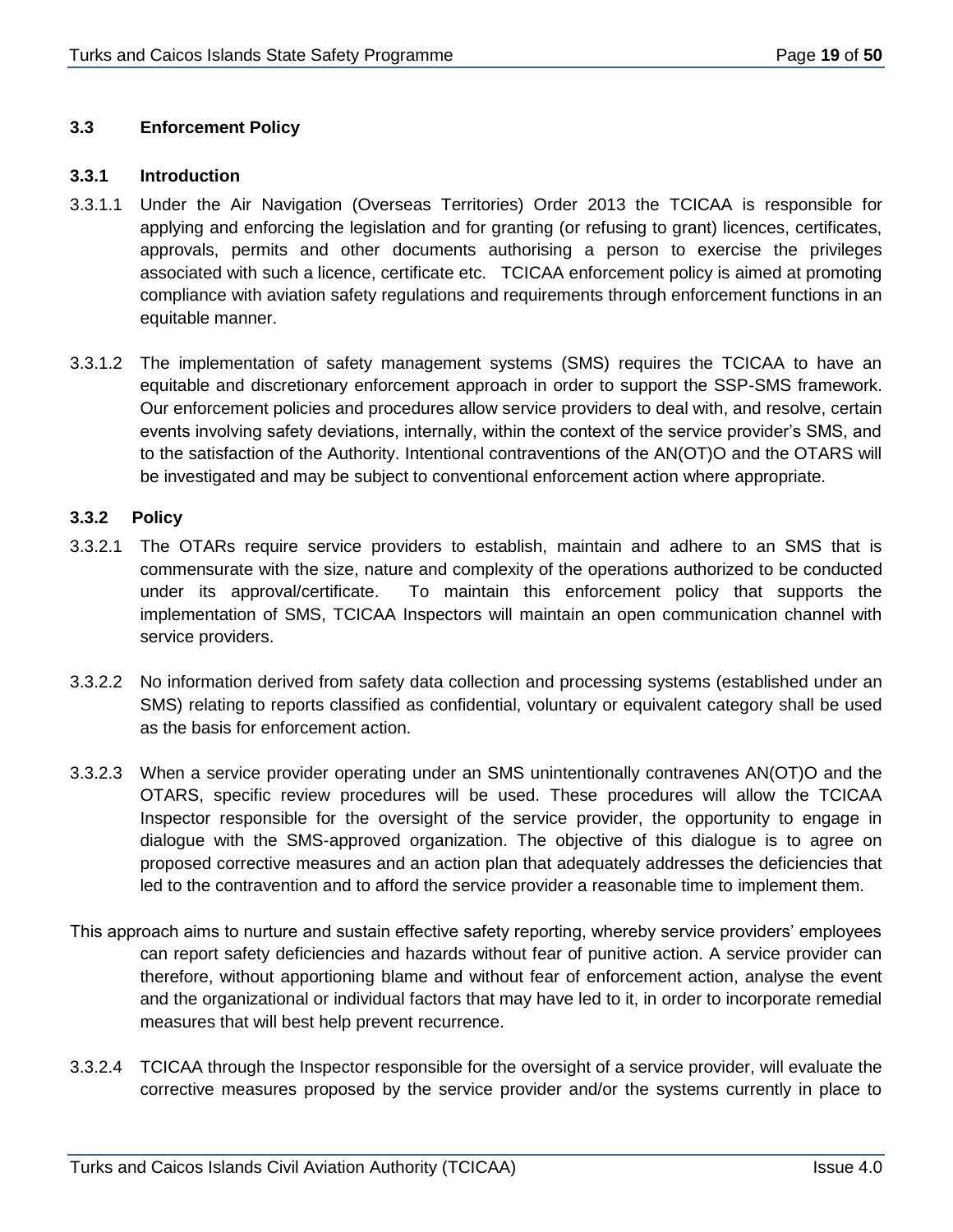address the event underlying the contravention. If the corrective measures proposed (including any appropriate internal disciplinary actions) are considered satisfactory and likely to prevent recurrence and foster future compliance, the review of the violation should then be concluded with no further punitive enforcement action by the regulator. In cases where either the corrective measures or the systems in place are considered inappropriate, TCICAA will continue to interact with the service provider to find a satisfactory resolution that would prevent enforcement action. However, in cases where the service provider refuses to address the event and provide effective corrective measures, TCICAA will consider taking enforcement action or other administrative action deemed appropriate.

- 3.3.2.5 Breaches of aviation regulations may occur for many different reasons, from a genuine misunderstanding of the regulations, to disregard for aviation safety. TCICAA has a range of enforcement procedures in order to effectively address safety obligations under the AN(OT)O in light of different circumstances. These procedures may result in a variety of actions.
- 3.3.2.6 Enforcement decisions must not be influenced by:
	- a) personal conflict;
	- b) personal gain;
	- c) considerations such as gender, race, religion, political views or affiliation; or
	- d) personal, political or financial power of those involved.
- 3.3.2.7 Enforcement decisions will be proportional to the identified breaches and the safety risks they underlie, based on three principles:
	- a) TCICAA will take action against those who consistently and deliberately operate outside Civil Aviation Regulations;
	- b) TCICAA will seek to educate and promote training or supervision of those who show commitment to resolving safety deficiencies; and
	- c) TCICAA will give due and equitable consideration to distinguish premeditated violations from unintentional errors or deviations.
- 3.3.2.8 This policy is not applicable if:
	- a) there is evidence of a deliberate effort to conceal non-compliance.
	- b) the service provider fails to maintain an acceptable SMS or its agreed safety performance
	- c) the service provider is deemed by the Authority as a recurrent violator.
- 3.3.2.9 In the above circumstances, the Authority will deal with such non-compliance or violations according to established enforcement procedures.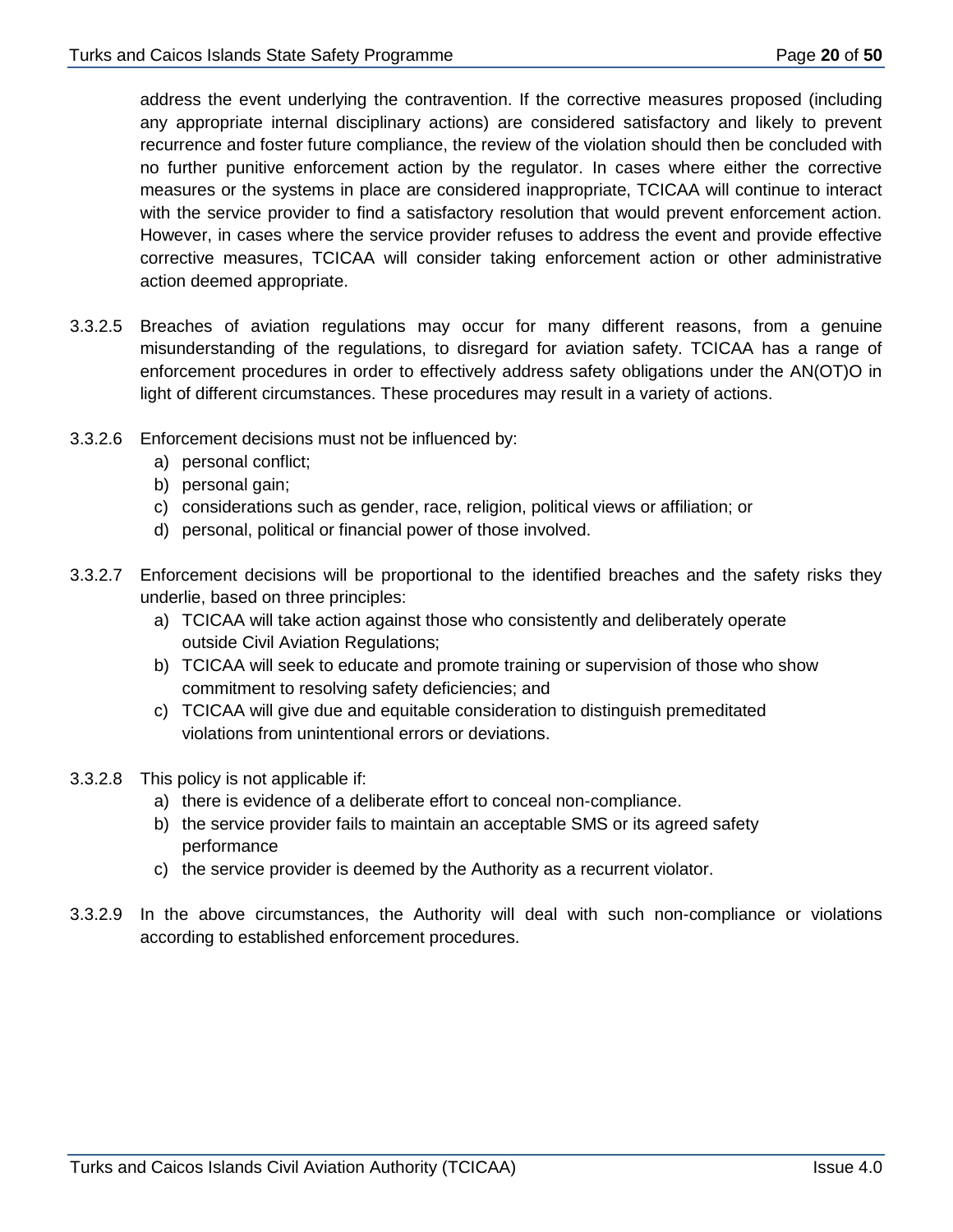## CHAPTER 4 – Safety Risk Management

#### **4.1 Introduction**

One of the TCICAA's strategic objectives is to enhance safety performance throughout the civil aviation system. TCICAA will therefore proactively identify systemic safety management and performance issues pertaining to the aviation industry, and the manner in which the Authority fulfils its mandate. This will enable resources to be appropriately allocated so that risks in the Turks and Caicos Islands civil aviation system can be mitigated to a level as low as reasonably practicable.

The Authority has established and maintains a risk register

#### **4.2 Application of Risk Management**

It is intended that risk management would influence all decisions and activities by TCICAA. Some processes are conducted periodically (e.g. by annual updates to the risk profile and risk register); others on an asrequired basis (e.g. a hazard analysis); and others as part of the department's day-to-day activities (e.g. hazard reports, self-assessments, etc.).

#### **There are four key risk management processes:**

- 1. Hazard reporting a programme to manage information about perceived hazards and system safety deficiencies provided voluntarily by TCICAA staff and the aviation industry;
- 2. Hazard analysis proactive, formal process to identify potential system safety deficiencies, hazards and risks associated with a change being considered by TCICAA;
- 3. Risk assessments formal and informal processes to determine the appropriateness and effectiveness of planned or existing mitigation; and
- 4. Risk profile a documented, high-level overview of the risk management challenges that TCICAA faces in the fulfilment of its mandate. One of the outputs of the risk profile is the Hazard Register.

#### **4.3 Roles and Responsibilities**

#### **4.3.1 The Managing Director**

- Is responsible and accountable for the risk management of TCICAA;
- Appoints a project manager to change initiatives that involve more than one Branch;
- Approves changes to the risk profile and hazard register.

#### **4.3.2 Managers**

- Conduct hazard analyses;
- Ensure mitigating strategies are coordinated and implemented;
- Recommend changes to the risk profile or hazard register; and
- Ensure staff is qualified to evaluate hazard analyses, risk assessments and risk mitigation strategies conducted by the aviation industry.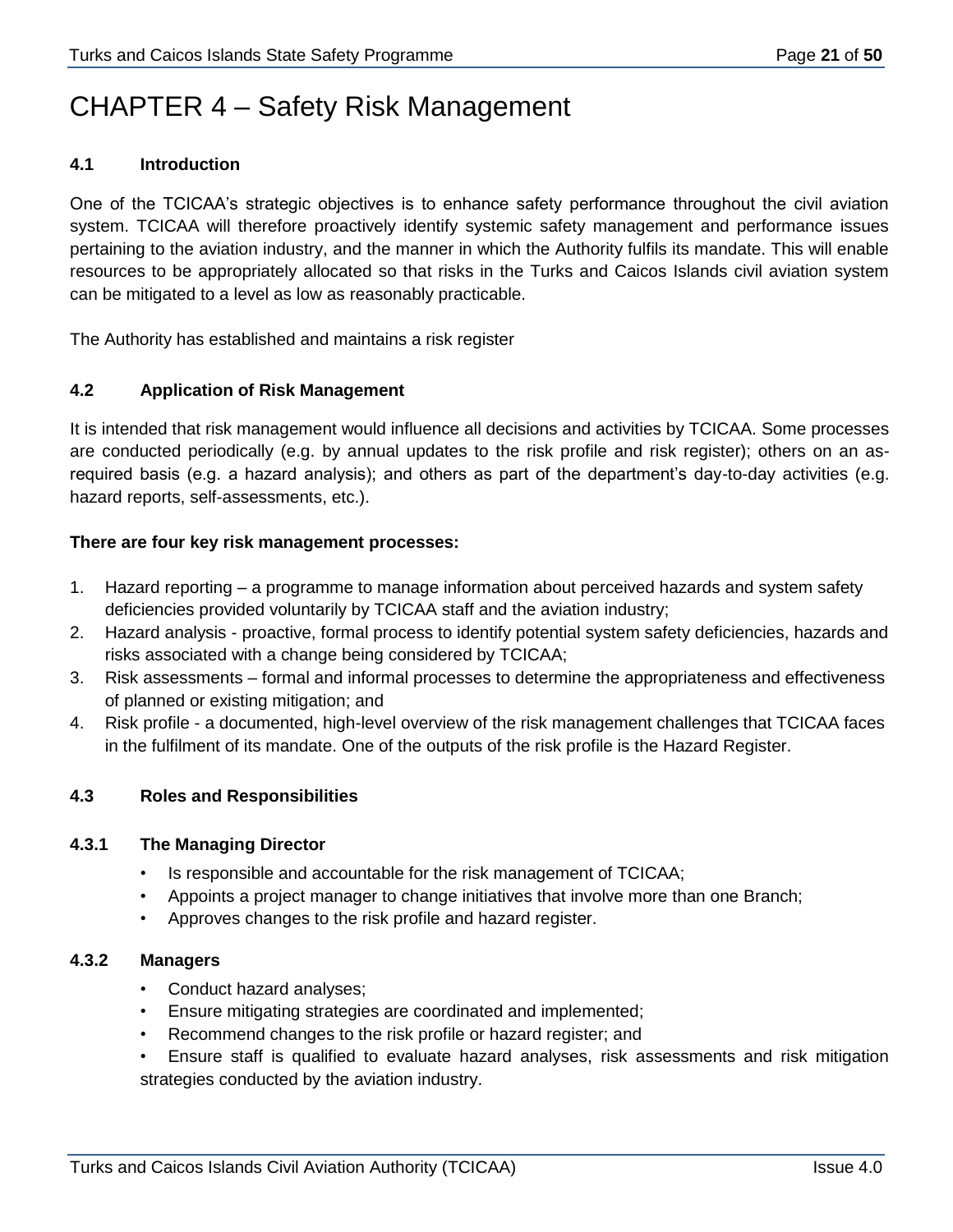### **4.3.3 Safety Oversight Manager (SOM):**

- Provides assistance to the Managing Director and support to Managers on the planning and conduct of hazard analyses;
- Recommends to the Managing Director the conduct of formal risk assessments;
- Conducts formal and informal risk assessments;
- Recommends changes to the risk profile or hazard register.

#### **4.3.4 Staff:**

- Report hazards or indications of system safety deficiencies within TCICAA;
- Evaluate industry hazard analyses and risk assessments;
- Conduct risk assessments of existing or planned mitigation by industry; and upon request
- Participate in hazard analyses or risk assessments as subject matter experts.

### **4.4 TCICAA Safety Plan**

4.4.1 Safety improvements cannot be delivered without the TCICAA's engagement with all stakeholders. TCICAA has developed and published a two-year Safety Plan as a public document. By outlining the priorities for the Authority's and for the Turks and Caicos Islands' aviation industry, and by highlighting the Authority's accomplishments, the Safety Plan will achieve two important results.

First, it will provide information that will allow the various organizations that make up the Turks and Caicos Islands' aviation industry to align their activities with each other and with their regulator. In this way, the effectiveness and efficiency of the civil aviation system will be improved.

Second, it will hold the Authority accountable to the Governor, to the Government of the Turks and Caicos Islands, to Air Safety Support International (ASSI) and to the industry for achieving its objectives. Each will contribute to the continued strengthening of the Turks and Caicos Islands' aviation system, and to ongoing improvements in the systematic and proactive management of safety.

4.4.2 This report consists of a summary of the Authority's accomplishments in the previous year, a presentation of the selected safety objectives for the current year and the identification of objectives that are being considered for future years.

### **4.5 State Safety Programme Coordination Committee**

4.5.1 The TCICAA management team is responsible for the coordination of the State Safety Programme.

### **4.6 Overseas Territories Safety and Performance Council (OTSPC)**

4.6.1 The OT Safety and Performance Council (OTSPC) is the mechanism by which advice from ASSI and the OTAAs will be provided on aviation safety performance within the OTs to UK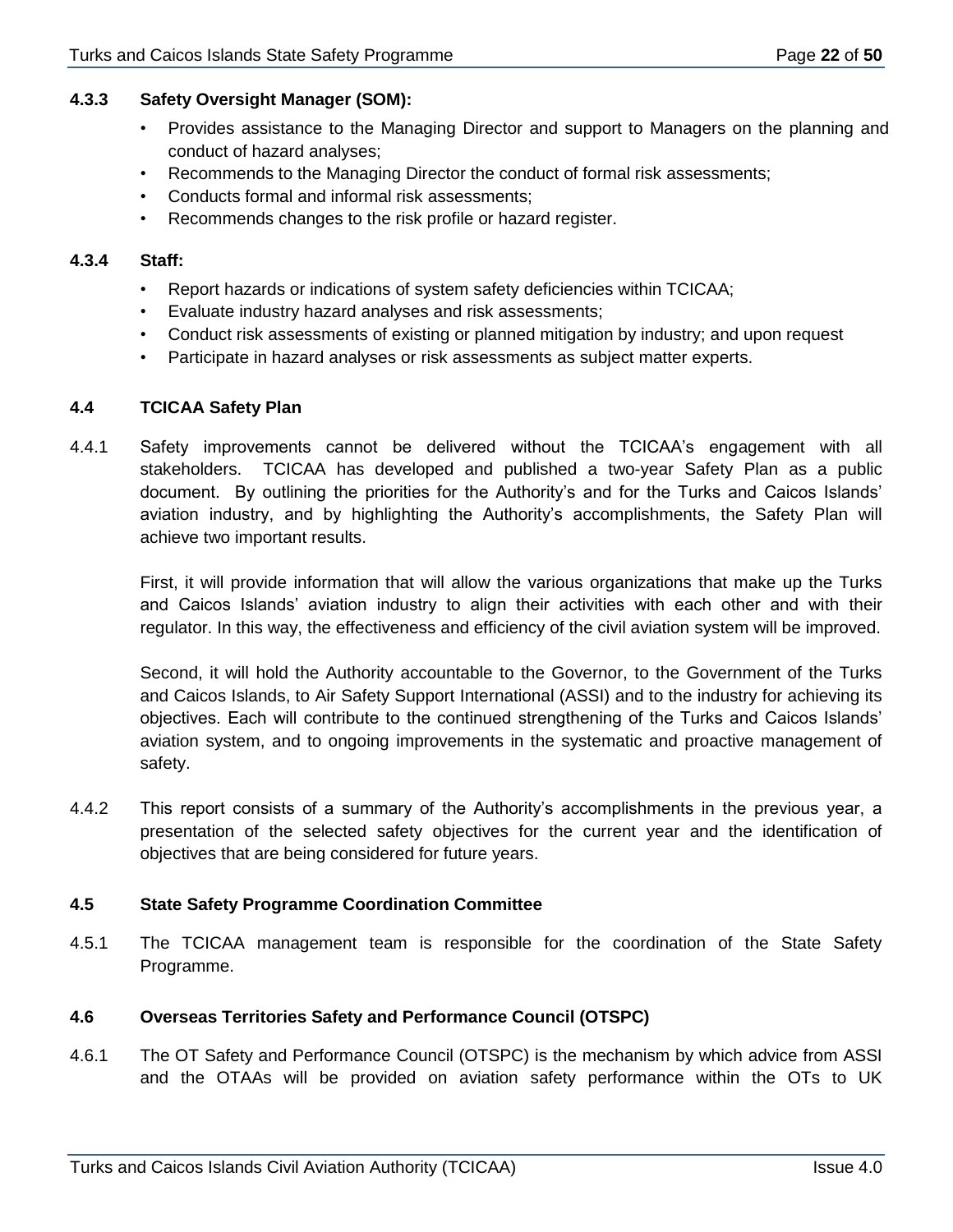Government. Furthermore, the OTSPC will assume increased responsibility and accountability for guiding all OTs in the direction of sustained self-regulation.

The objectives of the OTSPC are:

- To identify clear desired safety outcomes, action plans to deliver those outcomes and measures to determine success.
- To make recommendations to the ASSI Board on priorities in the implementation of regulatory procedures and practices and thus enable ASSI Board to make informed judgements on risk and liabilities arising from aviation activity across all the OTs.
- To guide the best and most efficient use of the available safety resources in the OTs, focussing on the safety issues that are most important and locally relevant.
- Establish common specific goals with regards aviation regulations.
- Recommend amendments to the OTARs based upon international standards and recommended practices.
- Act as liaison and/or conduit for operators/industry and other stakeholders in the OTs.
- To develop the principles of SMS in the OTs to promote a positive safety culture in all areas of aviation activity.
- To develop fully functioning Safety Oversight Management Systems (SOMS) in the OTs ensuring that OTAAs are both fit for purpose and efficient.
- To develop direction or guidance to OTs that will further their success in obtaining or sustaining autonomous self-regulation.

#### **4.7 Agreement on service provider's acceptable levels of safety**

4.7.1 TCICAA is establishing a policy for assessing the safety risk and determining an acceptable level of safety performance for the Turks and Caicos Islands. TCICAA has not, at this time, established an acceptable level of safety that is applicable to service providers in the operation of their SMS. The ongoing SMS evaluation by TCICAA allows assessment of service providers' management of risk to ensure it is effective.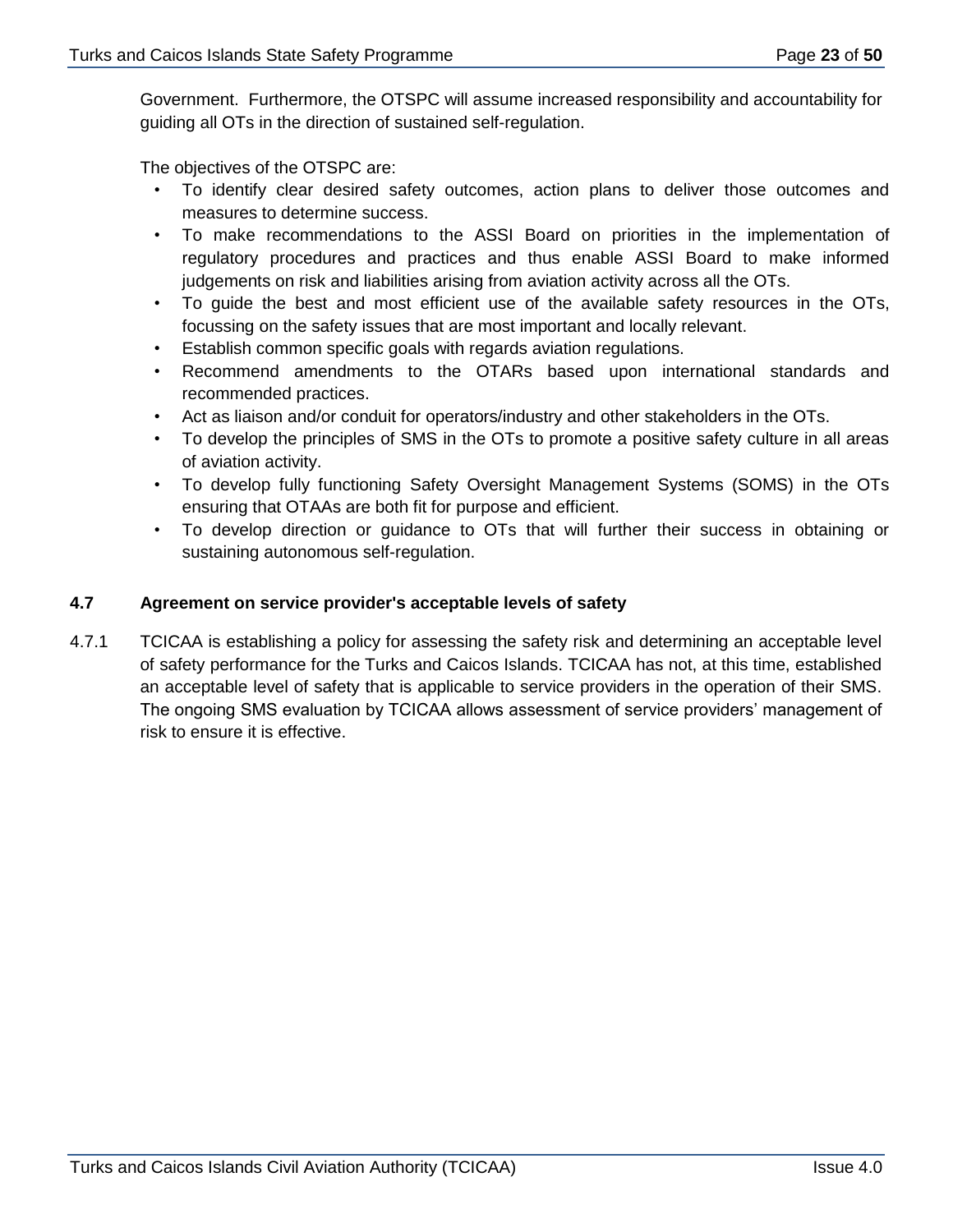## CHAPTER 5 – TCICAA Safety Assurance

#### **5.1 Safety oversight**

#### **5.1.1 Certification approval and licensing system**

There are a number of processes employed to issue certificates, approvals, permissions and licences. These are either issued by the TCICAA or validated by the TCICAA, based on the issue of such documents by another competent National Aviation Authority. These processes may include inspections and examinations. A number include time-based re-certification and relicensing criteria.

- 5.1.2 The following regulations cover certification approval and licensing:
	- OTAR 21 Certification of Aircraft
	- OTAR 36 Aircraft Environmental Standards
	- OTAR 61 Pilot Licences and Ratings
	- OTAR 63 Flight Engineer Licences and Ratings
	- OTAR 65 Air Traffic Service Personnel Licences, Ratings and Training Organisations
	- OTAR 66 Aircraft Maintenance Personnel Licensing
	- OTAR 67 Medical Standards and Recognition of Medical Examiners
	- OTAR 92 Carriage of Dangerous Goods
	- OTAR 119 Air Operator Certificate
	- OTAR 121 Commercial Air Transport Operations Large Aeroplanes
	- OTAR 135 Commercial Air Transport Operations Helicopters and Small Aeroplanes
	- OTAR 139 Certification of Aerodromes
	- OTAR 140 Rescue and Fire Fighting Services (linked to aerodrome certificate)
	- OTAR 145 Aircraft Maintenance Organisation Approval
	- OTAR 171 Aeronautical Telecommunication Services
	- OTAR 172 Air Traffic Service Organisation Requirements
	- OTAR 173 Flight Checking Organisation Approval
	- OTAR 174 Meteorological Services
	- OTAR 175 Aeronautical Information Services
	- OTAR 176 Instrument Flight Procedures Approval
	- OTAR 178 Aviation Security (linked to aerodrome certificate or AOC)
- 5.1.3 The respective OTACs provide guidance, application information and examples for service providers.

#### **5.2 Safety oversight of product and service providers**

5.2.1 Regulatory oversight is conducted through inspections and audits, together with provision of advice and guidance, to ensure that industry meets the appropriate standards. Staff are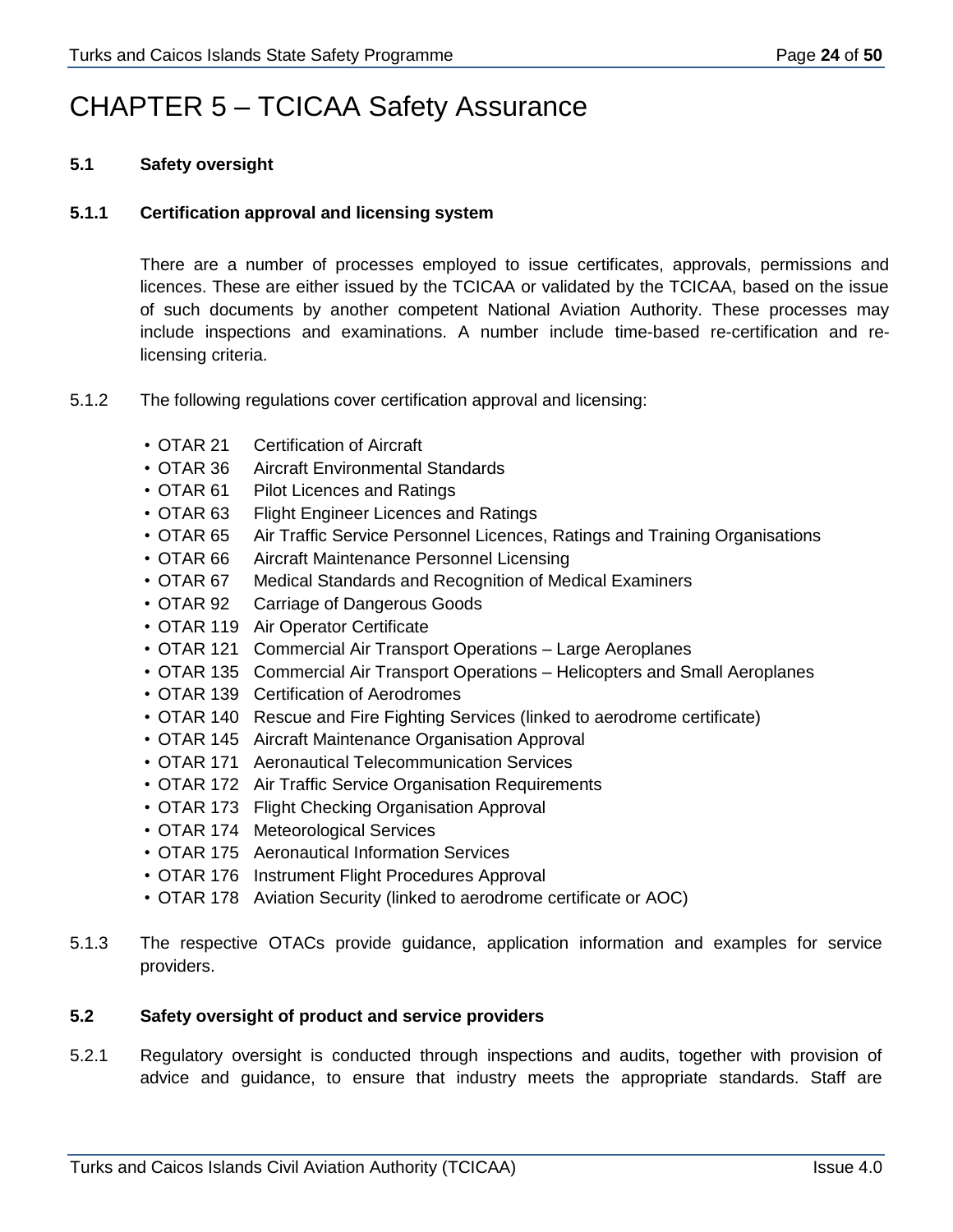specialists in the functional area which they regulate, and regulatory competencies are defined for each role within the TCICAA

- 5.2.2 Within some areas, expertise is pooled across the UK OTs via the Pool of Experts (PoE) mechanism. The PoE can be used to provide additional resources and oversight where required. Each expert is sponsored by an OT Regulator with specified functions, records of competency, scope of expertise and any records of work.
- 5.2.3 Ramp checks of foreign aircraft are conducted by airworthiness and flight operations. Although not part of the process, the ramp checks are based upon the Safety Assessment of Foreign Aircraft (SAFA) process established by the European Civil Aviation Conference (ECAC). In some Territories, the Governor has delegated limited functions to local officials to enable ramp checking of documentation carried on board by foreign operators.
- 5.2.4 Any regulatory shortcomings are generally dealt with by the low end of the enforcement procedure that includes audit processes, but not necessarily exclusively through audit. To facilitate advice, best practice and guidance, an audit may include observations where something may have the potential to develop into a non-compliance or issue. An audit level 2 finding is any non-conformity which requires satisfactory correction within 90 days. An audit level 1 non-conformity identifies a hazard to flight safety and requires urgent attention with satisfactory corrective action within 7 days.
- 5.2.5 The enforcement process provides a structured escalation that includes the following:
	- prevention of flight
	- formal meetings
	- warning letters
	- 'on notice' status
	- suspension or revocation of any approvals or certificates

In extreme circumstances, prosecution may be appropriate.

#### **5.3 Internal SSP review/ quality assurance**

5.3.1 Whilst the focus is currently on developing the SSP based on Annex 19 and the ICAO Doc 9859 Safety Management Manual, the gap analysis conducted to create the implementation plan will be the basis for our initial focus and will be periodically reviewed. This analysis, based on work conducted at the OTSPC, is shared with other members of the OTSPC. The aims and objectives derived from the plan are under regular review.

#### **5.4 Occurrence reporting system**

5.4.1 AN(OT)O article 175 establishes the requirement for mandatory occurrence reporting (MOR) and OTAR 13 and its OTAC provides further detail. The sole objective of occurrence reporting is the prevention of accidents and incidents and not to attribute liability or blame.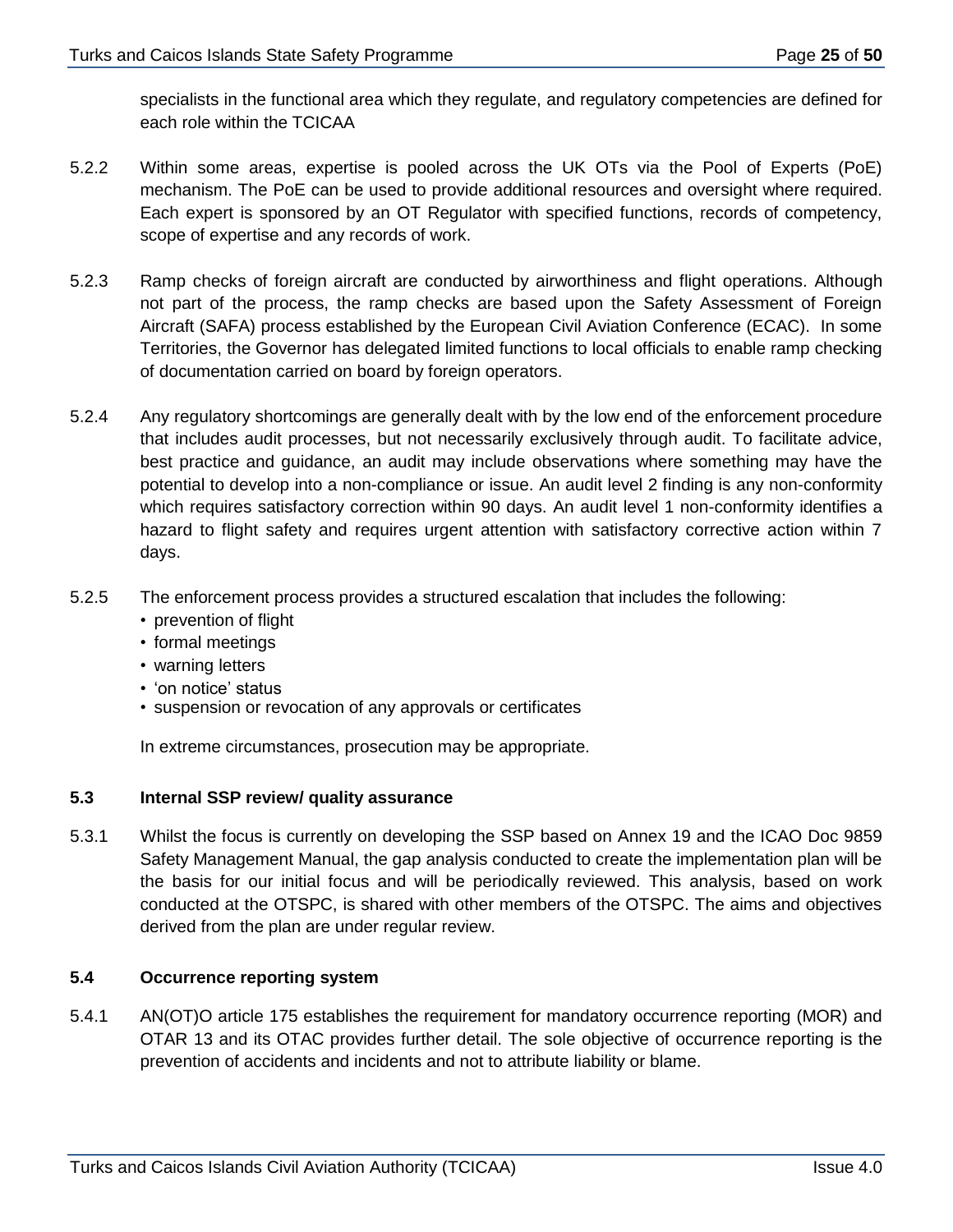- 5.4.2 Submitted Mandatory Occurrence Reports (MORs) are entered alongside the UK's State data and stored in the European Coordination Centre for Accident and Incident Reporting System (ECCAIRS). This software, provided by the European Commission Joint Research Centre, facilitates the cross-State collection, sharing and analysis of safety data. The UK Air Accident Investigation Branch (AAIB) has full access to this UK data.
- 5.4.3 ECCAIRS will soon allow service providers to access data to conduct their own safety analysis. The relatively small number of MORs contributed from the UK OTs still provide potentially valuable data to the overall UK dataset and will allow the UK OT service providers access to a larger dataset. This provides many benefits for smaller scale service providers both within the UK OTs and UK. For example, both have small lifeline island service provider operations with similar aircraft types and challenges. These operations will be able to share safety data across their operations from all around the world.
- 5.4.4 TCICAA regulatory Inspectors have established their own oversight procedures, reflecting the oversight requirements of the relevant OTARs, and these are described in detail in the various CAA internal Technical Procedures Manuals.

The CAA has a system for addressing identified safety-related short comings through audit/inspection findings. These are recorded in order of priority with the most severe Level 1 finding being made where the CAA determines that the nature of the deficiency or noncompliance is to the extent that there is a significant risk to aviation safety.

Such a finding will result in some form of immediate regulatory action, usually a requirement for rectification within a very limited timeframe. But may also require such action as the suspension of an approval or the prevention of an aircraft from flying or, other form of restriction.

A finding with a less severe level e.g., Level 2 allows for a more extended timeframe.

5.4.5 The TCICAA has required Operators, Continuing Airworthiness and Maintenance Organisations, Air Navigation Service Providers (ANSPs), and Aerodrome Operators, to establish a SMS. TCICAA has focused substantial resources on ensuring service providers implement an effective SMS. This is in the form of guidance material and SMS assessments. TCICAA is now reviewing the relevance of all guidance material and the assessment tool to ensure that these are all aligned with ICAO Annex 19 and related guidance material. However, it is important to note that this SMS oversight is in addition to elements of compliance and safety performance monitoring.

### **5.5 Safety data collection, analysis and exchange.**

5.5.1 The aviation safety occurrence reporting process in the Turks and Caicos Islands is the Mandatory Occurrence Reporting Scheme (MORS). In addition to MORS, there are individual reporting arrangements for aircraft accidents and serious incidents. The TCICAA complies with ICAO Annex 13. MORs data is entered into the ECCAIRs system. MORs report may be closed or if of a serious or unusual nature will be investigated and outcomes discussed at SOMSCOM.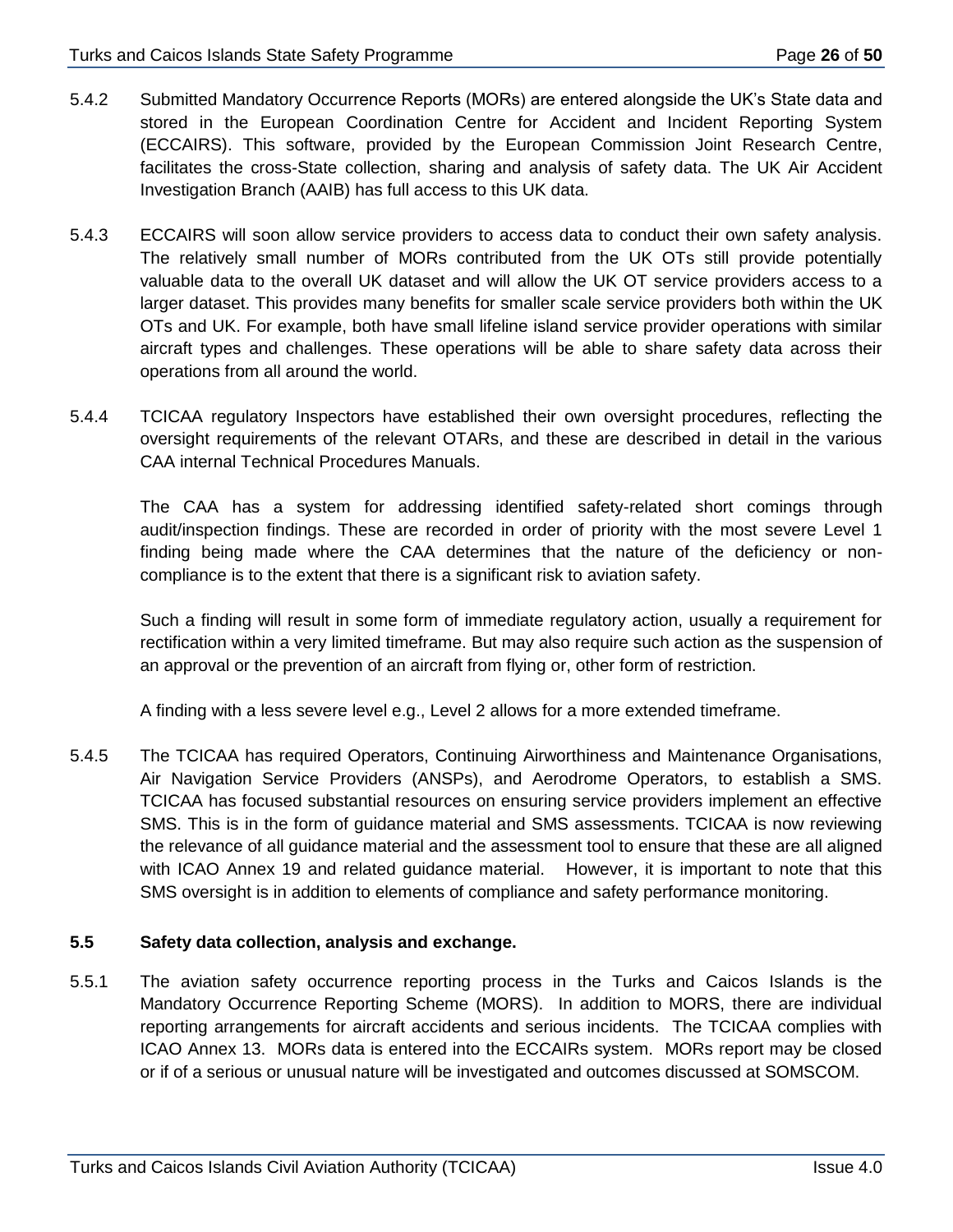5.5.2 ASSI/TCICAA functional specialist has established oversight procedures which are described in detail in the various TCICAA technical oversight manuals. TCICAA staff follow up to ensure that any findings are rectified and to determine root cause to ensure that any system deficiencies are also resolved. TCICAA has established a number of initiatives to enable it to determine trends and manage safety performance.

#### **5.6 Safety data driven risk-based targeting of oversight**

5.6.1 In order to achieve even greater improvements in safety, TCICAA is introducing a risk-based approach to oversight. This approach has already been established to some degree for aircraft operations and will eventually be established for all of TCICAA's oversight programme. All inspection outputs will be assessed, and safety risk determined for all operators. The safety oversight programme will then be developed based on the safety risk. Prior to implementing these changes, a hazard analysis and risk assessment will be completed.

#### **5.7 TCICAA Safety Indicators**

5.7.1 The establishment of performance indicators that would provide a reference point for SSP measurement is ongoing. As SMS reporting improves and continues, over time, it should accumulate enough data for reliable performance indicators to be produced.

#### **5.8 Quality assurance audits**

5.8.1 TCICAA has established a Quality Management System Manual which defines how TCICAA intends to ensure quality objectives through internal quality audits. The internal audit process is an important part of TCICAA's commitment to the quality and integrity of its operating practices and procedures and shall be afforded the highest priority by all staff members.

There are two types of internal audits performed within TCICAA, namely, departmental quality audits and internal technical audits. Departmental quality audits are carried out for local management to assess compliance with published procedures and processes. The internal technical audits are carried out to assess the regulatory oversight within each functional discipline within TCICAA and are conducted in accordance with the terms of reference produced for each individual internal technical audit.

These audits are conducted in accordance with the annual audit plan which is produced by the Quality Manager through liaison and coordination with staff members and promulgated in April each year.

Company Operating Procedure (COP) 07 "Internal Auditing" specifies that "Internal audits shall be carried out at the discretion of the QMS Manager on a routine basis but not less than once per year to establish continued compliance with the Quality Management System."

A full report is produced for each audit conducted, including any CPARs raised, and submitted to the MD within one month of the audit. These reports are likewise distributed to Senior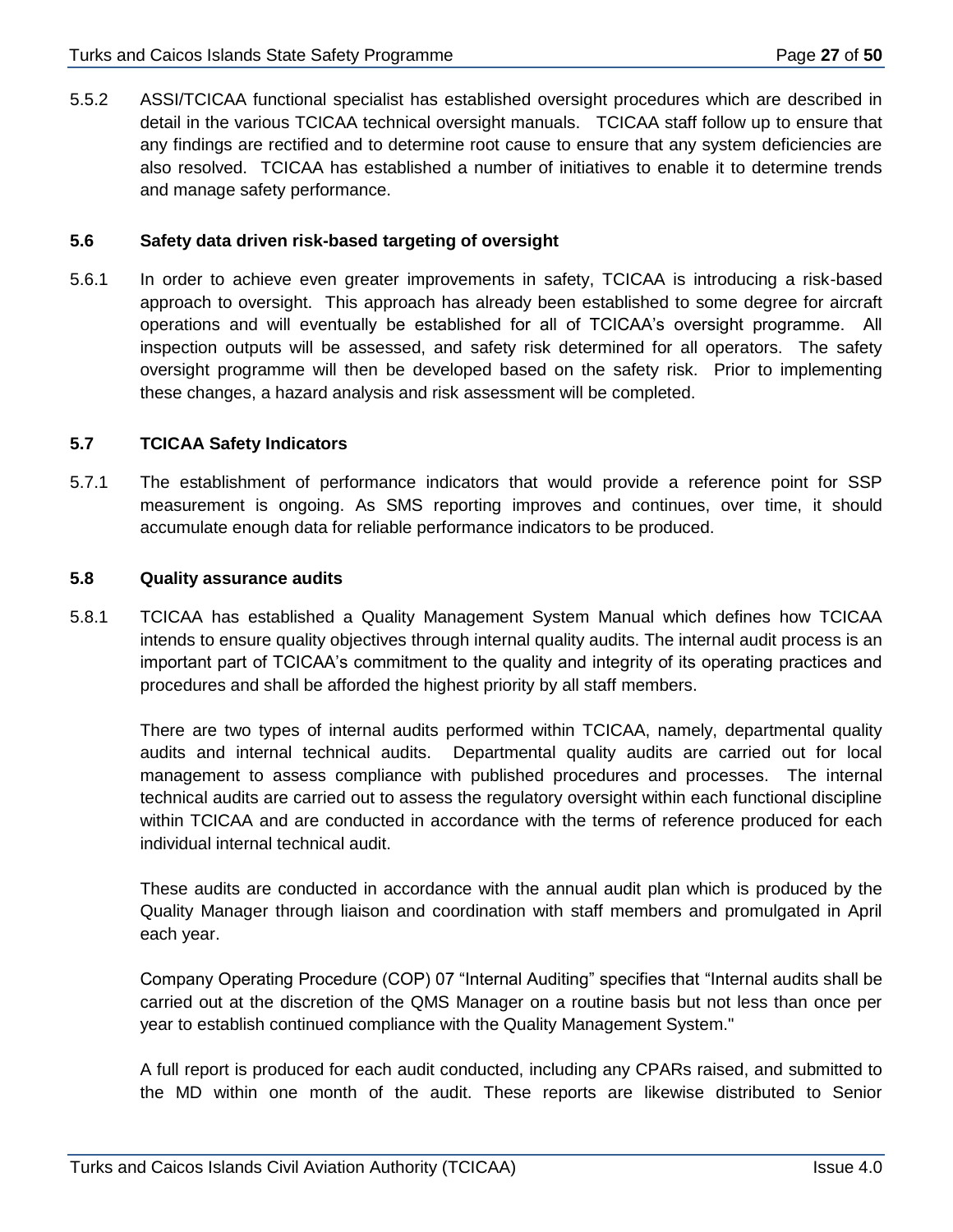Management in accordance with COP 12. Audit findings are recorded and tracked according to COPs 07 and 08.

5.8.2 ASSI conducts assessments of each OTAA as part of programme which covers approximately a two-year period. The scope and areas assessed depends to a large extent on the scale of the responsibilities of the individual OTAA and the scale and complexity of the industry that it regulates. The objective of the audit is to determine whether that Territory is complying with the United Kingdom's obligations under the Chicago Convention; on the standard of aviation safety regulation; on the adequacy of the resources employed; and on any remedial measures that may be necessary.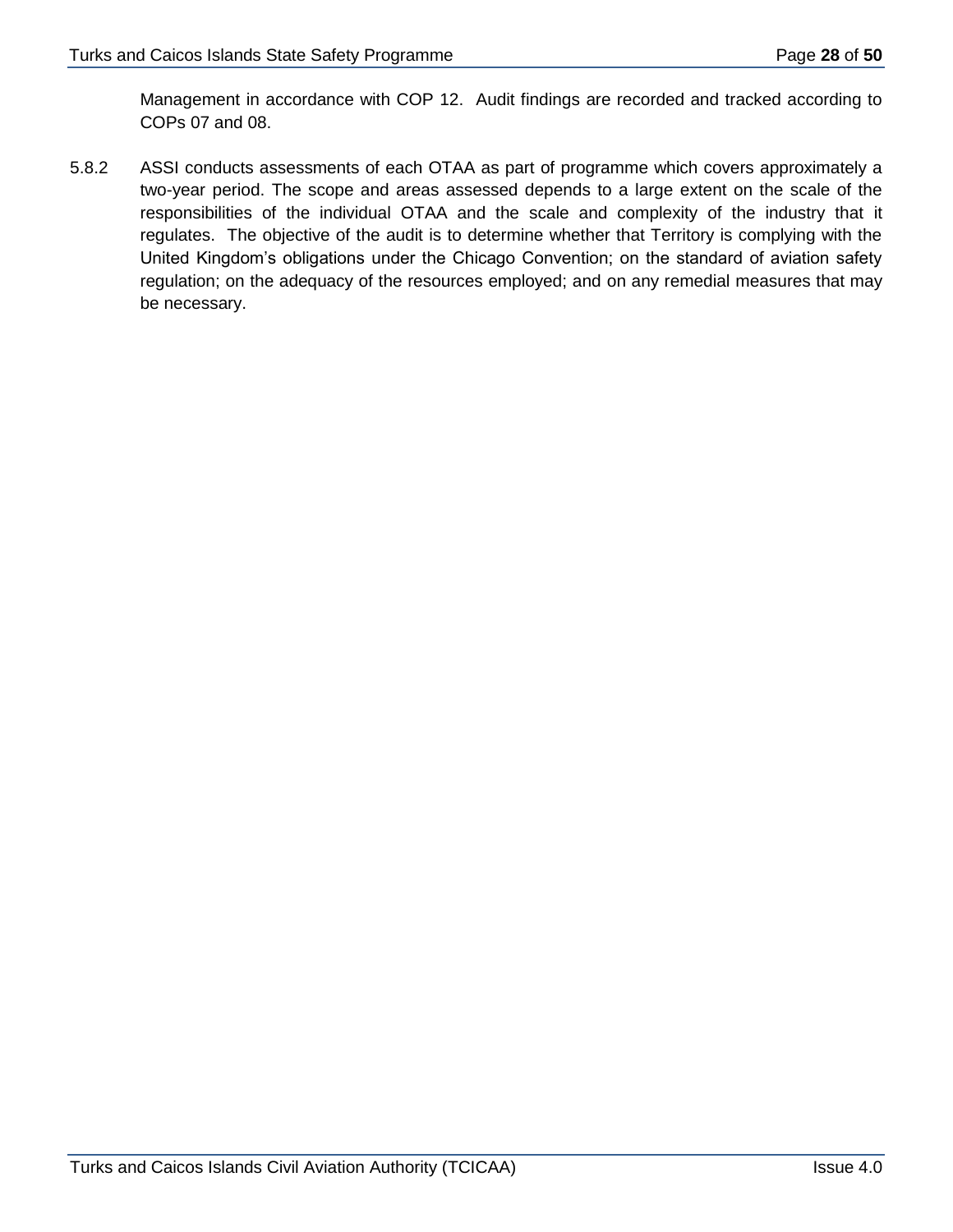#### CHAPTER 6 – TCICAA Aviation Safety Promotion

#### **6.1 Internal training, communication and dissemination of safety information**

#### **6.1.1 Internal training**

6.1.1. TCICAA has developed a training policy to ensure that it supports its staff in achieving and maintaining competency levels as prescribed by local, regional and international aviation authorities. The purpose of this policy is to provide guidelines in the management and administration of training opportunities for TCICAA staff. The starting point for any such training shall be the TCICAA Regulatory Competency Profiles. These profiles provide the basis on which performance is assessed and training needs identified and implemented.

An employee's development and training needs are considered during the annual performance management review.

ASSI also provides a portion of the OT technical training.

#### **6.1.2 Internal communication and dissemination of safety information**

6.1.2. Concerning the internal communication of safety related information, a key element of this process is the SOMSCOM that is being established. All significant safety reports and issues are to be reviewed by SOMSCOM such as hazard reports, risk assessments and MORs requiring followup

#### **6.2. External training, communication and dissemination of safety information**

- 6.2.1 ASSI provides training throughout the year for OT staff. The TCICAA regularly passes on invitations to industry to attend and participate.
- 6.2.2 The TCICAA communicates with stakeholders in a number of ways. The TCICAA Safety Plan describes in more detail the Turks and Caicos Islands safety objectives and outlines the MDCAA's programme of work to achieve continuous safety improvement over the years to come.
- 6.2.3 The CAA participates in consultative committees that involve representatives of various sectors of the aviation industry. Examples of these committees include, the Aerodrome Meeting, the Air Operators' Committee, the Airside Safety Committee and the Airport Emergency Services Committee.
- 6.2.4 The CAA also publishes guidance material to support regulatory action. Under Annex 15 to the Chicago Convention and as required by the AN(OT)O, the TCI through delegation and designation has provided for the publication of the TCI AIP. The AIP is part of an Integrated Aeronautical Information Package which consists of the AIP, AIP Supplements, AIC, NOTAMs, Pre-flight Information Bulletins and Checklists.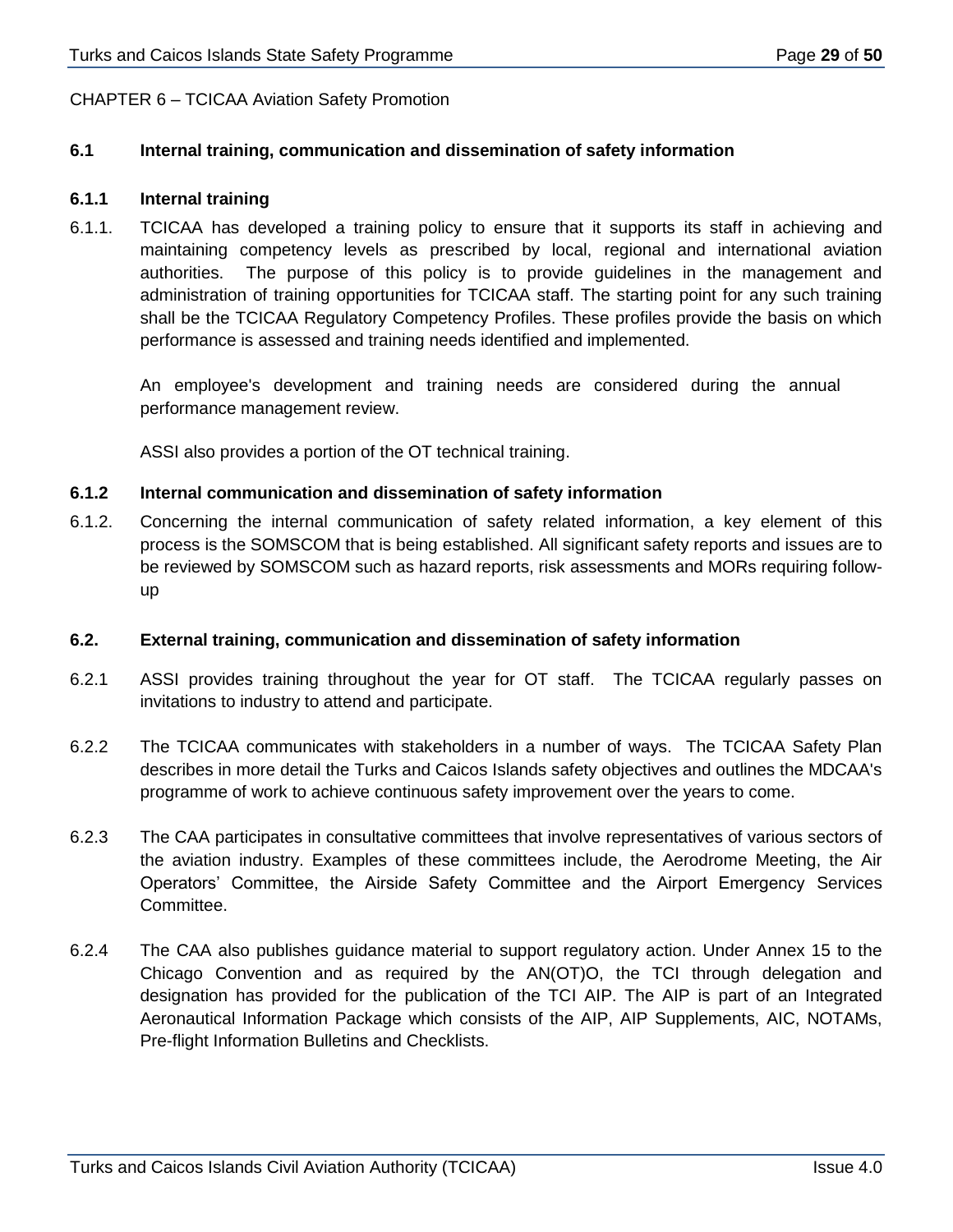- 6.2.5 In addition, the TCICAA aims to publish on its website documents such as Letters to Operators and Airworthiness Information to convey safety information to stakeholders. Individual operators will also be contacted directly.
- 6.2.6 ASSI issues an Overseas Territories Safety Bulletin on-line. It aims to provide topics, along with sources of information, for safety meetings, safety development and safety training discussions. It further aims to provide practical guidance on elements of safety management, current safety issues that may affect the aviation community within the UK Overseas Territories (OTs) and information on ASSI and the Overseas Territories Aviation Authorities.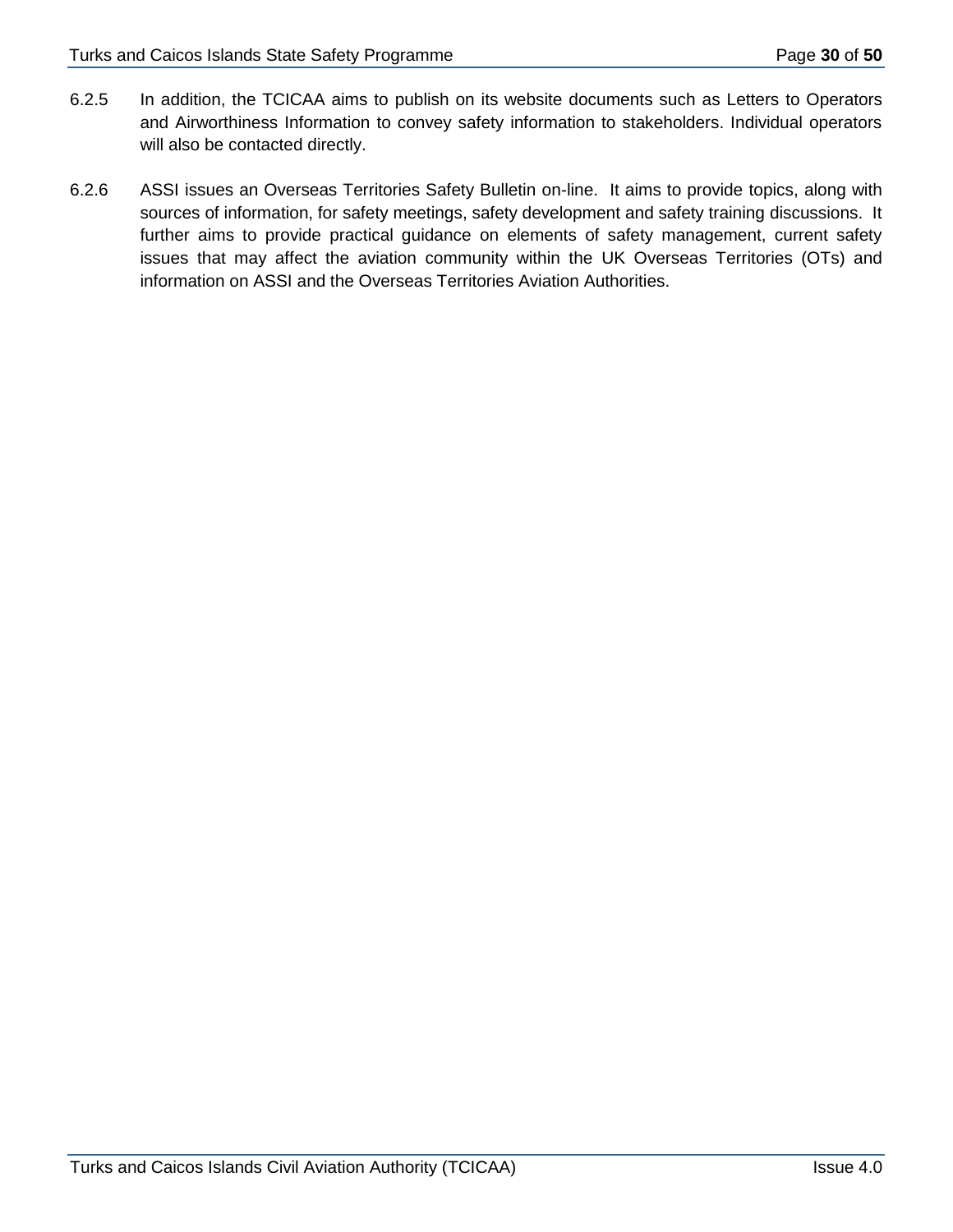## Chapter 7 Summary

### **7.1 Summary**

- 7.1.1 The TCICAA is committed to continuously improving the State Safety Programme. This document is a live document and will be periodically updated as this evolves. Many of the gaps identified within the ICAO SSP analysis conducted in 2013 have already been addressed (see appendix A), others are either underway, or are planned for the future.
- 7.1.2 As service providers may have to revise and adapt their SMS processes to make them more efficient there may be times where this may occur with this SSP. Where this is the case ASSI will look to do this.
- 7.1.3 The TCI SSP is by nature a living document which remains under continuous improvement, and thus will be subject to amendments and updates as warranted and appropriate. TCICAA therefore welcomes questions, comments, contributions and suggestions from industry or other regulatory bodies. These should be address to http://www.tcicaa.org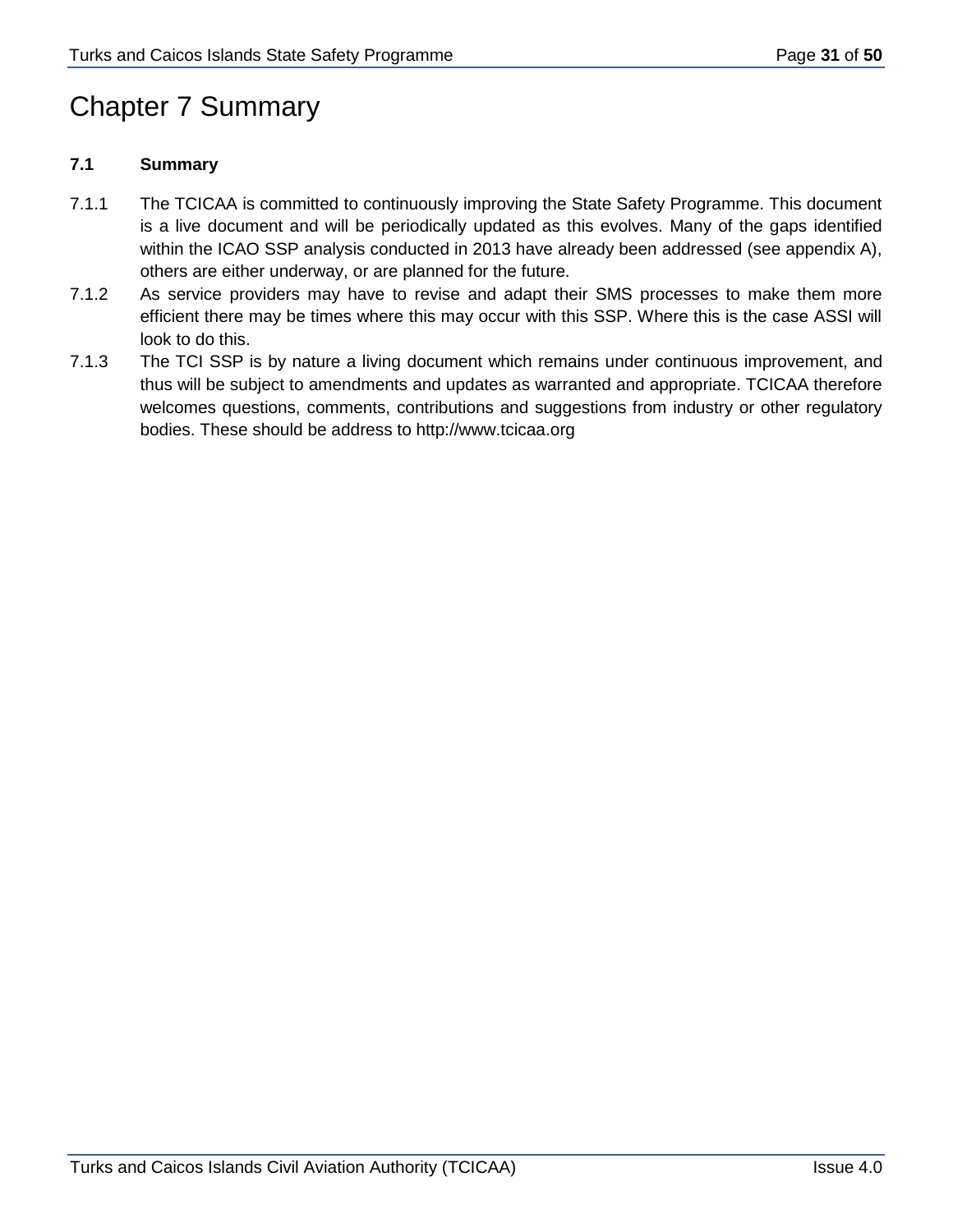## APPENDIX A

#### **Reference documents**

- 1. The Air Navigation (Overseas Territories) Order 2013
- 2. The Air Navigation (Overseas Territories) (Amendment) Order 2014
- 3. The Air Navigation (Overseas Territories) (Amendment) Order 2015
- 4. The Air Navigation (Overseas Territories) (Amendment) (No. 2) Order 2014
- 5. Overseas Territories Safety Bulletin, Issues 1-13
- 6. ASSI POLICY STATEMENT 47 | Enforcement
- 7. ICAO Annex 19

8. ICAO State Letter Ref. AN 12/51‐07/74 dated 7 December 2007, Subject: Proposal for the amendment of Annex 1, Annex 6, Parts I and III, Annex 8, Annex 11, Annex 13 and Annex 14, Volume I, to harmonize and extend provisions relating to safety management.

9. ICAO Doc. 9859, AN/460 Safety Management Manual, First Edition 2006.

10. ICAO Guidance on the Development of a State's Safety Programme Gap Analysis.

11. ICAO Doc 9734, AN/959 Safety Oversight Manual, Part A – The Establishment and Management of a State's Safety Oversight System, Second Edition – 2006.

12. State Safety Programme for the UK Overseas Territories, Air Safety Support International Limited, First Published – 2007.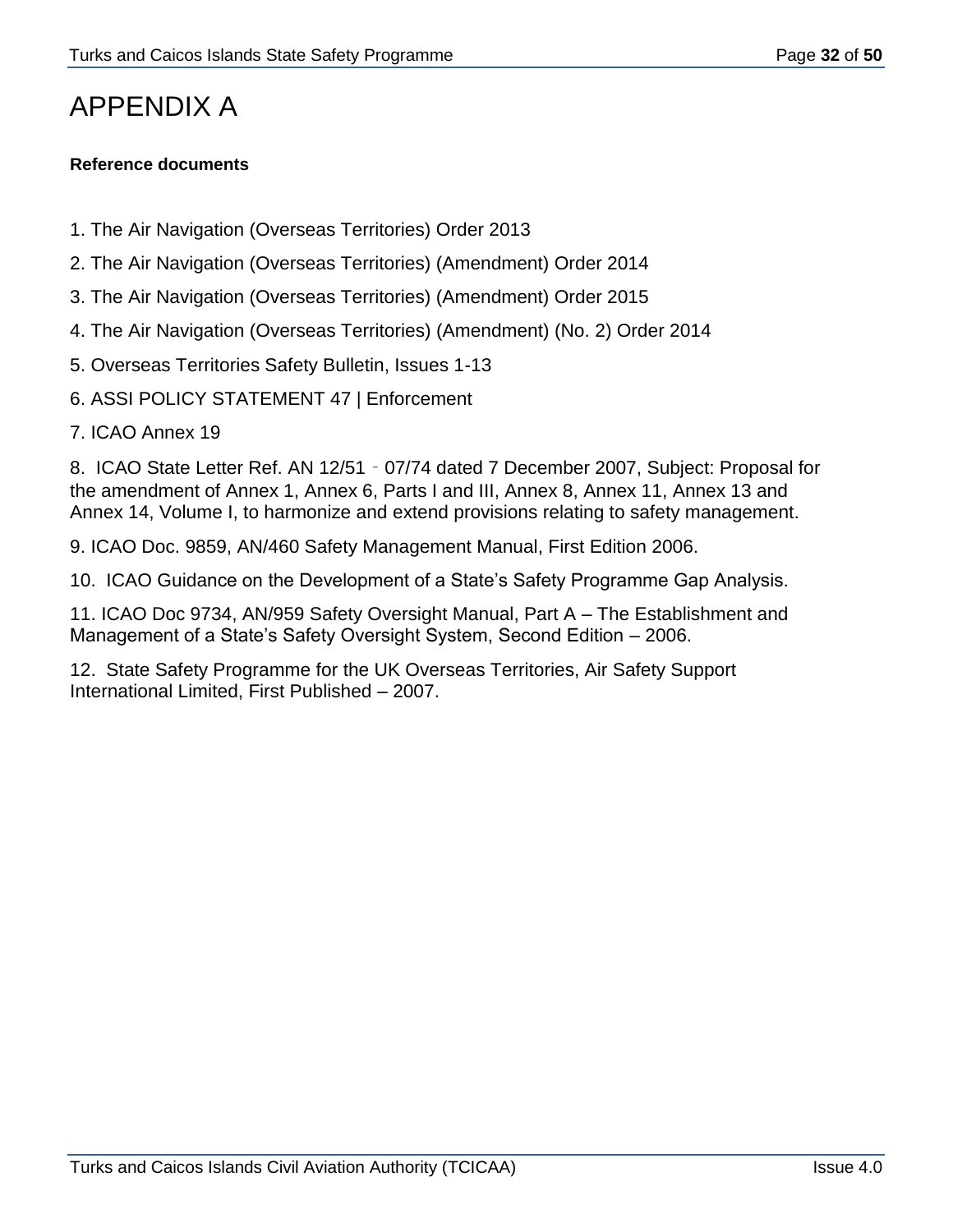## **APPENDIX B**

### Turks and Caicos Islands State Safety Policy Statement

The Turks and Caicos Islands Civil Aviation Authority is committed to developing and implementing effective strategies, frameworks and processes to ensure that civil aviation activities under its responsibilitiy achieve the highest practicable level of safety.

Accordingly, the TCICAA will

- 1. adopt policies and standards that are consistent with the Standards, Recommended Practices and Procedures of the International Civil Aviation Organisation;
- 2. implement a data-driven and performance-based process of regulatory oversight activities, analyzing safety data to identify trends, and adopt a risk-based strategy to address areas of greater safety concern accordingly;
- 3. monitor and assess the safety performance of the aviation system to identify, address and mitigate aviation safety risks;
- 4. collaborate and consult with industry to address safety matters, promote good safety practices and build a strong and proactive safety culture based on safety management principles;
- 5. encourage the reporting, collection, analysis and exchange of safety data and information;
- 6. secure adequate financial, human and corporate support for safety oversight; and
- 7. empower staff with the requesite skills and competencies to discharge their safety oversight and managerial/administrative responsibilities efficiently.
- 8. as the regulator, be an enabler to industry as appropriate, in the effort of achieving mutual safety objectives.

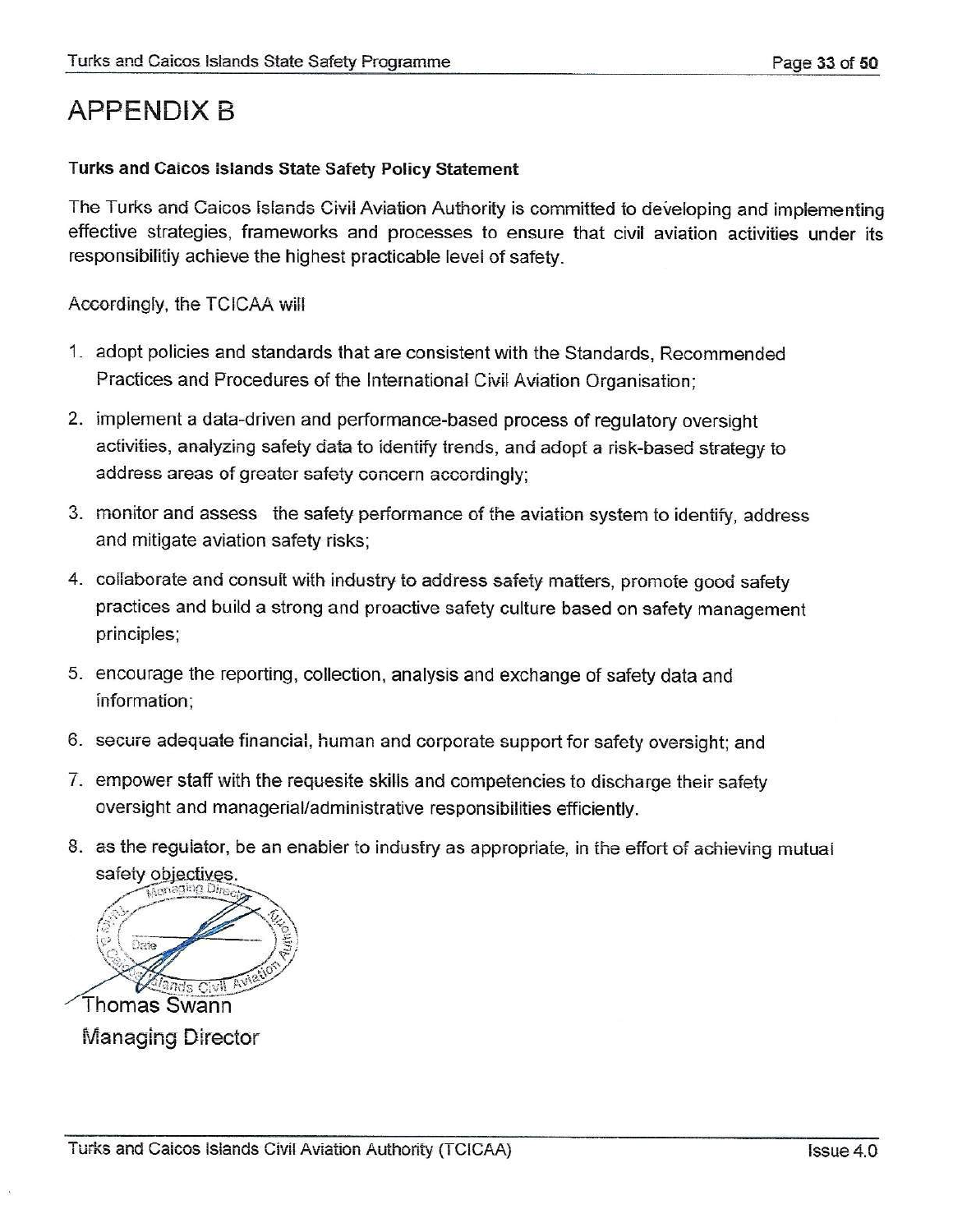## APPENDIX C

### POLICY STATEMENT 47 | Enforcement **UNCONTROLLED DOCUMENT WHEN PRINTED**

**Effective date of Implementation:** 06/07/2015

**ASSI File Reference:**UK/X/J/86/02 – Policy Statements

### **Rationale:**

Basic legislative enforcement provisions have in some cases been concerned with imposing penalties for violations within the service provider or by the regulator. In an SSP-SMS environment, it is intended that enforcement policies and procedures, of both the individual service provider and regulator, take account of the actual conditions and circumstances surrounding a violation or act of non-conformance. The intent is to ensure that a distinction is made between an unintentional error or mistake and a deliberate or gross violation.

Service providers are expected to have an acceptable process in place to manage their own routine safety and quality non-conformances. Regulatory intervention can be expected under certain conditions and circumstances in which the designated regulator will actively investigate a particular violation or non-conformance.

This enforcement policy is aimed at promoting compliance with aviation safety regulations and requirements through enforcement functions in an equitable manner designed to support the implementation of SMS. The policy and related procedures allow service providers to deal with, and resolve, certain events internally to the satisfaction of the regulator, within the context of a service provider's SMS. This approach aims to nurture and sustain effective safety reporting, whereby service providers' employees can report safety deficiencies and hazards without fear of punitive action. A service provider can therefore, without apportioning blame and without fear of enforcement action, analyse the event and the organisational or individual factors that may have led to it, in order to incorporate remedial measures that will best help prevent recurrence. Intentional contraventions of legislation and related Overseas Territories Aviation Requirements (OTARs) will be investigated and may be subject to conventional enforcement action where appropriate, with due consideration to distinguishing between unintentional errors or non-compliances and premeditated violations.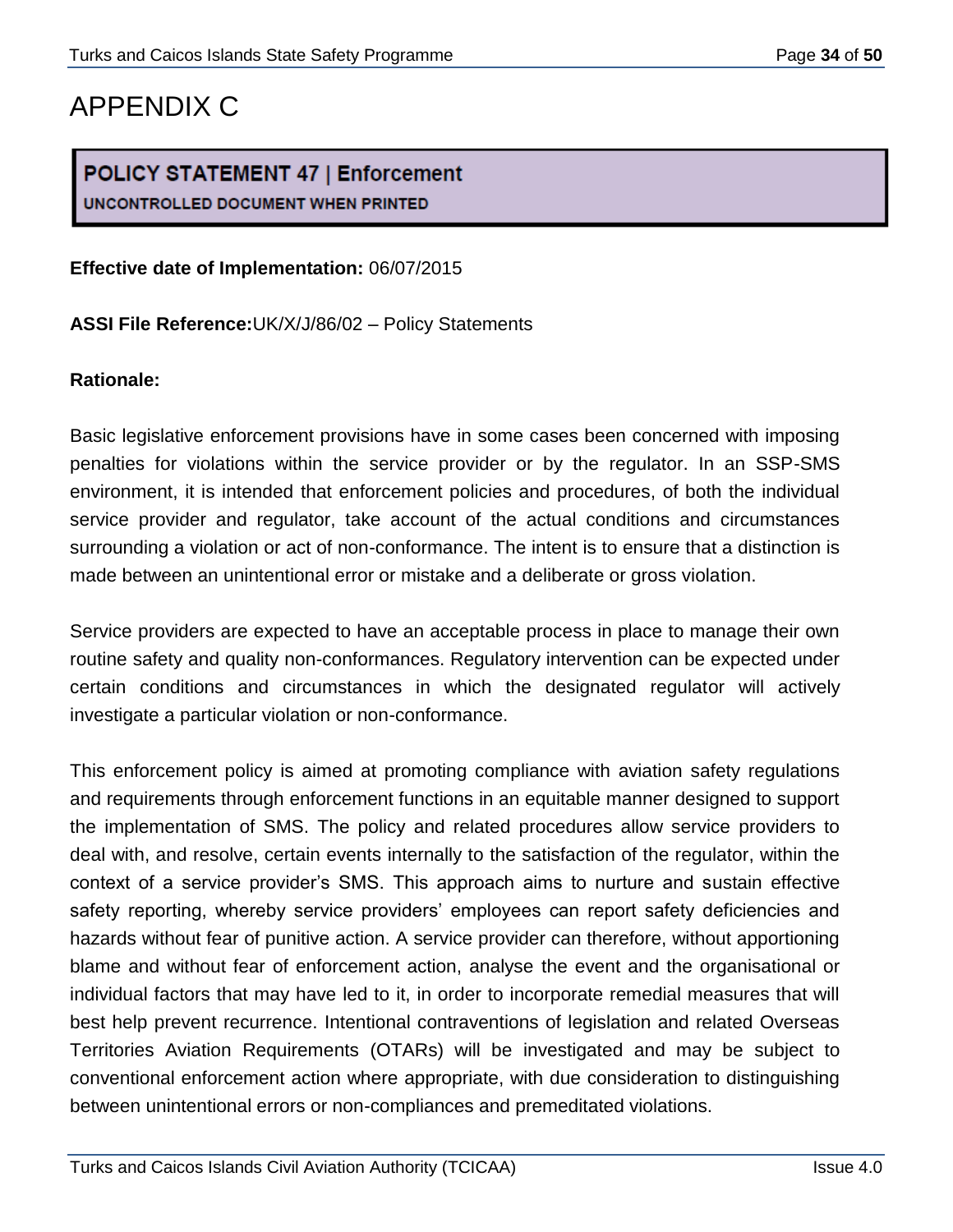For the purposes of this policy, service providers are holders of certificates, approvals, permissions, authorisations or similar documents issued under the Order.

### **Policy Statements:**

- 1. Information derived from safety data collection and processing systems established under an SMS relating to reports classified as confidential, voluntary or equivalent shall not normally be used as the basis for enforcement action.
- 2. When a service provider, operating under an SMS, unintentionally contravenes the requirements, the regulator will engage in dialogue with the organisation. The objective is to agree on proposed corrective measures and an action plan that adequately addresses the deficiencies that led to the contravention and to afford the service provider a reasonable time dependent on the risks to safety to implement them.
- 3. If the regulator considers the corrective measures proposed satisfactory, likely to prevent recurrence and foster future compliance, there will be no further enforcement action by the regulator. Where either the corrective measures or the systems in place are considered inappropriate, the regulator will continue to interact with the service provider to find a satisfactory resolution that would negate the need for enforcement action. However, in Air Safety Support International Issue 1.00 6 July 2015 Policy Statement 47 Page 2 of 2 cases where the service provider refuses or is unable to engage with the regulator, to address the event and to provide effective corrective measures, the regulator will consider taking enforcement action as deemed appropriate.
- 4. Breaches of requirements may occur for many different reasons, ranging from a genuine misunderstanding of the regulations to disregard for aviation safety.
- 5. Enforcement decisions must be proportional to the identified breaches and the underlying safety risks, based on the following principles:
	- a) action will be taken against those who deliberately or consistently operate outside the requirements;
	- b) the regulator will seek to educate and promote training or supervision of those who show commitment to resolving safety deficiencies; and
	- c) the regulator will give due and equitable consideration to distinguish unintentional errors or non-compliances from premeditated violations.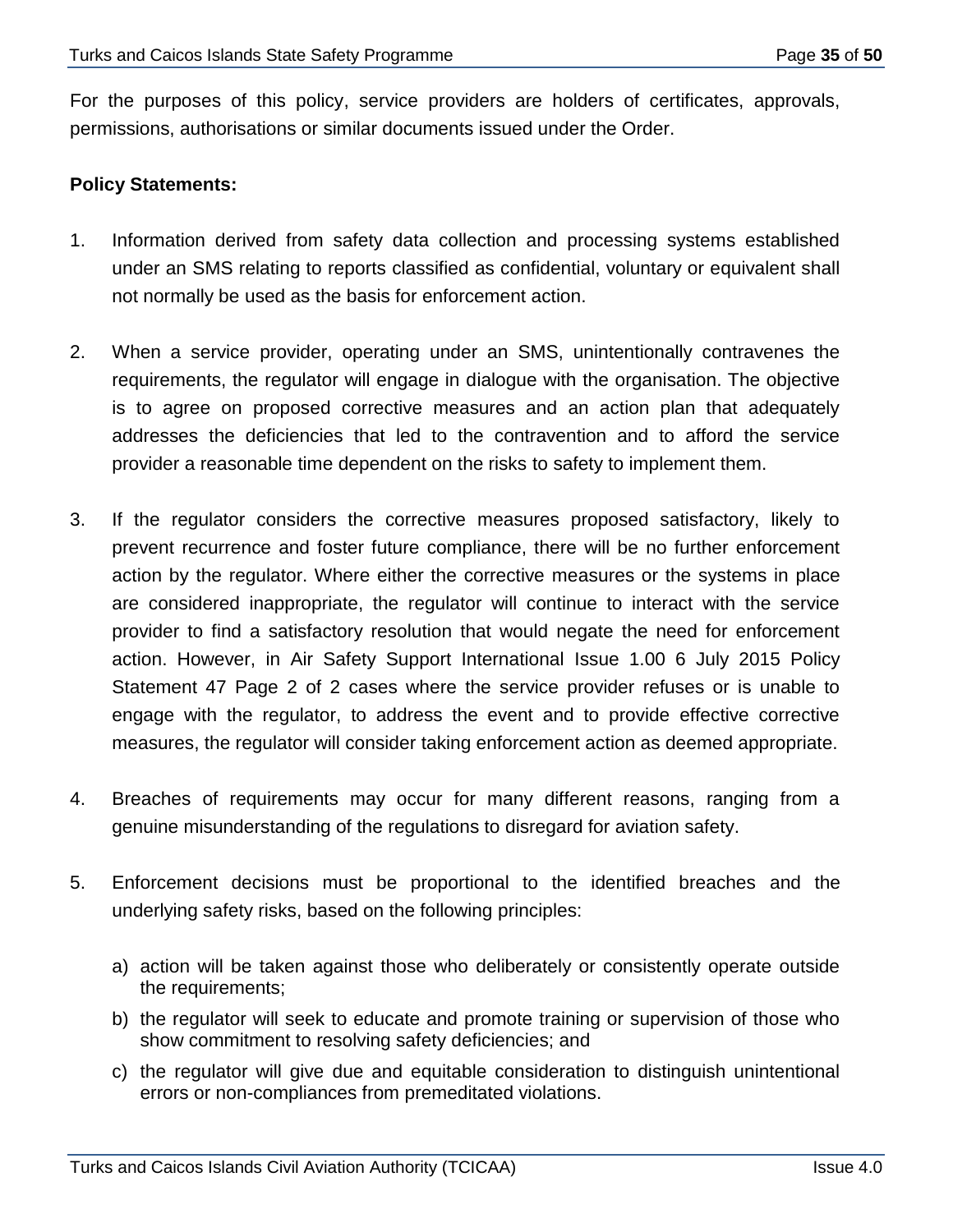- 6. Enforcement actions may include:
	- a) counselling;
	- b) remedial training;
	- c) variation, suspension or revocation of a certificate, approval or authorisation; or
	- d) prosecution as provided for in the applicable legislation.
- 7. Enforcement decisions must not be influenced by:
	- a) personal conflict;
	- b) personal gain;
	- c) considerations such as gender, sexual orientation, race, religion, political views or affiliation; or
	- d) personal, political or financial power of those involved.
- 8. Enforcement decisions must:
	- a) be fair and follow due process;
	- b) be transparent to those involved;
	- c) take into account the circumstances of the case and the attitude and actions of the service provider or individual when considering action;
	- d) be consistent actions or decisions for like or similar circumstances; and
	- e) be subject to appropriate internal review.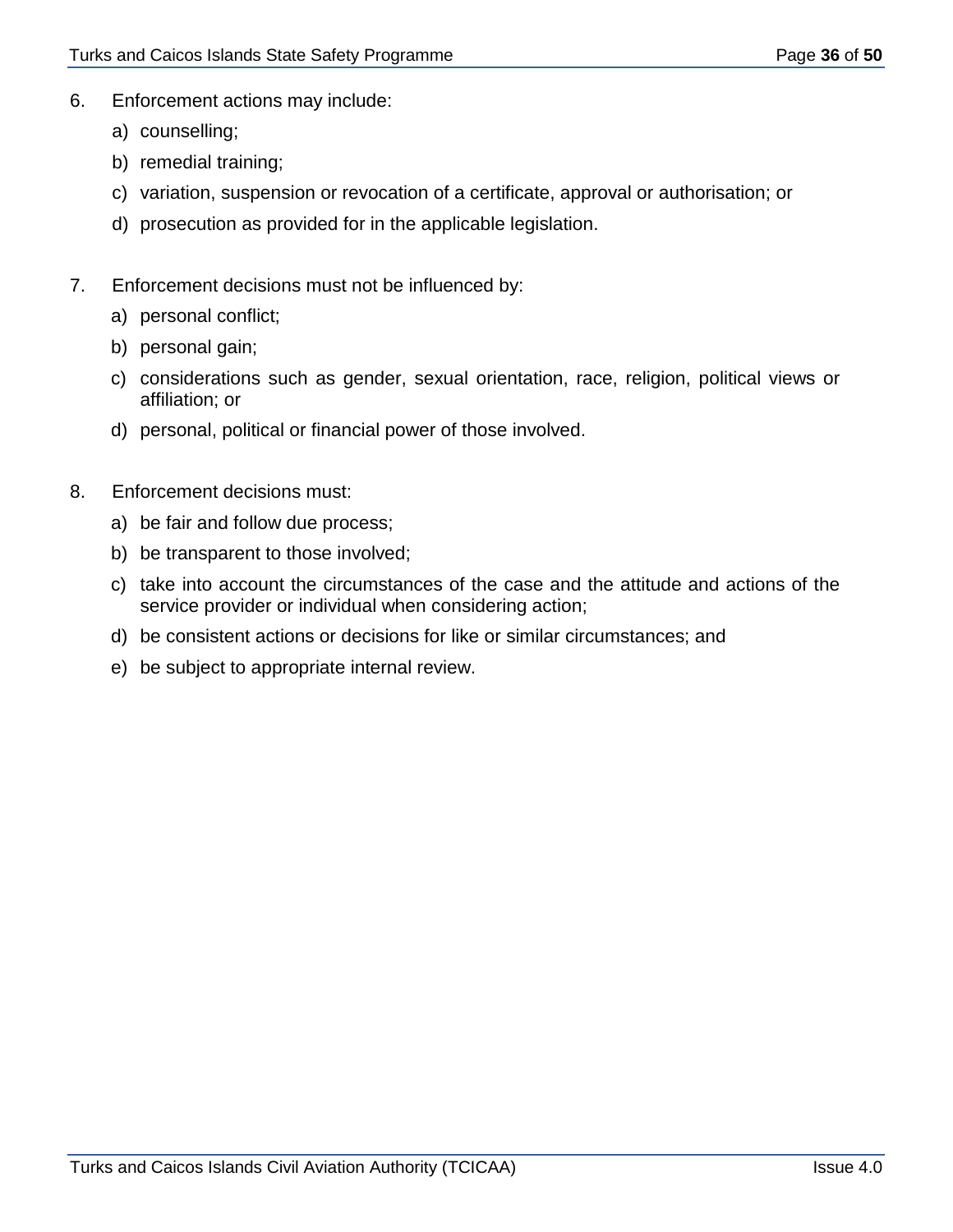## APPENDIX D

ICAO Document 9859 Edition 3 SSP gap analysis initially conducted November 2013 OTSPC, updated: September 2015

| $\overline{5}$ | Eg. ICAO Phase | analysed or<br>question to be<br>Document ref]<br>Aspect to be<br>answered<br>[ICAO 9859                                                                                           | term State<br>Jse of the<br>(Context) | 2013 Answer | 2015 Answer | Justification<br>Status/                                                                                                                                                                                                                                              |
|----------------|----------------|------------------------------------------------------------------------------------------------------------------------------------------------------------------------------------|---------------------------------------|-------------|-------------|-----------------------------------------------------------------------------------------------------------------------------------------------------------------------------------------------------------------------------------------------------------------------|
| $1.1 - 1$      |                | Has [State] promulgated a national<br>safety legislative framework and                                                                                                             |                                       | Y           | Y           | CAP1180 Notes OTs structure                                                                                                                                                                                                                                           |
|                | $\overline{2}$ | specific regulations that define the<br>management of safety in the State?<br>[4.2.1, Element 1.1; 4.3.2; 4.4.4]                                                                   | <b>TCICAA</b>                         | Ÿ<br>Ÿ      | Y<br>Υ      | AN(OT)O 2013<br><b>SSP Document</b><br>The Law & Regulation in the UK Overseas<br>Territories Document (ASSI Website)                                                                                                                                                 |
| $1.1 - 2$      | $\overline{2}$ | Are the legislative framework and<br>specific regulations periodically<br>reviewed to ensure that they remain<br>relevant to the State?<br>$[4.2.1,$ Element 1.1; 4.4.4 b)]        | <b>TCICAA</b>                         | Y           | Y           | These are reviewed via many trigger events<br>such as when directed by the UK Department<br>for Transport, on review of State letters,<br>feedback from other UK Overseas Territory<br>Aviation Authorities/ Service Provider staff<br>and following training events. |
| $1.2 - 1$      | 1              | Has [State] identified an SSP<br>placeholder organization and an<br>accountable executive for the<br>implementation and coordination of the<br>SSP? [4.2.1, Element 1.2; 4.4.3 a)] | <b>TCICAA</b>                         | Y           | Υ           | Yes, the MD, TCICAA                                                                                                                                                                                                                                                   |
| $1.2 - 2$      | 1              | Has [State] established an SSP<br>implementation team?<br>[4.2.1, Element 1.2; 4.4.3 b)]                                                                                           | <b>TCICAA</b>                         | Ý           | Ÿ           | This is overseen by the D/MD TCICAA in<br>consultation with the MD, alongside the<br>organisation's function Managers.                                                                                                                                                |
| $1.2 - 3$      | 1              | Has [State] defined the State<br>requirements, responsibilities and<br>accountabilities regarding the<br>establishment and maintenance of the<br>SSP? [4.2.1, Element 1.2; 4.4.3]  | <b>TCICAA</b>                         | Y           | Y           | Yes                                                                                                                                                                                                                                                                   |
| $1.2 - 4$      | 1              | Does [State] have an SSP                                                                                                                                                           |                                       |             |             |                                                                                                                                                                                                                                                                       |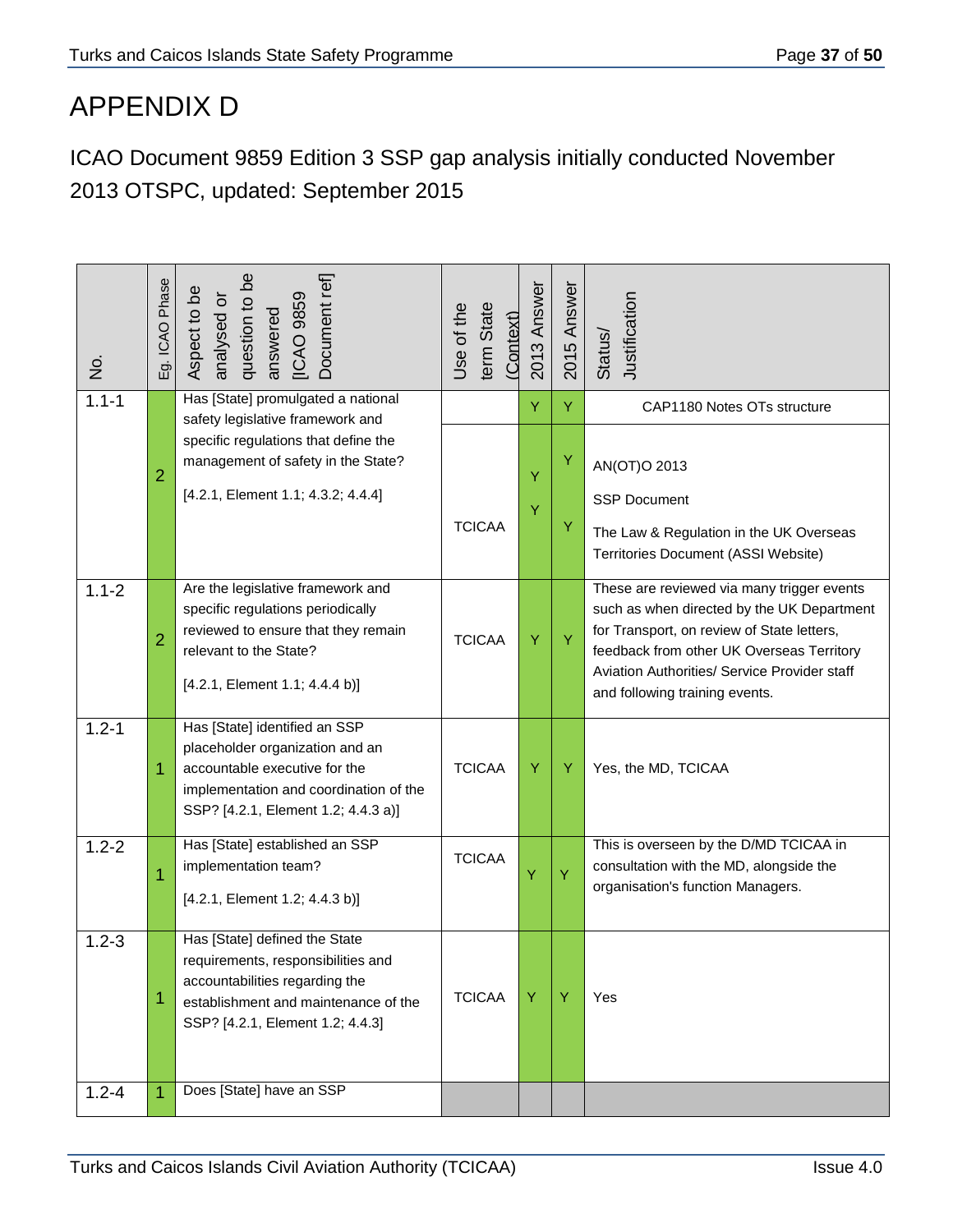| $\frac{1}{2}$ | Eg. ICAO Phase | question to be<br>Document ref]<br>Aspect to be<br>answered<br>[ICAO 9859<br>analysed or                                                                                | term State<br>Use of the<br>(Context) | 2013 Answer | 2015 Answer | Justification<br>Status/                                                                                                                                                                                                       |
|---------------|----------------|-------------------------------------------------------------------------------------------------------------------------------------------------------------------------|---------------------------------------|-------------|-------------|--------------------------------------------------------------------------------------------------------------------------------------------------------------------------------------------------------------------------------|
|               |                | implementation plan in place, which<br>includes a time frame for the<br>implementation of actions and gaps as<br>identified through the gap analysis?<br>[4.3; 4.4.3 d] | <b>TCICAA</b>                         | Y           | Ÿ           | There is an implementation plan in place. A<br>gap analysis was conducted in November<br>2013 based on the then new ICAO 9859<br>document gap analysis here. This was used<br>as the basis for the plan.                       |
| $1.2 - 5$     |                | Is there a documented statement about<br>the provision of the necessary                                                                                                 |                                       |             |             |                                                                                                                                                                                                                                |
|               | 1              | resources for the implementation and<br>maintenance of the SSP?<br>[4.2.1, Element 1.2; Chapter 4,<br>Appendix 1, Part 1, 1.1 d)]                                       | <b>TCICAA</b>                         | Y           | Ÿ           | This implied in our commitment to the<br>TCICAA Safety Policy signed by the<br>MD/TCICAA                                                                                                                                       |
| $1.2 - 6$     |                | Does [State] SSP accountable<br>executive have control of the necessary                                                                                                 |                                       |             |             |                                                                                                                                                                                                                                |
|               | 1              | resources required for the<br>implementation of the SSP? [4.4.3 a)]                                                                                                     | <b>TCICAA</b>                         | Ÿ           | Ÿ           | Yes, through our organisational set up and<br>budgeting which is under the control of the<br>MD/TCICAA                                                                                                                         |
| $1.2 - 7$     |                | Has [State] defined the specific<br>activities and accountabilities related to                                                                                          |                                       |             |             |                                                                                                                                                                                                                                |
|               | 1              | the management of safety in the State<br>that each aviation regulatory                                                                                                  | <b>TCICAA</b>                         | Y           | Y           | This is covered in the State Safety<br>Programme for the TCI.                                                                                                                                                                  |
|               |                | organization under the SSP is<br>accountable for? [4.4.5 a)]                                                                                                            | <b>TCICAA</b>                         | Υ           | Y           | As above                                                                                                                                                                                                                       |
| $1.2 - 8$     |                | Does [State] have a mechanism or<br>platform for the coordination of SSP                                                                                                |                                       |             |             |                                                                                                                                                                                                                                |
|               |                | implementation and subsequent SSP                                                                                                                                       |                                       |             |             |                                                                                                                                                                                                                                |
|               | 1              | continuous monitoring activities<br>involving all State regulatory<br>organizations? [4.4.3 e)]                                                                         | <b>TCICAA</b>                         | Y           | Y           | The TCICAA is assessed by and works<br>alongside ASSI. The SSP is under constant<br>review by the D/MD. The implementation plan<br>is peer reviewed at the Overseas Territories<br>Safety Performance Council at each meeting. |
| $1.2 - 9$     |                | Does [State] SSP accountable                                                                                                                                            | <b>UK</b>                             | Y           | Y           | CAP1180                                                                                                                                                                                                                        |
|               | 1              | executive coordinate, as appropriate,<br>the activities of the different State<br>aviation organizations under the SSP?                                                 | <b>ASSI</b>                           | Y           | Y           | Yes, in conjunction with and on behalf of the<br>Governors.                                                                                                                                                                    |
|               |                |                                                                                                                                                                         | <b>ASSI</b>                           | Y           | Y           | As above                                                                                                                                                                                                                       |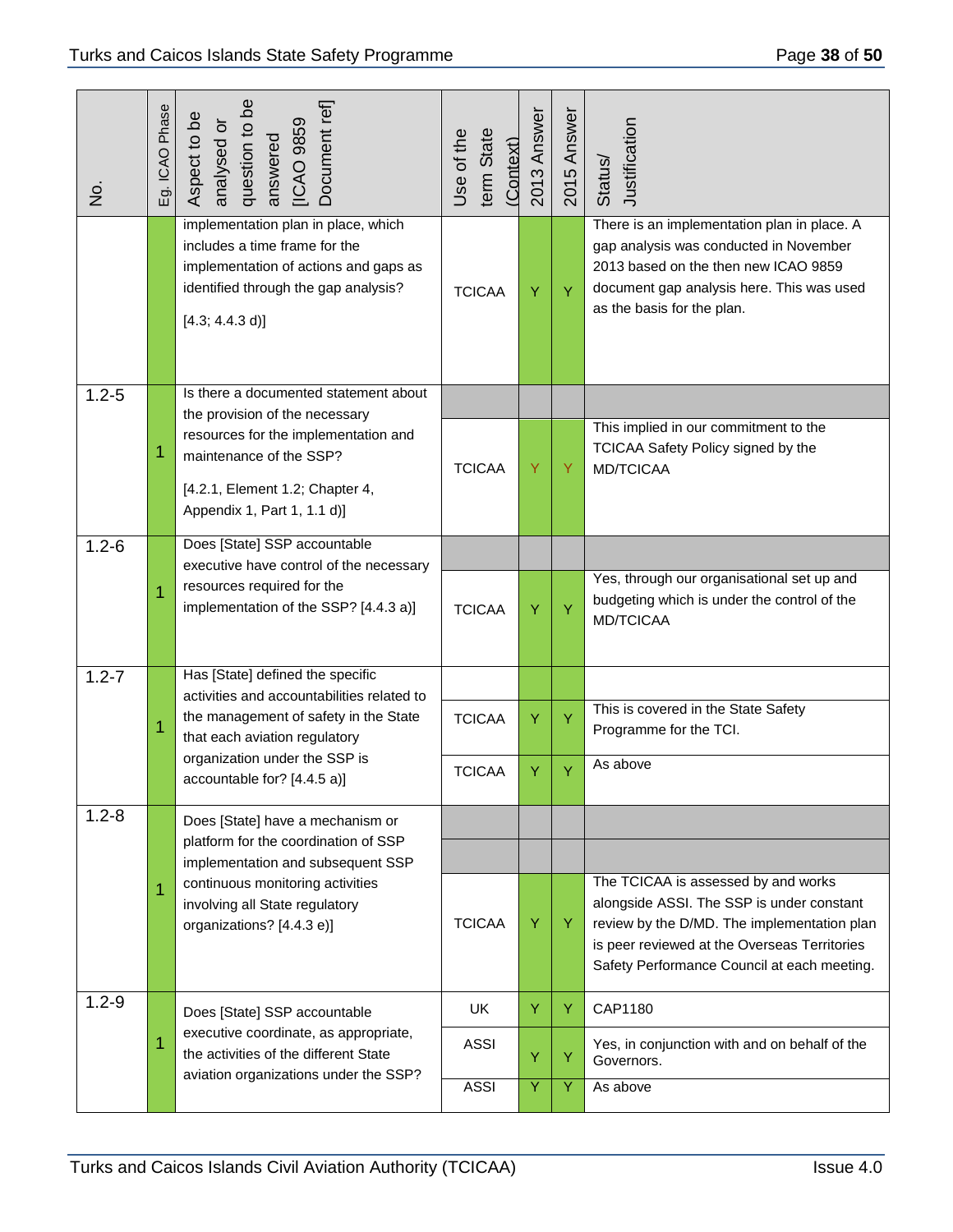| $\overline{5}$ | Eg. ICAO Phase | question to be<br>Document ref]<br>Aspect to be<br>[ICAO 9859<br>analysed or<br>answered | Use of the<br>term State<br>(Context) | 2013 Answer | 2015 Answer | Justification<br>Status/                                                                                 |
|----------------|----------------|------------------------------------------------------------------------------------------|---------------------------------------|-------------|-------------|----------------------------------------------------------------------------------------------------------|
|                |                | $[4.2.1,$ Element 1.2; 4.4.3 a)]                                                         | <b>TCICAA</b>                         |             |             |                                                                                                          |
| $1.2 - 10$     |                | Has [State] established a safety policy?                                                 |                                       |             |             |                                                                                                          |
|                | 1              | [4.2.1, Element 1.2; 4.4.5 b)]                                                           | <b>TCICAA</b>                         | Υ           | Y           | Yes, last updated September 2015, next<br>review date September 2016.                                    |
|                |                |                                                                                          | <b>TCICAA</b>                         | Υ           | Υ           | As above                                                                                                 |
| $1.2 - 11$     |                | Is [State] safety policy signed by the                                                   | <b>UK</b>                             |             |             |                                                                                                          |
|                | 1              | [State] SSP accountable executive or<br>an appropriate authority within [State]?         |                                       | Y           | Y           | As above                                                                                                 |
|                |                | [Chapter 4, Appendix 1]                                                                  | <b>TCICAA</b>                         | Ÿ           | Y           | As above                                                                                                 |
| $1.2 - 12$     |                | Is [State] safety policy reviewed                                                        |                                       |             |             |                                                                                                          |
|                | 1              | periodically? [4.4.15]                                                                   |                                       |             |             |                                                                                                          |
|                |                |                                                                                          | <b>TCICAA</b>                         |             | Ÿ           | Yes                                                                                                      |
| $1.2 - 13$     |                | Is [State] safety policy communicated to<br>the employees in all [State] aviation        |                                       |             |             |                                                                                                          |
|                | 1              | organizations with the intent that they                                                  | <b>TCICAA</b>                         |             | Y           | Yes.                                                                                                     |
|                |                | are made aware of their individual<br>safety responsibilities? [4.4.5 b)]                |                                       |             |             | As above.                                                                                                |
| $1.2 - 14$     |                | Has [State] initiated a unified SSP<br>document as part of the SSP                       |                                       |             |             |                                                                                                          |
|                |                | implementation plan to describe its SSP                                                  |                                       |             |             |                                                                                                          |
|                | 1              | framework components and elements?<br>[4.2.1, Element 1.2; 4.4.3 f); Appendix<br>8]      | <b>TCICAA</b>                         | P           | Y           | This is the State Safety Programme for the<br>TCI. The All OT Safety Plan Parts 2 & 3 also<br>describes. |
| $1.2 - 15$     | 1              | Has the SSP document been                                                                | <b>UK</b>                             |             |             |                                                                                                          |
|                |                | completed, approved and signed by the<br>SSP accountable executive and the               |                                       |             |             |                                                                                                          |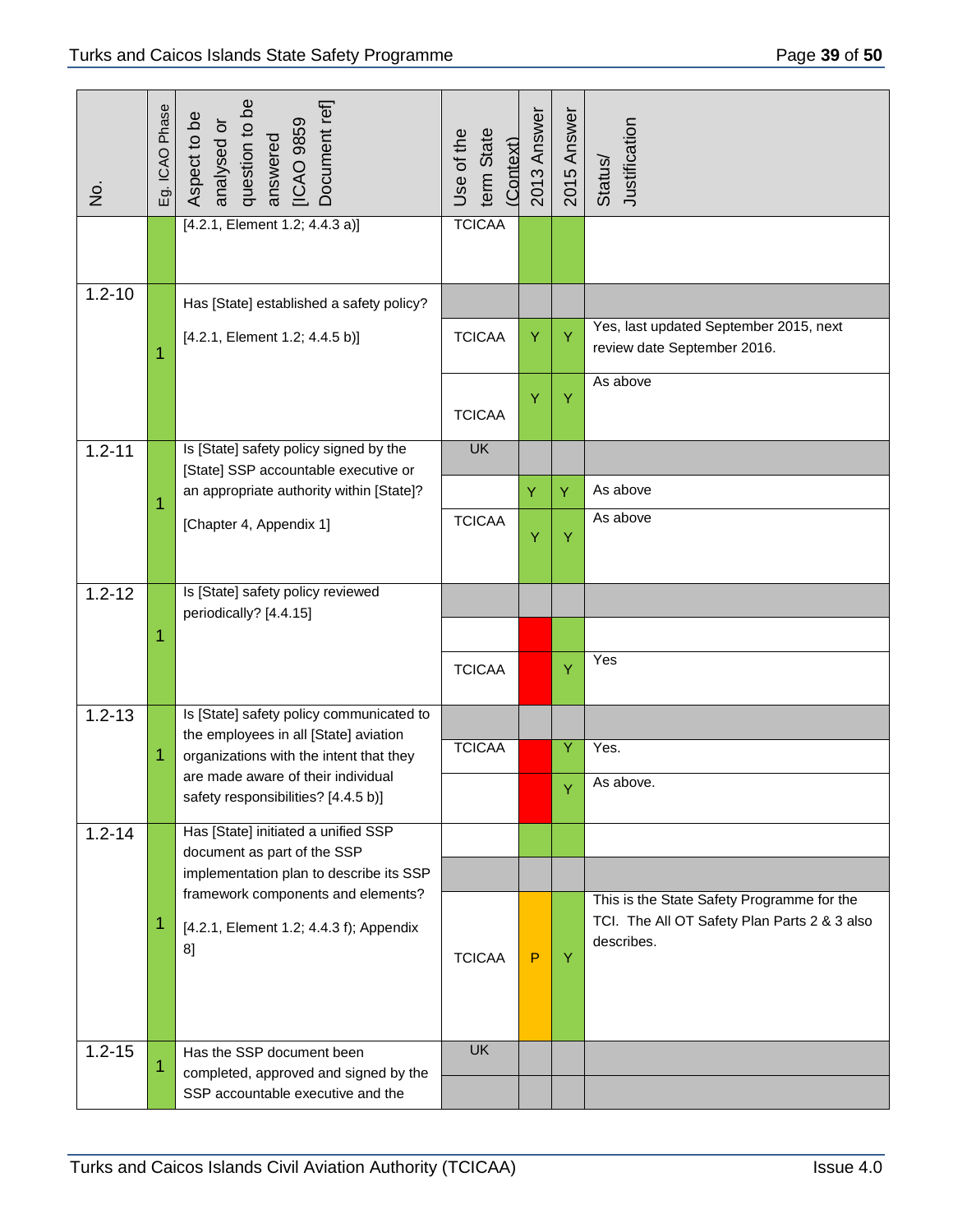| $\frac{1}{2}$ | Eg. ICAO Phase                                                                                                                      | question to be<br>Document ref]<br>Aspect to be<br><b>ICAO 9859</b><br>analysed or<br>answered                     | term State<br>Use of the<br>(Context) | 2013 Answer | 2015 Answer                                                                                                                                                                                                                                                                                                                                                    | Justification<br>Status/                                                                                                                                                                                                                     |
|---------------|-------------------------------------------------------------------------------------------------------------------------------------|--------------------------------------------------------------------------------------------------------------------|---------------------------------------|-------------|----------------------------------------------------------------------------------------------------------------------------------------------------------------------------------------------------------------------------------------------------------------------------------------------------------------------------------------------------------------|----------------------------------------------------------------------------------------------------------------------------------------------------------------------------------------------------------------------------------------------|
|               |                                                                                                                                     | document communicated or made<br>accessible to all stakeholders upon full<br>implementation of the SSP? [4.4.3 f)] | <b>TCICAA</b>                         | P           | $\mathsf{P}$                                                                                                                                                                                                                                                                                                                                                   | Yes                                                                                                                                                                                                                                          |
| $1.2 - 16$    |                                                                                                                                     | Does [State] have a documentation<br>system that ensures appropriate                                               | <b>UK</b>                             |             |                                                                                                                                                                                                                                                                                                                                                                |                                                                                                                                                                                                                                              |
|               | 1                                                                                                                                   | storage, archiving, protection and<br>retrieval of all documents relating to                                       |                                       | P           | Ÿ                                                                                                                                                                                                                                                                                                                                                              | To be improved following QMS review and<br>new IT system introduction.                                                                                                                                                                       |
|               | SSP activities? [4.2.1, Element 1.2;<br>(4.4.3 f)]                                                                                  | <b>TCICAA</b>                                                                                                      | $\mathsf{P}$                          | Y           | As above                                                                                                                                                                                                                                                                                                                                                       |                                                                                                                                                                                                                                              |
| $1.2 - 17$    |                                                                                                                                     | Does [State] have a periodic internal<br>review mechanism for assurance of                                         |                                       |             |                                                                                                                                                                                                                                                                                                                                                                |                                                                                                                                                                                                                                              |
|               | 1                                                                                                                                   | continuing improvement and<br>effectiveness of its SSP?<br>[4.2.1, Element 3.1; 4.4.15]                            | <b>TCICAA</b>                         | Y           | Y                                                                                                                                                                                                                                                                                                                                                              | Each year TCICAA is assessed by ASSI. The<br>Overseas Territories Safety Performance<br>Council reviews the SSP implementation plan.<br>In time the plan will evolve from<br>implementation measurement to active<br>measurement of the SSP. |
| $1.3 - 1$     |                                                                                                                                     | Has [State] established an independent                                                                             | <b>UK</b>                             | Ÿ           | Ÿ                                                                                                                                                                                                                                                                                                                                                              | UK DfT AAIB                                                                                                                                                                                                                                  |
|               |                                                                                                                                     | accident and incident investigation<br>process the sole objective of which is                                      |                                       |             |                                                                                                                                                                                                                                                                                                                                                                |                                                                                                                                                                                                                                              |
|               | the prevention of accidents and<br>incidents and not the apportioning of<br>2<br>blame or liability?<br>[4.2.1, Element 1.3; 4.4.6] |                                                                                                                    |                                       |             | Each Overseas Territories Governor has<br>created regulations under Section 75 of the<br>Civil Aviation Act 1982 so they can appoint<br>investigators. A memorandum of agreement/<br>understanding is in place with each Territory<br>to appoint the UK Chief Inspector of the Air<br>Accident Investigation Board. The UK AAIB<br>then fulfils this function. |                                                                                                                                                                                                                                              |
| $1.3 - 2$     | $\overline{2}$                                                                                                                      | Is the organization/authority for accident<br>investigation functionally independent                               |                                       | Y           | Y                                                                                                                                                                                                                                                                                                                                                              | <b>UK DfT AAIB</b>                                                                                                                                                                                                                           |
|               |                                                                                                                                     | (see the Manual of Aircraft Accident and                                                                           |                                       |             |                                                                                                                                                                                                                                                                                                                                                                |                                                                                                                                                                                                                                              |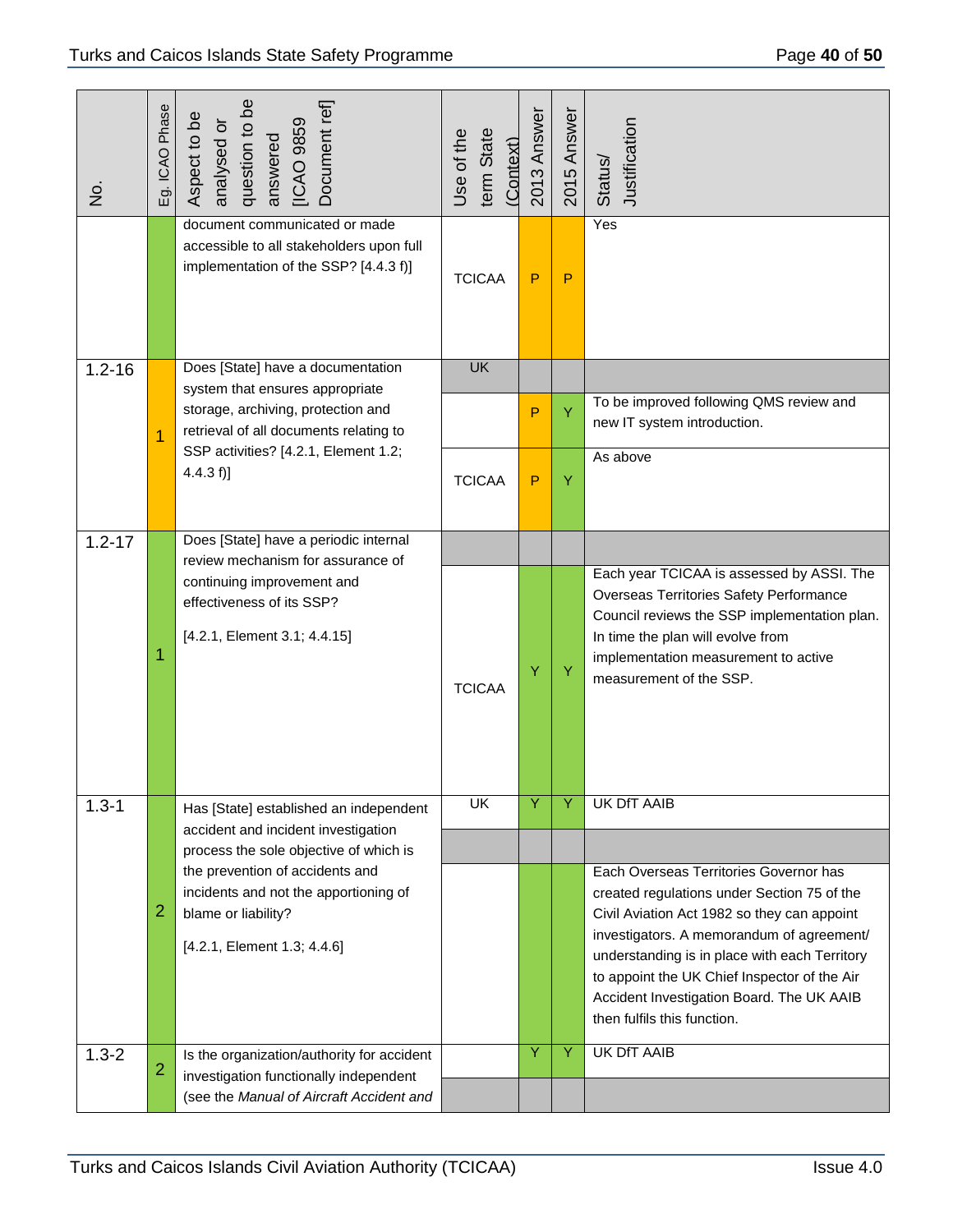| $\frac{1}{2}$ | Eg. ICAO Phase | analysed or<br>question to be<br>Document ref]<br>Aspect to be<br>answered<br>[ICAO 9859                                            | term State<br>Use of the<br>(Context) | 2013 Answer | 2015 Answer | Justification<br>Status/                                                                                                                                                                             |
|---------------|----------------|-------------------------------------------------------------------------------------------------------------------------------------|---------------------------------------|-------------|-------------|------------------------------------------------------------------------------------------------------------------------------------------------------------------------------------------------------|
|               |                | Incident Investigation (Doc 9756, Part I,<br>$2.1$ ?<br>[4.4.6 b]                                                                   |                                       |             |             | The UK AAIB are fully independent.                                                                                                                                                                   |
| $1.4 - 1$     |                | Has [State] promulgated an<br>enforcement policy?                                                                                   |                                       |             |             |                                                                                                                                                                                                      |
|               | $\overline{2}$ | [4.2.1, Element 1.4; 4.4.10; Appendices<br>10 and 11]                                                                               | <b>TCICAA</b>                         |             | Y           | Yes, this has been totally revised in line with<br>Annex 19 and ICAO document 9859. Policy<br>statement 47 adopted by TCICAA, available<br>from ASSI website                                         |
| $1.4 - 2$     |                | Does [State] primary aviation legislation<br>provide for the enforcement of the                                                     | <b>UK</b>                             |             |             |                                                                                                                                                                                                      |
|               | 2              | applicable legislation and regulations?<br>[4.4.7]                                                                                  | <b>TCICAA</b>                         |             | Y           | Yes, the Civil Aviation Act 1949 (Overseas<br>Territories) Order 1969 Part 2 Section 8<br>makes provision for the creation and<br>maintenance of the Air Navigation (Overseas<br>Territories) Order. |
| $1.4 - 3$     |                | Does the enforcement policy take into<br>account that service providers are                                                         |                                       |             |             |                                                                                                                                                                                                      |
|               | 3              | normally allowed to deal with, and<br>resolve, routine safety or quality<br>deviations internally within the scope of               | <b>TCICAA</b>                         |             | Y           | Yes, this is within the new enforcement policy<br>47, procedure and guidance papers 159/160,<br>adopted by the TCICAA.                                                                               |
|               |                | their approved SMS/QMS procedures?<br>[4.4.10a]                                                                                     | <b>TCICAA</b>                         |             | Y           | As above                                                                                                                                                                                             |
| $1.4 - 4$     |                | Does the enforcement policy establish<br>the conditions and circumstances under                                                     | <b>UK</b>                             |             |             |                                                                                                                                                                                                      |
|               | 3              | which the State may deal with safety<br>deviations directly through its<br>established investigation and<br>enforcement procedures? | <b>TCICAA</b>                         | Y           | Y           | This is within the new enforcement policy 47,<br>procedure and guidance papers 159/160,<br>adopted by the TCICAA.                                                                                    |
|               |                | $[4.2.1,$ Element 1.4; 4.4.10 b)]                                                                                                   | <b>TCICAA</b>                         | Y           | Y           | As above                                                                                                                                                                                             |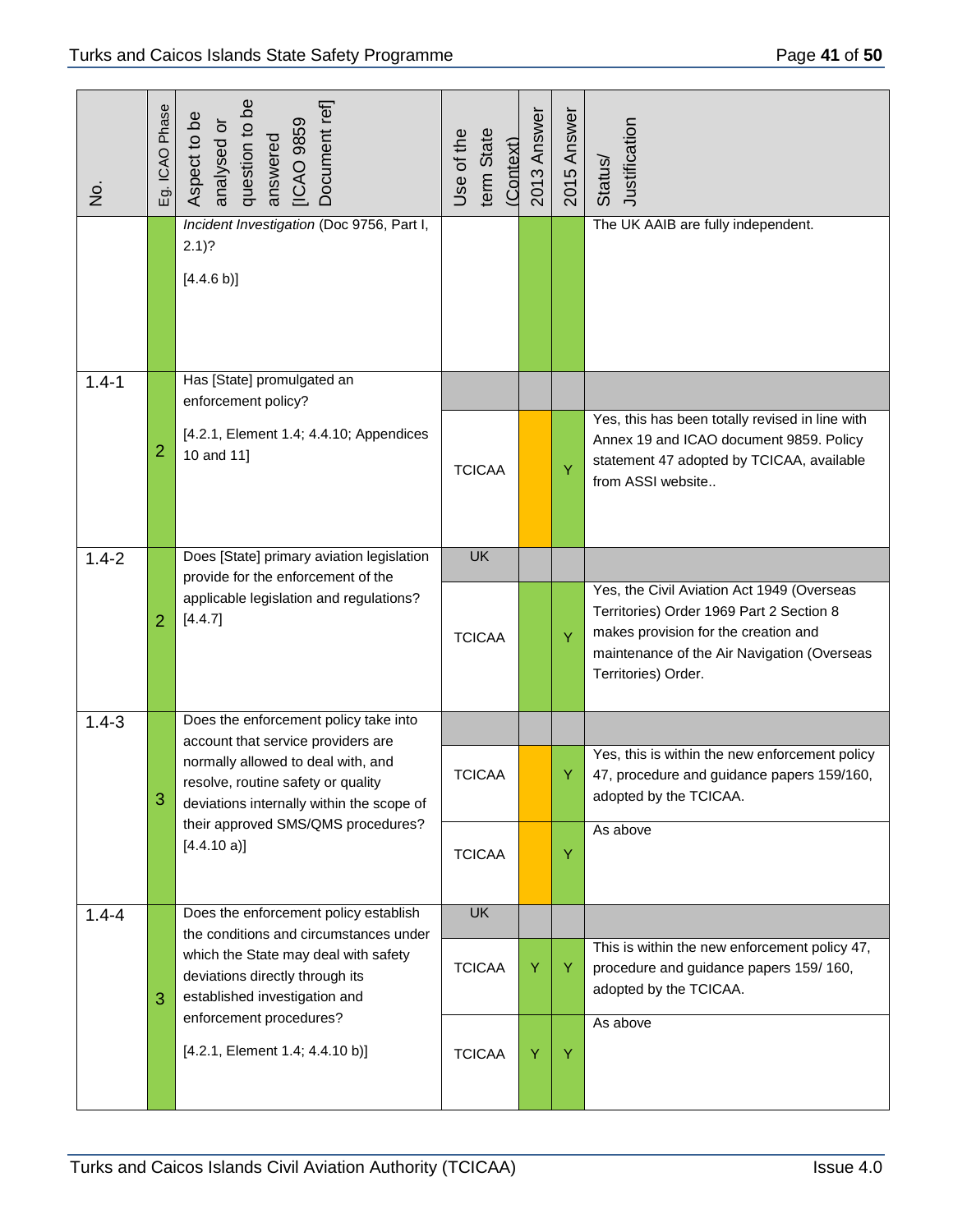| $\overline{5}$ | Eg. ICAO Phase | question to be<br>Document ref]<br>Aspect to be<br>answered<br>[ICAO 9859<br>analysed or                                     | term State<br>Use of the<br>(Context) | 2013 Answer  | 2015 Answer | Justification<br>Status/                                                                                                                                                     |
|----------------|----------------|------------------------------------------------------------------------------------------------------------------------------|---------------------------------------|--------------|-------------|------------------------------------------------------------------------------------------------------------------------------------------------------------------------------|
| $1.4 - 5$      |                | Does the SSP enforcement policy<br>include provisions to prevent the use or                                                  |                                       |              |             |                                                                                                                                                                              |
|                |                | disclosure of safety data for purposes                                                                                       |                                       |              | Ÿ           | Yes                                                                                                                                                                          |
|                | 3              | other than safety improvement?<br>$[4.2.1,$ Element 1.4; 4.4.10 c)]                                                          | <b>TCICAA</b>                         |              | Y           | As above                                                                                                                                                                     |
| $1.4 - 6$      |                | Does the SSP enforcement policy<br>include provisions to protect the                                                         |                                       |              |             |                                                                                                                                                                              |
|                |                | sources of information obtained from                                                                                         |                                       |              | Ÿ           | Yes                                                                                                                                                                          |
|                | 3              | voluntary incident reporting systems?<br>[4.4.10 d); Appendices 2 and 10]                                                    | <b>TCICAA</b>                         |              | Y           | As above                                                                                                                                                                     |
| $2.1 - 1$      |                | Has [State] promulgated harmonized<br>regulations to require service providers                                               | <b>UK</b>                             |              |             |                                                                                                                                                                              |
|                | $\overline{2}$ | to implement an SMS?<br>4.2.1, Element 2.1; 4.4.9; Appendix 9]                                                               | <b>TCICAA</b>                         | $\mathsf{P}$ | P           | Some OTARs co-align, but not all. A<br>standardised text is being established based<br>on Annex 19. The regulations (OTARs) will<br>each contain a common text, when agreed. |
| $2.1 - 2$      |                | Are these SMS requirements and<br>related guidance material periodically                                                     |                                       |              |             |                                                                                                                                                                              |
|                | 3              | reviewed to ensure they remain relevant<br>and appropriate to the service<br>providers?<br>$[4.2.1,$ Element 2.1; 4.4.14 a)] | <b>TCICAA</b>                         | Y            | Y           | As part of usual OTAR/ OTAC reviews. These<br>are currently under review against Annex 19<br>and 9859 Edition 3.                                                             |
| $2.2 - 1$      |                | Has [State] individually<br>agreed/accepted the service provider's                                                           |                                       |              |             |                                                                                                                                                                              |
|                | 4              | safety performance indicators and their<br>respective alert/target levels?<br>[4.2.1, Element 2.2; 4.4.13]                   | <b>TCICAA</b>                         |              |             | Not yet, to be developed within a more mature<br>system*                                                                                                                     |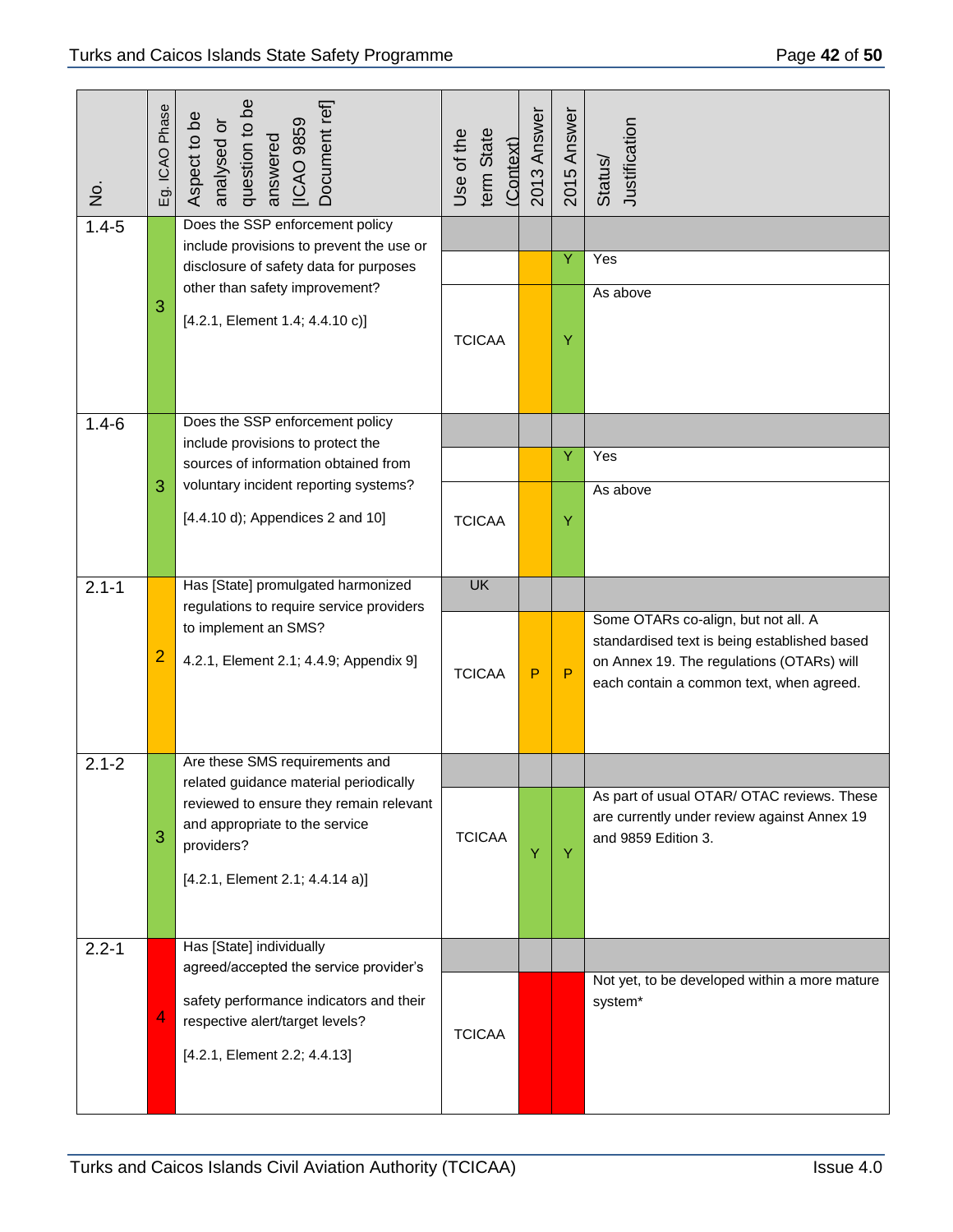| $\overline{5}$ | Eg. ICAO Phase | question to be<br>Document ref]<br>Aspect to be<br>answered<br>[ICAO 9859<br>analysed or                                                                                                           | term State<br>Use of the<br>(Context) | 2013 Answer  | 2015 Answer | Justification<br>Status/                                                                                                                                                                  |
|----------------|----------------|----------------------------------------------------------------------------------------------------------------------------------------------------------------------------------------------------|---------------------------------------|--------------|-------------|-------------------------------------------------------------------------------------------------------------------------------------------------------------------------------------------|
| $2.2 - 2$      | 4              | Are the agreed/accepted safety<br>performance indicators commensurate<br>with the scope/complexity of the<br>individual service provider's specific<br>operational context? [4.4.13]               | <b>TCICAA</b>                         |              |             | Not yet, to be developed within a more mature<br>system*                                                                                                                                  |
| $2.2 - 3$      | 4              | Are the agreed safety performance<br>indicators periodically reviewed by<br>[State] to ensure they remain relevant<br>and appropriate to the service provider?<br>[4.4.14 b]                       | <b>TCICAA</b>                         |              |             | Not yet, to be developed within a more mature<br>system*                                                                                                                                  |
| $3.1 - 1$      | $\overline{2}$ | Has [State] established a formal<br>surveillance programme to ensure<br>satisfactory compliance by service<br>providers with State safety regulations<br>and requirements?<br>[4.2.1, Element 3.1] | <b>TCICAA</b>                         | Ÿ            | Y           | Yes, currently by an audit and approval<br>process.                                                                                                                                       |
| $3.1 - 2$      | 4              | Has [State] established a process for<br>the initial review and acceptance of an<br>individual service provider's SMS?<br>[4.2.1, Element 2.2; 4.4.11 b)]                                          | TCICAA                                | P            | Ρ           | Through audit process, most Service<br>Providers have had a gap analysis conducted<br>on SMS alongside QMS and HF.                                                                        |
| $3.1 - 3$      | 4              | Has [State] established procedures for<br>the review of individual service<br>provider's safety performance indicators<br>and their relevant alert/target levels?<br>[4.2.1, Element 2.2; 4.4.13]  | <b>TCICAA</b>                         |              |             | Not yet, to be developed within a more mature<br>system. Implementation markers have been<br>set with numbers of safety meetings, hazard<br>log reviews and increased reporting for 2014. |
| $3.1 - 4$      | 4              | Does [State] safety oversight<br>programme include periodic<br>assessment of an individual service<br>provider's SMS?                                                                              | <b>TCICAA</b>                         | $\mathsf{P}$ |             | The current SMS implementation performance<br>indicators involve a review of these as an<br>integral part of each regulatory oversight visit.                                             |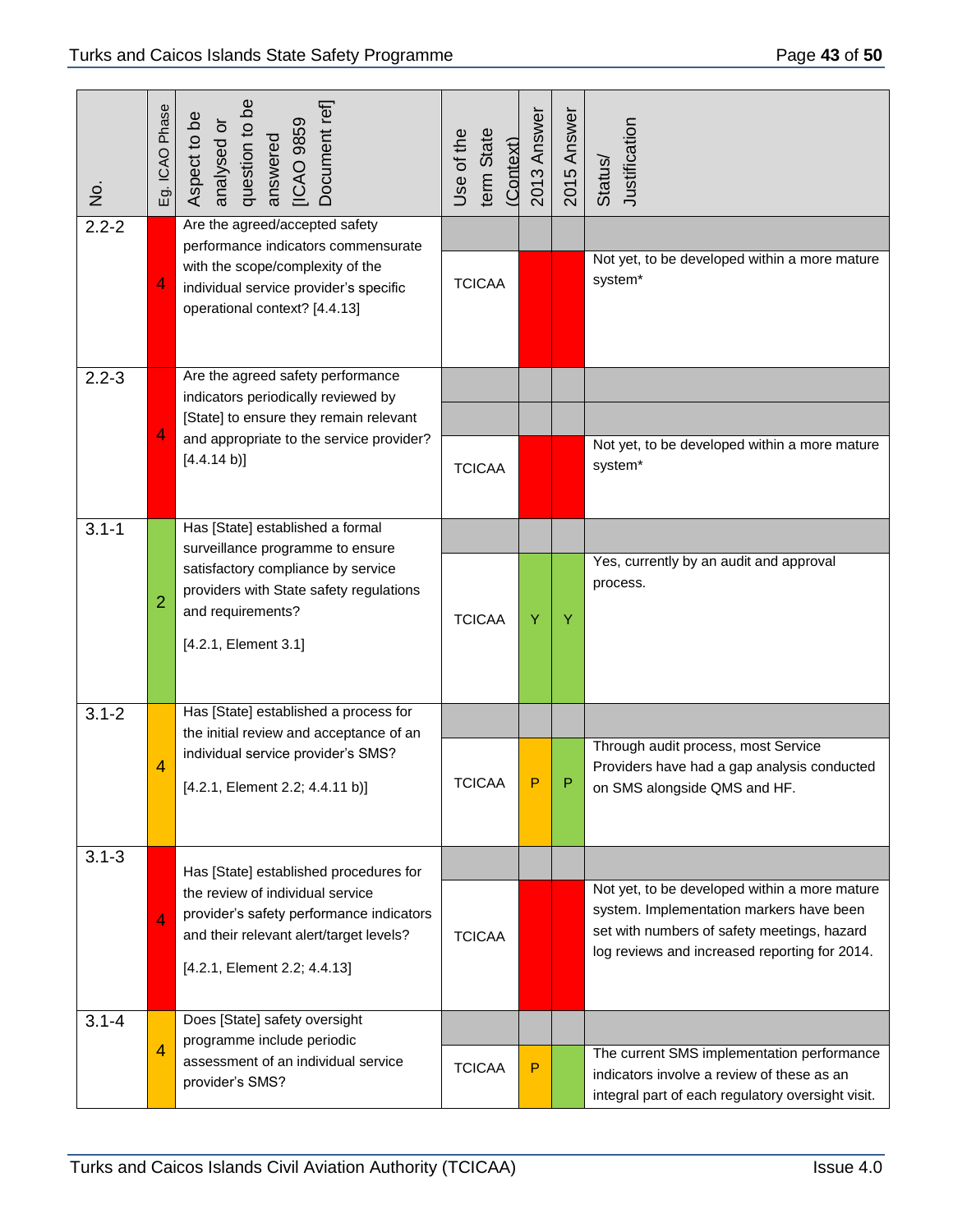| $\frac{1}{2}$ | Eg. ICAO Phase | question to be<br>Document ref<br>Aspect to be<br>ICAO 9859<br>analysed or<br>answered                                                                                   | term State<br>Use of the<br>(Context) | 2013 Answer | 2015 Answer | Justification<br>Status/                                                                                                                                                                                                       |
|---------------|----------------|--------------------------------------------------------------------------------------------------------------------------------------------------------------------------|---------------------------------------|-------------|-------------|--------------------------------------------------------------------------------------------------------------------------------------------------------------------------------------------------------------------------------|
|               |                | $[4.2.1,$ Element 3.1; 4.4.14]                                                                                                                                           |                                       |             |             | In time this will evolve into integrating SMS<br>into the usual regulatory oversight tasks.                                                                                                                                    |
| $3.1 - 5$     |                | Does [State] periodic SMS surveillance                                                                                                                                   | <b>UK</b>                             |             |             |                                                                                                                                                                                                                                |
|               |                | programme include assessment of the<br>service provider's hazard identification                                                                                          | <b>ASSI</b>                           |             |             |                                                                                                                                                                                                                                |
|               | 4              | and safety risk management<br>processes? [4.4.14 c)]                                                                                                                     | <b>TCICAA</b>                         |             | Y           | Within current audit process, requires<br>modifications, target for this year. Training<br>carried out last year on this area. Each audit<br>reviews a Service Provider's hazard log and<br>processes. This is still evolving. |
| $3.1 - 6$     |                | Does [State] periodic SMS surveillance                                                                                                                                   |                                       |             |             |                                                                                                                                                                                                                                |
|               | 4              | programme include assessment of the<br>service provider's safety performance<br>indicators and their relevant alert/target<br>levels? [4.4.14 b)]                        | <b>TCICAA</b>                         |             | ${\sf N}$   | Not yet, to be developed within a more mature<br>system*<br>Currently oversight only reviews the<br>implementation performance indicators.                                                                                     |
| $3.1 - 7$     |                |                                                                                                                                                                          |                                       |             |             |                                                                                                                                                                                                                                |
|               | 4              | Does [State] have a periodic internal<br>review mechanism for assurance of<br>effective compliance of the SSP and its<br>related safety oversight functions?<br>[4.4.15] | ASSI <sub>D</sub><br><b>TCICAA</b>    |             |             | Not yet, to be developed within a more mature<br>system*<br>This is to be via a review by the Overseas<br>Territories Safety Performance Council<br>review, staff performance and business plan<br>reviews.                    |
| $3.2 - 1$     | 3              | Has [State] established mechanisms to                                                                                                                                    | UK                                    | Y           | Y           | <b>Current UK ECCAIRs</b>                                                                                                                                                                                                      |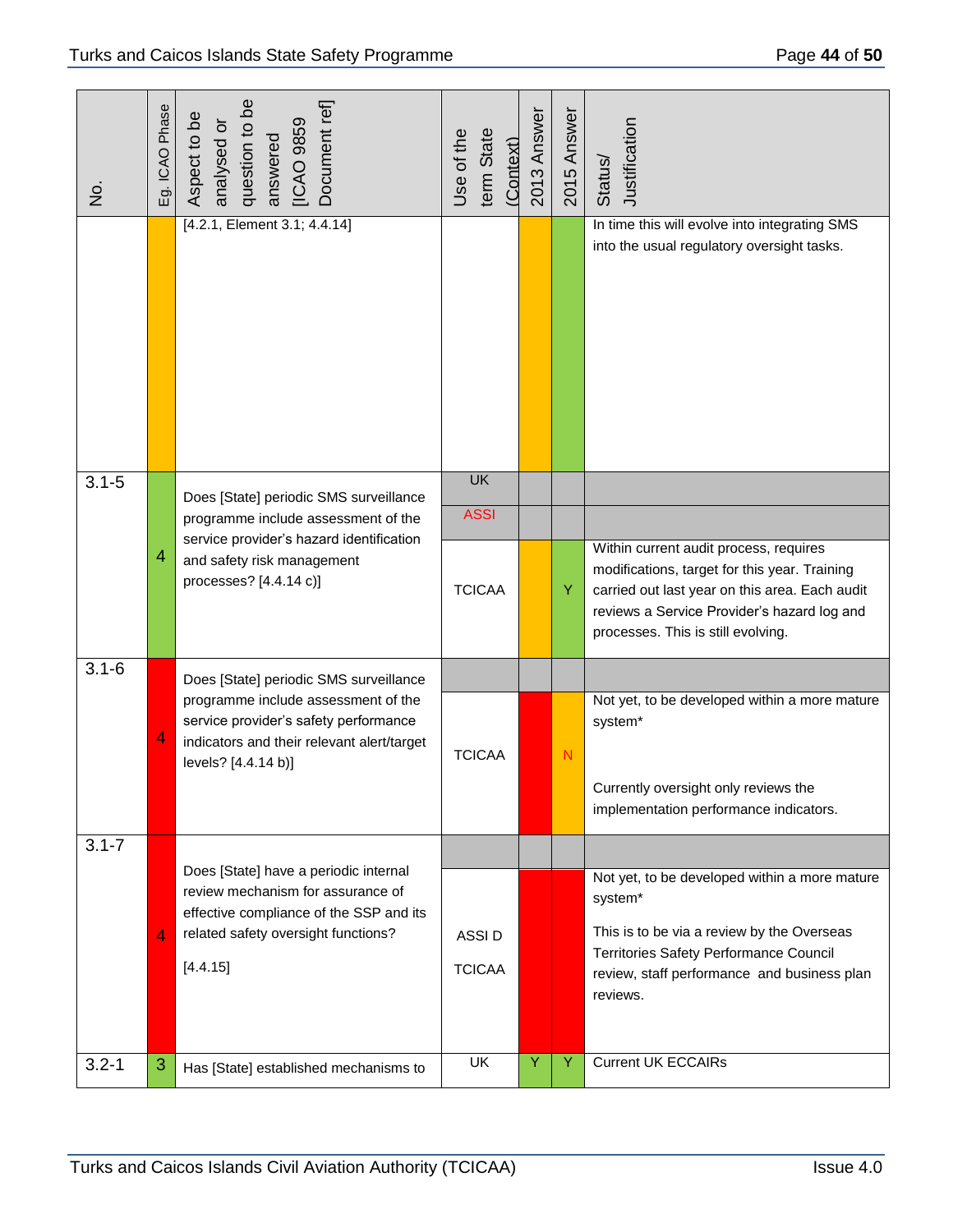| $\frac{1}{2}$ | Eg. ICAO Phase | question to be<br>Document ref]<br>Aspect to be<br>answered<br>[ICAO 9859<br>analysed or                                                                                                                                                | term State<br>Use of the<br>(Context) | 2013 Answer | 2015 Answer | Justification<br>Status/                                                                                                                                                                                      |
|---------------|----------------|-----------------------------------------------------------------------------------------------------------------------------------------------------------------------------------------------------------------------------------------|---------------------------------------|-------------|-------------|---------------------------------------------------------------------------------------------------------------------------------------------------------------------------------------------------------------|
|               |                | ensure the mandatory reporting,<br>evaluation and processing of accidents<br>and serious incident data at the<br>aggregate State level?<br>[4.2.1, Element 3.2; 4.4.12]                                                                 | <b>TCICAA</b>                         | Ÿ           | Y           | As above<br>This is via UK ECCAIRS and it is part of the<br>UK state data. ASSI also review UK Overseas<br>Territories data.                                                                                  |
| $3.2 - 2$     | 3              | Has [State] established a voluntary<br>reporting system to facilitate the<br>collection of data on hazards and<br>associated safety risks that may not be<br>captured by a mandatory incident<br>reporting system? [4.4.16 a)]          | <b>TCICAA</b>                         | Y           | Υ           | Yes. Both mandatory and voluntary systems<br>the same, UK ECCAIRS.                                                                                                                                            |
| $3.2 - 3$     | 3              | Has [State] established mechanisms to<br>develop information from the stored<br>data and to promote the exchange of<br>safety information with service providers<br>and/or other States as appropriate?<br>[4.2.1, Element 3.2; 4.4.16] | <b>UK</b><br><b>TCICAA</b>            |             | P           | The information is shared throughout the UK<br>State and elsewhere via ECCAIRS. Service<br>Provider bulletin just commenced to share<br>data. Service Provider ECCAIRS access to be<br>developed with UK CAA. |
| $3.2 - 4$     | 4              | Has [State] established an acceptable<br>level of safety performance (ALoSP) as<br>defined by selected safety indicators<br>with corresponding target and alert<br>levels as appropriate? [4.4.12 b); 4.4.16<br>$b)$ ]                  | <b>UK</b><br><b>TCICAA</b>            |             |             | Not yet, to be developed within a more mature<br>system*                                                                                                                                                      |
| $3.2 - 5$     | 4              | Are the ALoSP safety indicators<br>appropriate and relevant to the scope<br>and complexity of the aviation<br>activities?                                                                                                               | <b>TCICAA</b>                         |             |             | Not yet, to be developed within a more mature<br>system*                                                                                                                                                      |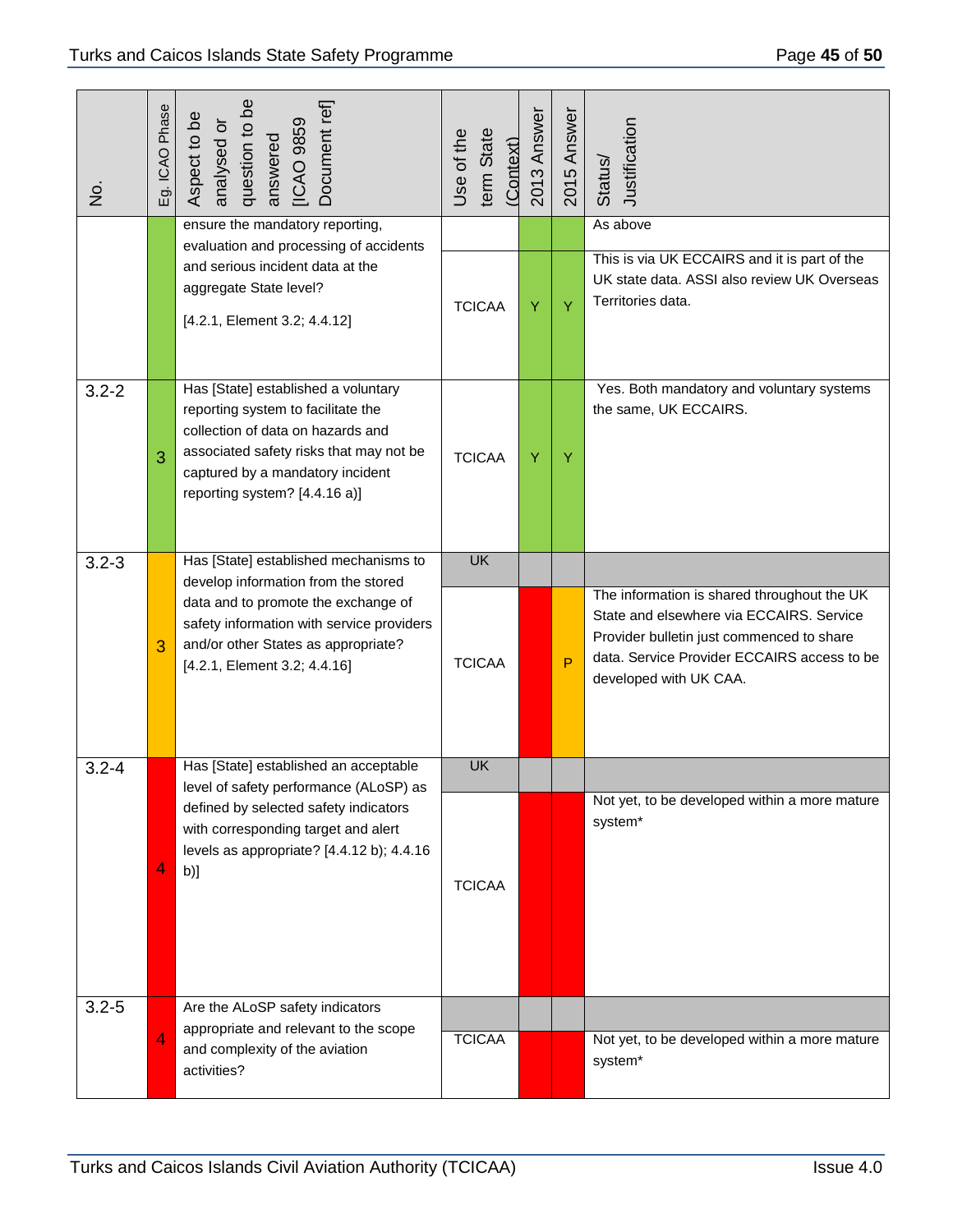| $\frac{1}{2}$ | Eg. ICAO Phase   | analysed or<br>question to be<br>Document ref]<br>Aspect to be<br>answered<br>[ICAO 9859                                                                                                                        | term State<br>Use of the<br>(Context) | 2013 Answer | 2015 Answer  | Justification<br>Status/                                                                                        |
|---------------|------------------|-----------------------------------------------------------------------------------------------------------------------------------------------------------------------------------------------------------------|---------------------------------------|-------------|--------------|-----------------------------------------------------------------------------------------------------------------|
|               |                  | [4.4.12 b); 4.4.16 b]                                                                                                                                                                                           |                                       |             |              |                                                                                                                 |
| $3.2 - 6$     |                  | Does [State] have a mechanism for<br>periodic monitoring of the                                                                                                                                                 |                                       |             |              |                                                                                                                 |
|               | 4                | SSP safety indicators to assure that<br>corrective or follow-up actions are taken<br>for any undesirable trends, alert level<br>breaches or non-achievement of<br>improvement targets?<br>[4.4.12 b); 4.4.16 b] | <b>TCICAA</b>                         |             |              | Not yet, to be developed within a more mature<br>system*                                                        |
|               |                  |                                                                                                                                                                                                                 |                                       |             |              |                                                                                                                 |
| $3.3 - 1$     |                  | Has [State] developed procedures to<br>prioritize inspections, audits and                                                                                                                                       |                                       |             |              |                                                                                                                 |
|               | 4                | surveys towards those areas of greater<br>safety concern or need? [4.2.1, Element<br>3.3; 4.4.17]                                                                                                               | <b>TCICAA</b>                         | P           | $\mathsf{P}$ | Not in the full SMS sense, risk pictures to be<br>developed to enable this                                      |
| $3.3 - 2$     |                  |                                                                                                                                                                                                                 |                                       |             |              |                                                                                                                 |
|               | 4                | Is the prioritization of inspections and<br>audits associated with the analysis of<br>relevant internal/external safety or<br>quality data? [4.2.1, Element 3.3;<br>4.4.17                                      | <b>TCICAA</b>                         |             | P            | Not yet, to be developed within a more mature<br>system*<br>Data is now sourced and analysed prior to<br>audit. |
| $4.1 - 1$     |                  | Is there a process to identify safety-<br>management-related training<br>requirements, including SSP and SMS<br>training, for relevant personnel of the<br>regulatory/administrative organizations?<br>[4.4.18] |                                       |             |              |                                                                                                                 |
|               | 1<br>2<br>3<br>4 |                                                                                                                                                                                                                 | <b>TCICAA</b>                         | P           | Y            | The current staff competency and<br>development process reviews this. Staff<br>currently attend SMS training.   |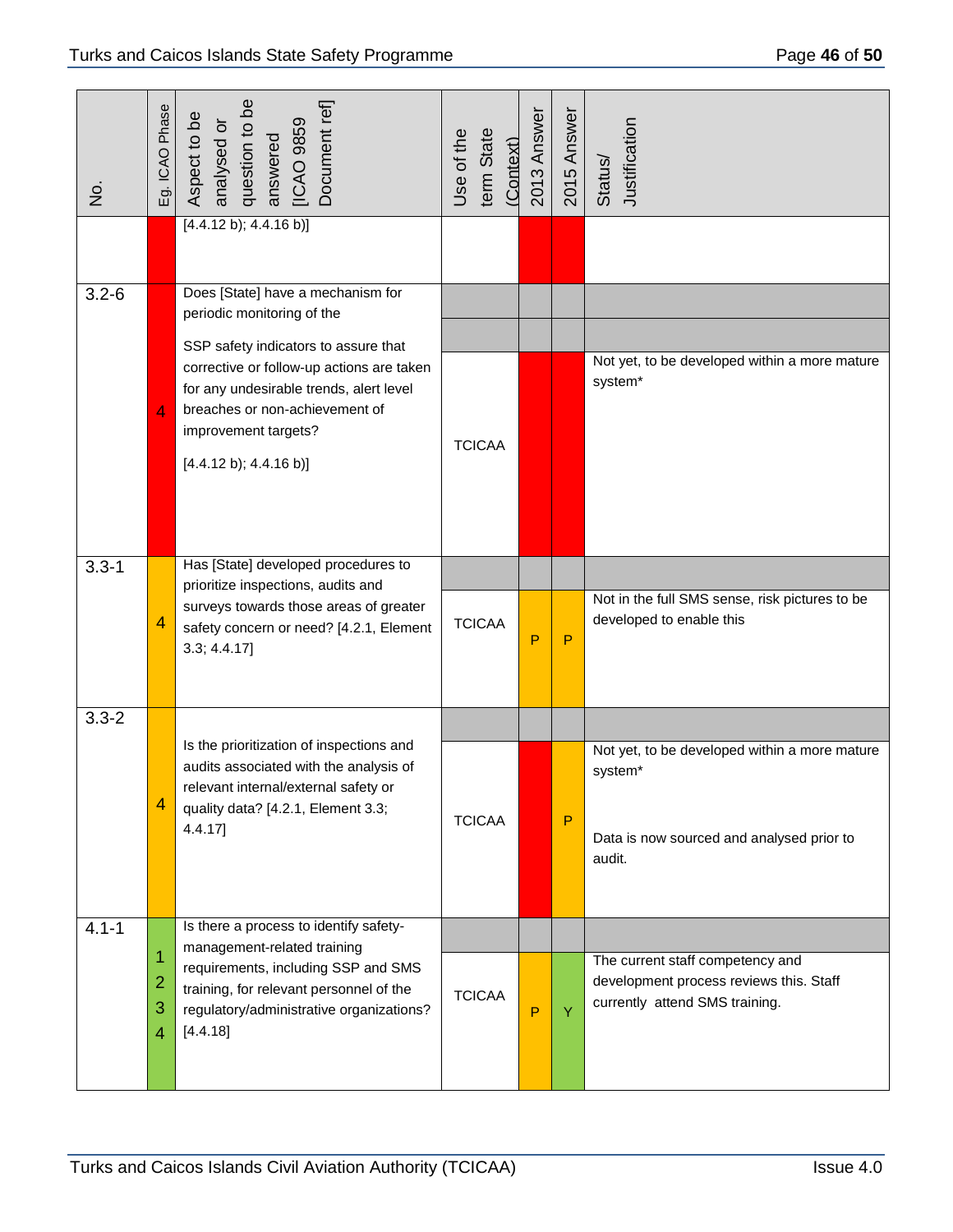| $\frac{1}{2}$ | Eg. ICAO Phase                         | question to be<br>Document ref]<br>Aspect to be<br>answered<br>[ICAO 9859<br>analysed or                                                                                                                        | term State<br>Use of the<br>(Context) | 2013 Answer  | 2015 Answer | Justification<br>Status/                                                                                                                                                                                                                                                                                                                                                                                                                                                                                                                           |
|---------------|----------------------------------------|-----------------------------------------------------------------------------------------------------------------------------------------------------------------------------------------------------------------|---------------------------------------|--------------|-------------|----------------------------------------------------------------------------------------------------------------------------------------------------------------------------------------------------------------------------------------------------------------------------------------------------------------------------------------------------------------------------------------------------------------------------------------------------------------------------------------------------------------------------------------------------|
| $4.1 - 2$     | 1<br>$\overline{2}$<br>3               | Are there records to show that<br>personnel involved in SSP<br>implementation and its operation have<br>undergone appropriate SSP/SMS<br>training or familiarization? [4.2.1,                                   |                                       | P            | Υ           | Requirements are within competencies and<br>recorded in training records.                                                                                                                                                                                                                                                                                                                                                                                                                                                                          |
| $4.1 - 3$     | $\overline{4}$                         | Element 4.1; 4.4.18]                                                                                                                                                                                            |                                       |              |             |                                                                                                                                                                                                                                                                                                                                                                                                                                                                                                                                                    |
|               | 1<br>2<br>3<br>$\overline{4}$          | Does [State] maintain a mechanism for<br>the consolidation, communication and<br>sharing of safety information amongst<br>its regulatory and administrative<br>organizations involved in the SSP?<br>[4.4.18 d] | <b>TCICAA</b>                         | Y            | Y           | This is conducted through the Overseas<br>Territories Safety Performance Council, its<br>sub-committee, ASSI Board, Functional<br>Managers meetings and Staff meetings. Plus<br>regular conference call set up. There are also<br>training sessions, webinars and a safety<br>bulletin.                                                                                                                                                                                                                                                            |
| $4.1 - 4$     | 1                                      | Does the internal safety                                                                                                                                                                                        |                                       |              |             |                                                                                                                                                                                                                                                                                                                                                                                                                                                                                                                                                    |
|               | 2<br>3<br>$\overline{4}$               | information/data sharing include<br>occurrence, investigation and hazard<br>reports from all of the State's aviation<br>sectors? [4.4.16 c)]                                                                    | <b>TCICAA</b>                         | $\mathsf{P}$ | Y           | Reporting data is shared among staff, hazard<br>reports and safety information are also<br>shared. This is still evolving.                                                                                                                                                                                                                                                                                                                                                                                                                         |
|               |                                        | <b>TCICAA</b>                                                                                                                                                                                                   | P                                     | Y            | As above.   |                                                                                                                                                                                                                                                                                                                                                                                                                                                                                                                                                    |
| $4.2 - 1$     | Does [State] facilitate the continuing |                                                                                                                                                                                                                 |                                       |              |             |                                                                                                                                                                                                                                                                                                                                                                                                                                                                                                                                                    |
|               | 1<br>2<br>3<br>4                       | education, communication and sharing<br>of safety information with and amongst<br>its service providers?<br>[4.2.1, Element 4.2; 4.4.19]                                                                        | <b>TCICAA</b>                         | P            | Y           | Service Providers have access to UK CAA<br>safety data reports through their contributions.<br>Regular training is provided for Service<br>Providers and through oversight visits.<br>Service Providers have access to the ASSI<br>Safety Development Manager and the Safety/<br>MOR Bulletins both of which facilitates the<br>exchange of safety data. The Safety<br>Development Manager also sits on the high<br>risk event analysis team in the UK CAA<br>enabling any safety information exchange with<br>Service Providers where applicable. |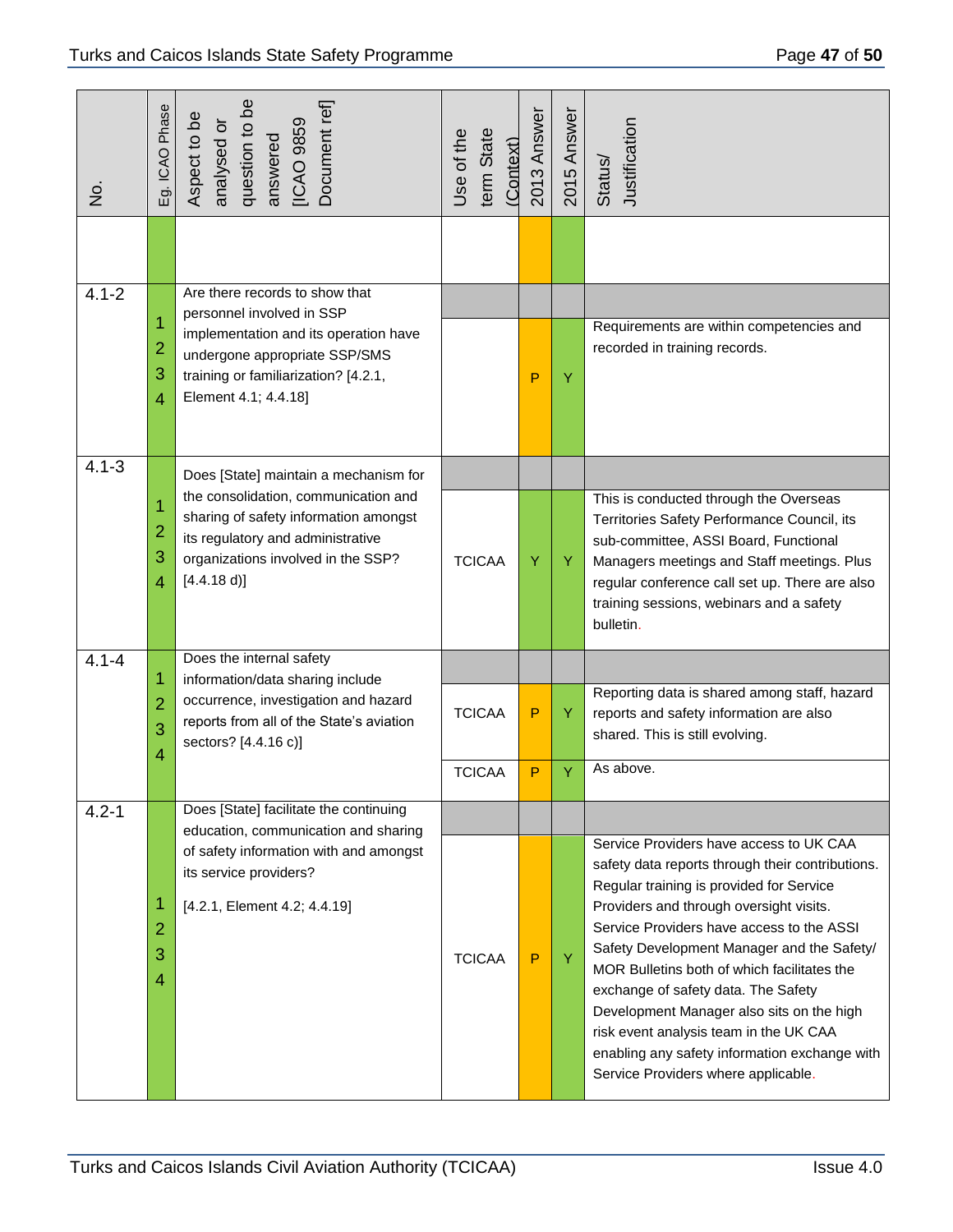| $\frac{1}{2}$ | Eg. ICAO Phase                             | analysed or<br>question to be<br>Document ref]<br>Aspect to be<br>answered<br>[ICAO 9859                                                                                                                                               | term State<br>Jse of the<br>(Context)     | 2013 Answer  | 2015 Answer       | Justification<br>Status/                                                                                                                                                                                                                                                         |
|---------------|--------------------------------------------|----------------------------------------------------------------------------------------------------------------------------------------------------------------------------------------------------------------------------------------|-------------------------------------------|--------------|-------------------|----------------------------------------------------------------------------------------------------------------------------------------------------------------------------------------------------------------------------------------------------------------------------------|
| $4.2 - 2$     | 1<br>$\overline{2}$<br>3<br>4              | Do [State] regulatory organizations<br>participate in regional and global<br>aviation safety information sharing and<br>exchange and facilitate the participation<br>of their respective service providers in<br>the same? [4.4.19 d)] | <b>UK</b><br><b>ASSI</b><br><b>TCICAA</b> | P            | $\overline{P}$    | This is conducted in cooperation with ASSI<br>through training events and with ICAO in any<br>relevant regional activities local to the UK OTs<br>and this extends to the OTs such as TCI.<br>This certainly could be improved and<br>coordinated                                |
| $4.2 - 3$     | $\overline{1}$<br>$\overline{2}$<br>3<br>4 | Is there a formal process for the<br>external dissemination of regulatory<br>documents and information to service<br>providers and a means of assuring the<br>effectiveness of this process? [4.4.19<br>$a)$ ]                         | <b>TCICAA</b>                             | $\mathsf{P}$ | $\mathsf{P}$<br>P | First part Yes, but the assurance of<br>effectiveness No. There is a process to<br>externally disseminate regulatory document<br>and information. The new management<br>system aims to improve the monitoring of<br>effectiveness, although this will take time to<br>establish. |
| $4.2 - 4$     | $\overline{2}$<br>3<br>4                   | Is [State] SSP document and its<br>associated safety policy, enforcement<br>policy and aggregate safety indicators<br>included in the State's safety<br>information communication and sharing<br>process? [4.4.19 a)]                  | <b>TCICAA</b>                             |              | P                 | SSP document contains this information,<br>although safety indicators are not yet<br>developed.                                                                                                                                                                                  |

Answer:  $Y = Yes$   $N = No$   $P = Partial$ 



**UK** – UK State, answered where applicable

\*Not yet, to be developed within a more mature system\*, this refers to the outlined Annex 19 system.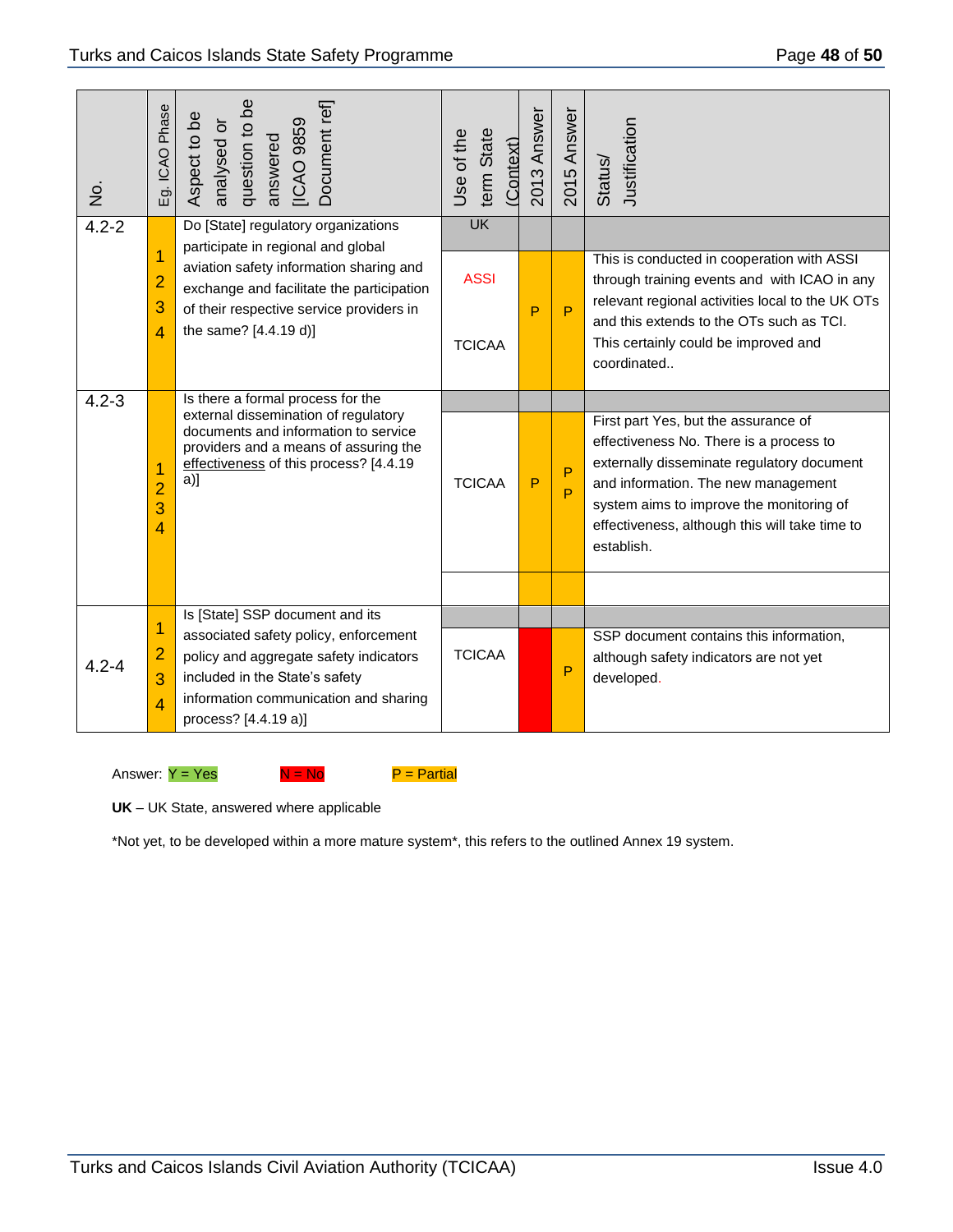## APPENDIX E - TCICAA State Safety Programme Aims and **Objectives**

The Turks and Caicos Islands Civil Aviation Authority aspires towards the highest level of safety that is practicable within the TCI civil aviation system. The TCICAA sees its role of regulatory oversight as critical to this achievement. To that end it has set a number of objectives, all of which have been progress to varying degrees.

The full list of objectives are as follows:

**Objective 1**: To enhance the managerial, technical and administrative capacity of the TCICAA

- Capacity building
- Implement succession planning policy
- Restructuring

**Objective 2:** To improve the TCICAA management system

- Implement Centrik
- Review/update technical procedures
- **Objective 3:** Improve Occurrence reporting and administration
	- Communication with industry
	- Updated, reliable and user friendly IT
	- Revised internal processes
	- Promote just culture within Service Provider organisations

**Objective 4:** To achieve greater institutionalization of the TCI SSP within the TCICAA

- Continuous sensitization
- Practical application

**Objective 5:** Progress risk based oversight and operation within CAA and industry

- Continuous update of risk assessments
- Awareness of relationship of risk to activities
- Application of risk in decision making
- Continuous review